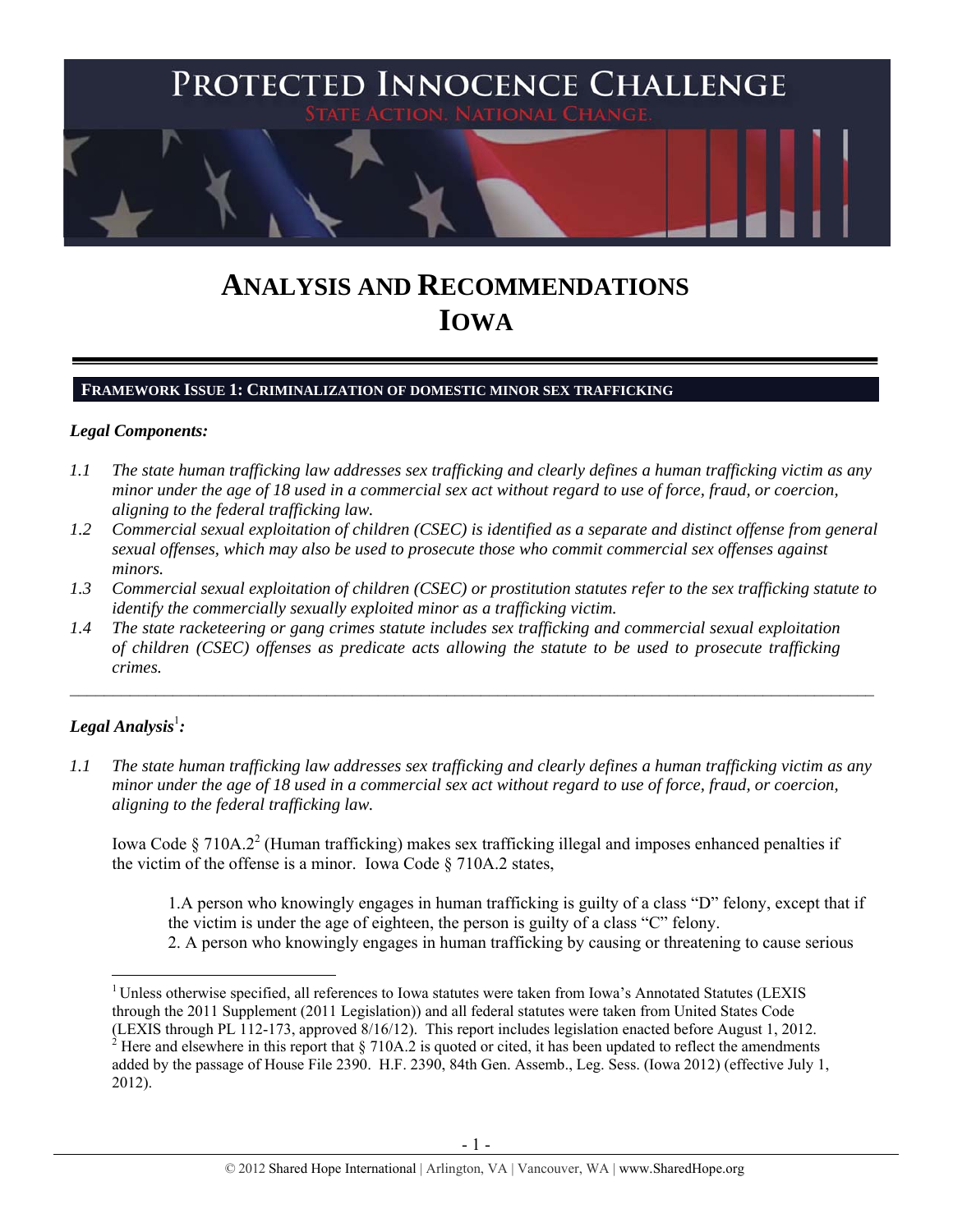physical injury to another person is guilty of a class "C" felony, except that if the victim is under the age of eighteen, the person is guilty of a class "B" felony.

3. A person who knowingly engages in human trafficking by physically restraining or threatening to physically restrain another person is guilty of a class "D" felony, except that if the victim is under the age of eighteen, the person is guilty of a class "C" felony.

4. A person who knowingly engages in human trafficking by soliciting services or benefiting from the services of a victim is guilty of a class "D" felony, except that if the victim is under the age of eighteen, the person is guilty of a class "C" felony.

5. A person who knowingly engages in human trafficking by abusing or threatening to abuse the law or legal process is guilty of a class "D" felony, except that if the victim is under the age of eighteen, the person is guilty of a class "C" felony.

6. A person who knowingly engages in human trafficking by knowingly destroying, concealing, removing, confiscating, or possessing any actual or purported passport or other immigration document, or any other actual or purported government identification document of a victim is guilty of a class "D" felony, except that if that other person is under the age of eighteen, the person is guilty of a class "C" felony.

7. A person who benefits financially or by receiving anything of value from knowing participation in human trafficking is guilty of a class "D" felony, except that if the victim is under the age of eighteen, the person is guilty of a class "C" felony.

8. A person's ignorance of the age of the victim or a belief that the victim was older is no defense to a violation of this section.

Iowa Code §  $710A.1(4)^3$  (Definitions) defines "human trafficking,"

force, fraud, or coercion.

 $\overline{a}$ 

a. "Human trafficking" means participating in a venture<sup>4</sup> to recruit, harbor, transport, supply provisions, or obtain<sup>5</sup> a person for any of the following purposes:

1. Forced labor or service<sup>6</sup> that results in involuntary servitude,<sup>7</sup> peonage, debt bondage, or slavery. 2. Commercial sexual activity through the use of force, fraud, or coercion, except that if the trafficked person is under the age of eighteen, the commercial sexual activity need not involve

<sup>&</sup>lt;sup>3</sup> Here and elsewhere in this report that  $\S$  710A.1 is quoted or cited, it has been updated to reflect the amendments

added by the passage of House File 2390. H.F. 2390, 84th Gen. Assemb., Leg. Sess. (Iowa 2012) (effective July 1, 2012).

 $4$  Iowa Code § 710A.1(12) (Definitions) defines "venture" to mean "any group of two or more persons associated in fact, whether or not a legal entity."

<sup>&</sup>lt;sup>5</sup> Iowa Code § 710A.1(8) (Definitions) defines "obtain" to mean "in relation to labor or services, to secure performance thereof."

 $\delta$  Iowa Code § 710A.1(3) (Definitions) defines "forced labor or services" as

labor or services that are performed or provided by another person and that are obtained or maintained through any of the following:

a. Causing or threatening to cause serious physical injury to any person.

b. Physically restraining or threatening to physically restrain another person.

c. Abusing or threatening to abuse the law or legal process.

d. Knowingly destroying, concealing, removing, confiscating, or possessing any actual or purported passport or other immigration document, or any other actual or purported government identification document, of

another person.<br><sup>7</sup> Iowa Code § 710A.1(5) (Definitions) defines "involuntary servitude" as

a condition of servitude induced by means of any scheme, plan, or pattern intended to cause a person to believe that if the person did not enter into or continue in such condition, that person or another person would suffer serious harm or physical restraint or the threatened abuse of legal process.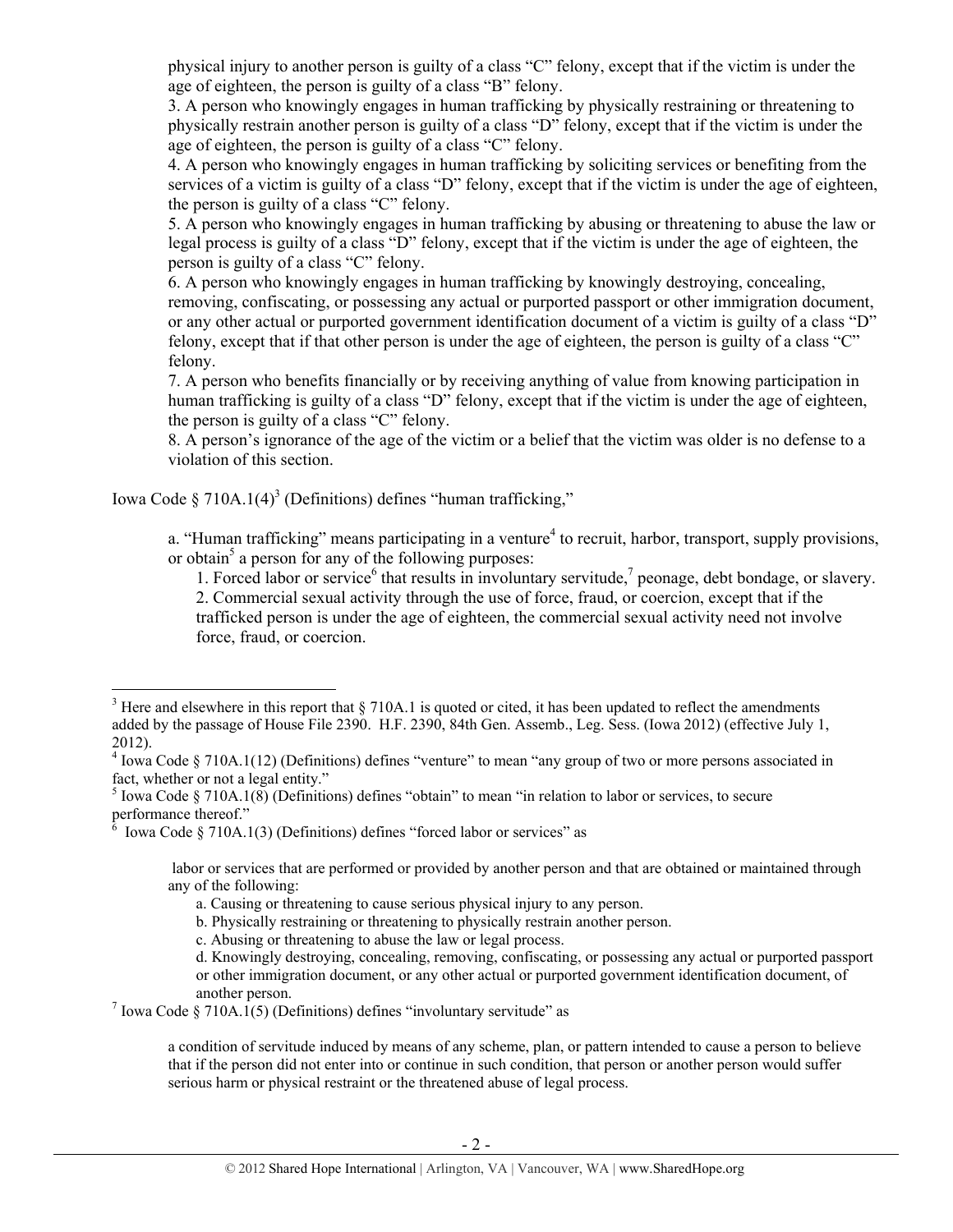b. "Human trafficking" also means knowingly purchasing or attempting to purchase services involving commercial sexual activity from a victim or another person engaged in human trafficking."

Iowa Code § 710A.1(1) defines "commercial sexual activity" as "any sex act or sexually explicit performance for which anything of value is given, promised to, or received by any person and includes, but is not limited to, prostitution, participation in the production of pornography, and performance in strip clubs."

Class B, C, and D felonies are punishable as follows: Class B felonies are punishable by imprisonment up to 25 years, Class C felonies by imprisonment up to 10 years and a fine of \$1,000–\$10,000,<sup>8</sup> and Class D felonies by imprisonment up to 5 years and a fine of \$750–\$7,500. Iowa Code § 902.9(2), (4), (5). A habitual felon may receive imprisonment up to 15 years. Use Code § 902.9(3).

*1.2 Commercial sexual exploitation of children (CSEC) is identified as a separate and distinct offense from general sexual offenses, which may also be used to prosecute those who commit commercial sex offenses against minors.* 

The following laws make CSEC a distinct crime in Iowa:

1. Iowa Code § 725.3(2) (Pandering) makes it illegal if

[a] person . . . persuades, arranges, coerces, or otherwise causes a minor to become a prostitute or to return to the practice of prostitution after having abandoned it, or keeps or maintains any premises for the purpose of prostitution involving minors or knowingly shares in the income from such premises knowing the character and content of such income . . . .

A first conviction under Iowa Code § 725.3(2) is punishable as a Class C felony by imprisonment up to 10 years, a fine of \$1,000–\$10,000, and an additional "law enforcement initiative surcharge" of \$125.<sup>10</sup> Iowa Code §§ 725.3(2), 902.9(4), 911.3. A second conviction is punishable by imprisonment for 25 years and subsequent convictions are punishable as Class A felonies by imprisonment for life. Iowa Code §§ 901A.1(1)(d), 901A.2(3), (4), 902.1.

2. Iowa Code § 728.12(1) (Sexual exploitation of a minor) states in part,

It shall be unlawful to employ, use, persuade, induce, entice, coerce, solicit, knowingly permit, or otherwise cause or attempt to cause a minor to engage in a prohibited sexual act<sup>11</sup> or in the simulation of

any of the following:

<sup>&</sup>lt;sup>8</sup> Iowa Code § 911.1(1) states in part, "When a court imposes a fine or forfeiture for a violation of state law, or a city or county ordinance, except an ordinance regulating the parking of motor vehicles, the court or the clerk of the district court shall assess an additional penalty in the form of a criminal penalty surcharge equal to thirty-five

percent of the fine or forfeiture imposed."<br><sup>9</sup> Iowa Code § 902.8 (Minimum sentence—habitual offender) states, "An habitual offender is any person convicted of a class 'C' or a class 'D' felony, who has twice before been convicted of any felony in a court of this or any other state, or of the United States. An offense is a felony if, by the law under which the person is convicted, it is so classified at the time of the person's conviction. A person sentenced as an habitual offender shall not be eligible for parole until the person has served the minimum sentence of confinement of three years."

<sup>&</sup>lt;sup>10</sup> Iowa Code § 902.9 (Maximum sentences for felons) specifies that the surcharges required by Iowa Code § 911.1 (Criminal penalty surcharge), Iowa Code § 911.2 (Drug abuse resistance education surcharge), and Iowa Code § 911.3 (Law enforcement initiative surcharge) "are not a part of or subject to the maximums set in this section." Iowa Code § 911.3(1)(b) sets out a \$125 surcharge "if an adjudication of guilt or a deferred judgment has been entered for a criminal violation under any of the following: . . . . b. Section . . . 725.1 [Prostitution], 725.2 [Pimping], or 725.3 [Pandering]."

<sup>&</sup>lt;sup>11</sup> Iowa Code § 728.1(7) (Definitions), defines "prohibited sexual act," except as otherwise provided, as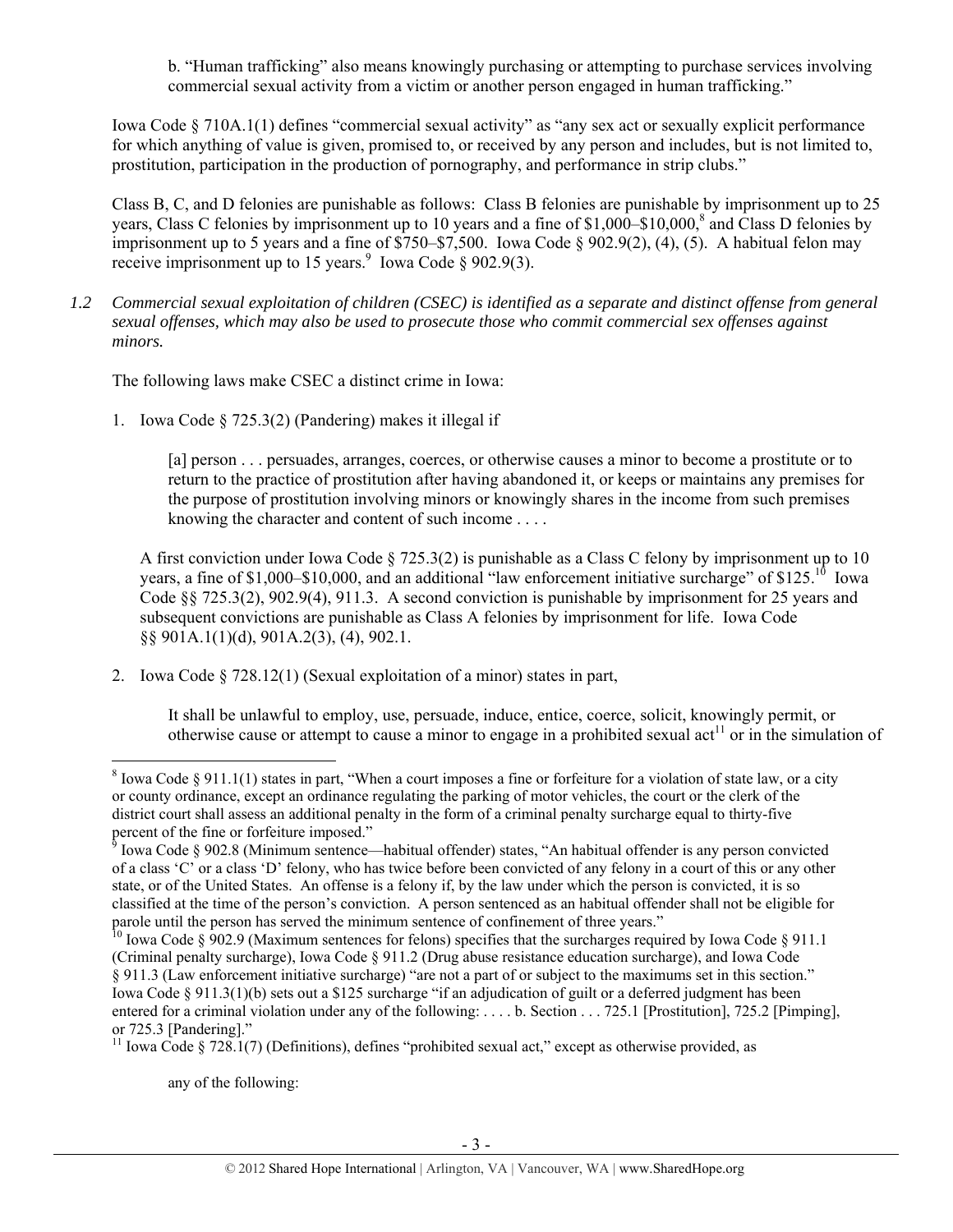a prohibited sexual act. A person must know, or have reason to know, or intend that the act or simulated act may be photographed, filmed, or otherwise preserved in a visual depiction.<sup>12</sup>

A first conviction under Iowa Code § 728.12(1) is punishable as a Class C felony by imprisonment up to 10 years and a fine of \$1,000–\$10,000. Iowa Code §§ 728.12(1), 902.9(4). A second conviction is punishable by imprisonment for 25 years and subsequent convictions are punishable as Class A felonies by imprisonment for life. Iowa Code §§ 901A.1(1)(b), 901A.2(3), (4), 902.1. Additionally, Iowa Code § 728.12(1) states, "Notwithstanding section 902.9 [Maximum sentence for felons], the court may assess a fine of not more than fifty thousand dollars for each offense under this subsection in addition to imposing any other authorized sentence."

3. Iowa Code § 710.10(1), (2) (Enticing a minor) states,

1. A person commits a class "C" felony when, without authority and with the intent to commit . . . sexual exploitation upon a minor under the age of thirteen, the person entices or attempts to entice a person reasonably believed to be under the age of thirteen.

2. A person commits a class "D" felony when, without authority and with the intent to commit . . . sexual exploitation of a minor under the age of sixteen, the person entices or attempts to entice a person reasonably believed to be under the age of sixteen.

A first conviction under Iowa Code  $\S 710.10(1)$  is punishable as a Class C felony by imprisonment up to 10 years and a fine of \$1,000–\$10,000. Iowa Code § 902.9(4). A second conviction is punishable by imprisonment for 25 years and subsequent convictions are punishable as Class A felonies by imprisonment for life. Iowa Code §§ 901A.1(1)(c), 901A.2(3), (4), 902.1. A conviction under Iowa Code § 710.10(2) is punishable as a Class D felony by imprisonment up to 5 years and a fine of \$750–\$7,500. Iowa Code  $§$  902.9(5).

4. Iowa Code § 710A.2A<sup>13</sup> (Solicitation of commercial sexual activity) states,

. . . . g. Nudity of a minor for the purpose of arousing or satisfying the sexual desires of a person who may view a visual depiction of the nude minor.

Here and elsewhere in this report that Iowa Code § 728.1 is quoted or cited, it has been updated to reflect the amendments added by House File 2390. H.F. 2390, 84th Gen. Assemb., Leg. Sess. (Iowa 2012) (effective July 1, 2012).

Pursuant to Iowa Code § 702.17 (Sex act), the term "sex act" or "sexual activity,"

[M]eans any sexual contact between two or more persons by: penetration of the penis into the vagina or anus; contact between the mouth and genitalia or by contact between the genitalia of one person and the genitalia or anus of another person; contact between the finger or hand of one person and the genitalia or

anus of another person . . . .<br><sup>12</sup> Under Iowa Code § 728.1(11) (Definitions), "visual depiction" means but is not limited to any picture, slide, photograph, digital or electronic image, negative image, undeveloped film, motion picture, videotape, digital or electronic recording, live transmission, or other pictorial of three-dimensional representation. See supra no <sup>13</sup> Here and elsewhere in this report that  $\S 710A.2A$  is quoted or cited, it has been updated to reflect the amendments added by the passage of House File 2390. H.F. 2390, 84th Gen. Assemb., Leg. Sess. (Iowa 2012) (effective July 1, 2012)

a. A sex act as defined in section 702.17.

<sup>. . . .</sup>  c. Fondling or touching the pubes or genitals of a minor.

d. Fondling or touching the pubes or genitals of a person by a minor.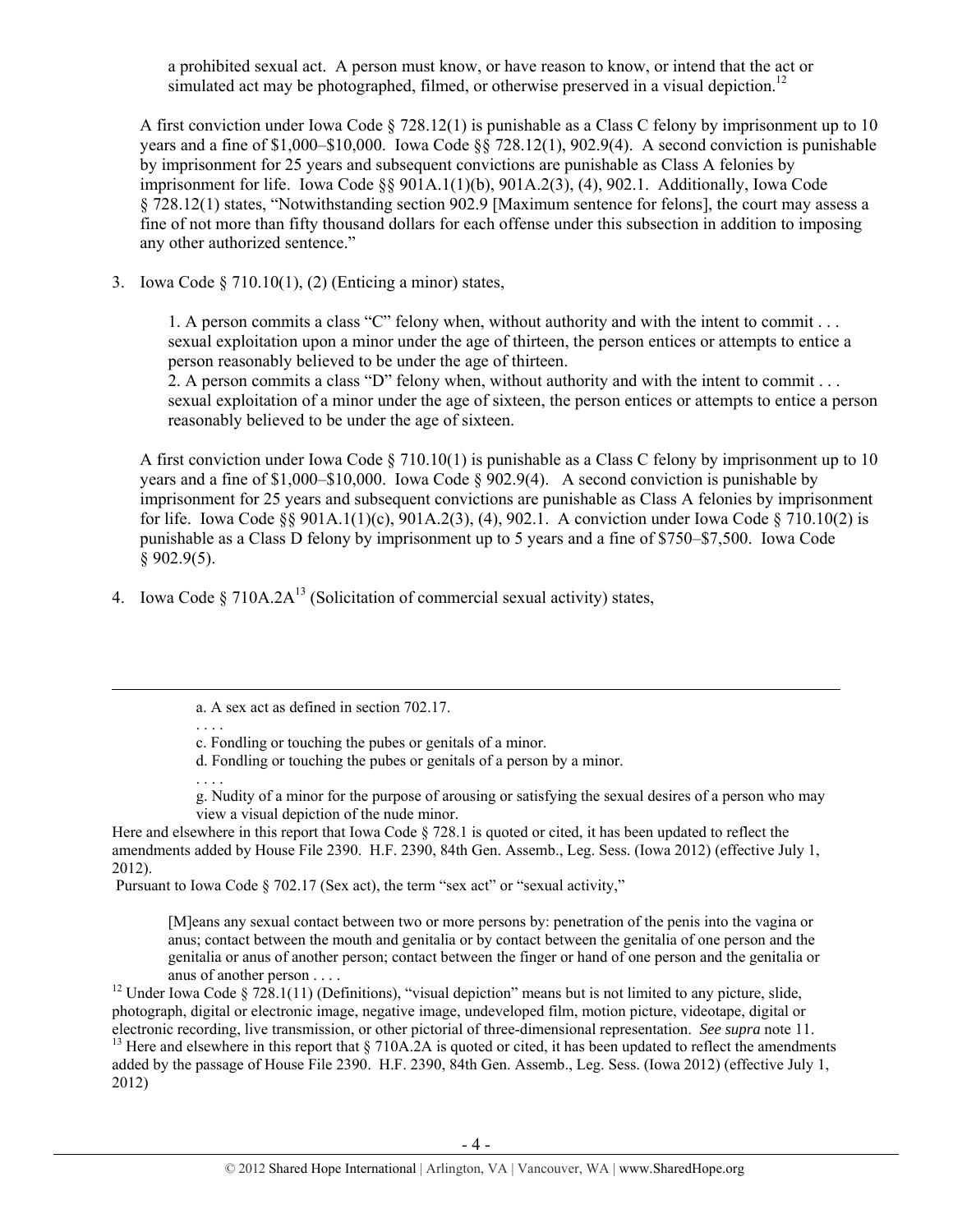A person shall not entice, coerce, or recruit, or attempt to entice, coerce, or recruit either a person under the age of eighteen or a law enforcement officer or agent representing oneself to be under the age of eighteen, to engage in a commercial sexual activity.

Violation of this provision will result in a Class D felony punishable by up to 5 years in prison and a fine between \$750-7,500. Iowa Code § 902.9(5).

Several other sexual offenses, while not expressly commercial in nature, may also be applicable in cases involving the commercial sexual exploitation of a child. Some of those statutes are as follows:

- 1. Iowa Code § 709.2 (Sexual abuse in the first degree) states that "[a] person commits sexual abuse in the first degree when in the course of committing sexual abuse<sup>14</sup> the person causes another serious injury." A conviction under Iowa Code § 709.2 is punishable as a Class A felony by imprisonment for life or, if the offender was under 18 years of age at the time of the offense, for a minimum of 25 years. Iowa Code §§ 709.2, 902.1(1), (2)(a).
- 2. Iowa Code § 709.3(2) (Sexual abuse in the second degree), states that "[a] person commits sexual abuse in the second degree when the person commits sexual abuse under any of the following circumstances: . . . . The other person is under the age of twelve." Sexual abuse in the second degree is a Class B felony punishable by imprisonment up to 25 years. Iowa Code §§ 709.3, 902.9(2). The conviction is punishable as a Class A felony under Iowa Code § 902.14(1) (Enhanced penalty—sexual abuse or lascivious acts with a child) by imprisonment between 25 years to life if a person has a prior conviction under this statute or a number of other statutes. Iowa Code  $\delta$  902.14(1).<sup>15</sup>
- 3. Iowa Code § 709.4(2)(b), (c)(4) (Sexual abuse in the third degree) states,

A person commits sexual abuse in the third degree when the person performs a sex act under any of the following circumstances:

2. The act is between persons who are not at the time cohabiting as husband and wife and if any of the following are true:

- b. The other person is twelve or thirteen years of age.
- c. The other person is fourteen or fifteen years of age and any of the following are true:
	- (1) The person is a member of the same household as the other person.
	- . . . .

. . . .

 $\overline{a}$ 

. . .

(4) The person is four or more years older than the other person.

Sexual abuse in the third degree is a Class C felony punishable by imprisonment up to 10 years and a fine of \$1,000 to \$10,000. Iowa Code  $\S$  709.4, 902.9(4). A conviction is punishable as a Class A felony,

- a. Sexual abuse in the second degree in violation of section 709.3,
- b. Sexual abuse in the third degree in violation of section 709.4.
- c. Lascivious acts with a child in violation of section 709.8, subsection 1 or 2.

<sup>&</sup>lt;sup>14</sup> Iowa Code § 709.1(3) (Sexual abuse defined) states, "Any sex act between persons is sexual abuse by either of the persons when the act is performed with the other person in any of the following circumstances: . . . 3. Such other person is a child." Iowa Code § 702.5 states, "For purposes of Title XVI [Criminal Code], unless another age is specified, a 'child' is any person under the age of fourteen years." This definition is not applicable to chapters 709A (Contributing to juvenile delinquency), 718A, 822, 904, 913, and 914 even though they are codified in Title XVI.<br><sup>15</sup> Iowa Code § 902.14(1) states,

A person commits a class "A" felony if the person commits a second or subsequent offense involving any combination of the following offenses: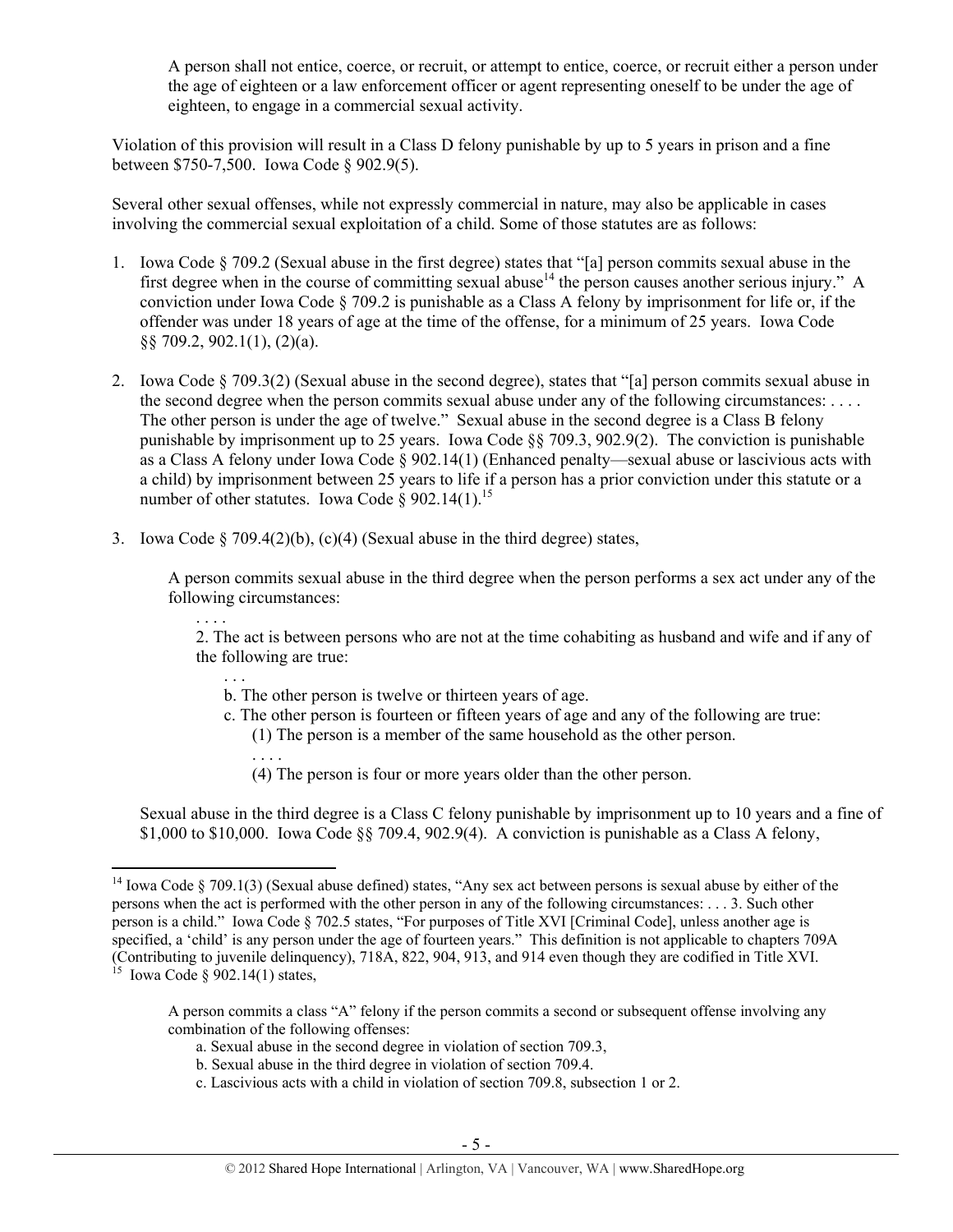however, if a person has a prior conviction under this statute or a number of other statutes. Iowa Code  $$902.14(1).$ <sup>16</sup>

4. Iowa Code § 709.12 (Indecent contact with a child) states,

A person eighteen years of age or older is upon conviction guilty of an aggravated misdemeanor if the person commits any of the following acts with a child, not the person's spouse, with or without the child's consent, for the purpose of arousing or satisfying the sexual desires of either of them:

1. Fondle or touch the inner thigh, groin, buttock, anus, or breast of the child.

2. Touch the clothing covering the immediate area of the inner thigh, groin, buttock, anus, or breast of the child.

3. Solicit or permit a child to fondle or touch the inner thigh, groin, buttock, anus, or breast of the person.

4. Solicit a child to engage in any act prohibited under section 709.8 [Lascivious acts with a child], subsection 1, 2, or 4.

. . . .

An offender convicted of an aggravated misdemeanor may receive imprisonment up to 2 years and a fine of  $$625–$6,250. Iowa Code § 903.1(2).<sup>17</sup>$ 

5. Iowa Code § 709.8 (Lascivious acts with a child) states,

It is unlawful for any person sixteen years of age or older to perform any of the following acts with a child with or without the child's consent unless married to each other, for the purpose of arousing or satisfying the sexual desires of either of them:

- 1. Fondle or touch the pubes or genitals of a child.
- 2. Permit or cause a child to fondle or touch the person's genitals or pubes.
- 3. Solicit a child to engage in a sex act or solicit a person to arrange a sex act with a child.

4. Inflict pain or discomfort upon a child or permit a child to inflict pain or discomfort on the person.

. . . .

 $\overline{a}$ 

Convictions under Iowa Code  $\S 709.8(1)$ , (2) are punishable as Class C felonies by imprisonment up to 10 years and a fine of \$1,000–\$10,000, while convictions under Iowa Code § 709.8(3),(4) are punishable as Class D felonies by imprisonment up to 5 years and a fine of \$750–\$7,500. Iowa Code §§ 709.8, 902.9(4), (5). A conviction under Iowa Code § 709.8(1), (2) may be punishable as a Class A felony for prior convictions under this statute or other listed statutes. Iowa Code § 902.14(1).<sup>18</sup>

6. Iowa Code § 710.10 (Enticing a minor) states,

1. A person commits a class "C" felony when, without authority and with the intent to commit sexual abuse<sup>19</sup> . . . upon a minor under the age of thirteen, the person entices or attempts to entice a person reasonably believed to be under the age of thirteen.

2. A person commits a class "D" felony when, without authority and with the intent to commit an illegal sex act upon . . . a minor under the age of sixteen, the person entices or attempts to entice a person reasonably believed to be under the age of sixteen.

<sup>&</sup>lt;sup>16</sup> See supra note 15 for the provisions of Iowa Code § 902.14(1).<br><sup>17</sup> Iowa Code § 903.1(2) (Maximum sentence for misdemeanants) further states, "When a judgment of conviction of an aggravated misdemeanor is entered against any person and the court imposes a sentence of confinement for a period of more than one year the term shall be an indeterminate term."

<sup>&</sup>lt;sup>18</sup> *See supra* note 15 for the provisions of Iowa Code § 902.14(1). <sup>19</sup> *See supra* note 14 for the definition of "sexual abuse."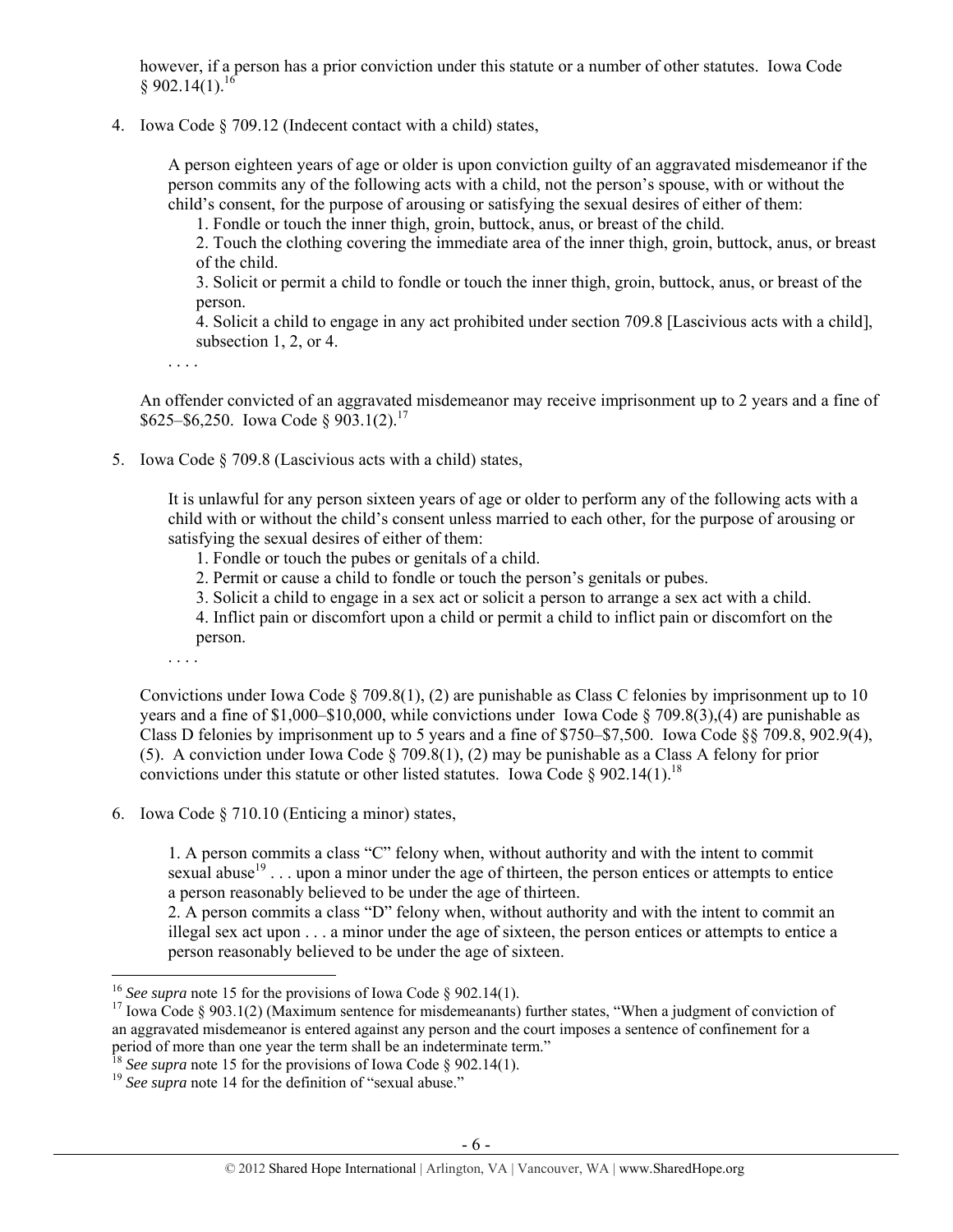3. A person commits a class "D" felony when, without authority and with the intent to commit an illegal act upon a minor under the age of sixteen, the person entices a person reasonably believed to be under the age of sixteen.

4. A person commits an aggravated misdemeanor when, without authority and with the intent to commit an illegal act upon a minor under the age of sixteen, the person attempts to entice a person reasonably believed to be under the age of sixteen. A person convicted under this subsection shall not be subject to the registration requirements under chapter 692A [Sex offender registry] unless the finder of fact determines that the illegal act was sexually motivated. 5. A person shall not be convicted of a violation of this section unless the person commits an overt act evidencing a purpose to entice.

. . . .

Class D felonies are punishable by imprisonment up to 5 years and a fine of \$750–\$7,500, while offenders convicted of an aggravated misdemeanor may receive imprisonment up to 2 years and a fine of \$625– \$6,250. Iowa Code §§ 902.9(5), 903.1(2).

*1.3 Commercial sexual exploitation of children (CSEC) or prostitution statutes refer to the sex trafficking statute to identify the commercially sexually exploited minor as a trafficking victim.* 

None of Iowa's CSEC statutes refer to Iowa Code § 710A.2 (Human trafficking). While Iowa Code § 725.1 (Prostitution) does not refer to the human trafficking law when a minor is engaged in prostitution, Iowa Code § 710A.3 (Affirmative defense) states,

It shall be an affirmative defense, in addition to any other affirmative defenses for which the victim might be eligible, to a prosecution for a criminal violation directly related to the defendant's status as a victim of a crime that is a violation of section 710A.2 [Human trafficking], that the defendant committed the violation under compulsion by another's threat of serious injury, provided that the defendant reasonably believed that such injury was imminent.

- 1.3.1 Recommendation: Amend Iowa Code § 725.3(2) (Pandering), § 728.12(1) (Sexual exploitation of a minor), § 710.10(1), (2) (Enticing a minor) and Iowa Code § 725.1 (Prostitution) when a minor is involved to identify victims of commercial exploitation of a minor as sex trafficking victims.
- *1.4 The state racketeering or gang crimes statute includes sex trafficking and commercial sexual exploitation of children (CSEC) offenses as predicate acts allowing the statute to be used to prosecute trafficking crimes.*

Iowa Code § 706A.2 (Violations)<sup>20</sup> criminalizes engaging in "specified unlawful activity". Iowa Code § 706A.2 states in part,

1. Specified unlawful activity influenced enterprises. $21$ 

a. It is unlawful for any person who has knowingly received any proceeds<sup>22</sup> of specified unlawful activity to use or invest, directly or indirectly, any part of such proceeds in the acquisition of any interest in any enterprise or any real property, or in the establishment or operation of any enterprise.

 $\overline{a}$ <sup>20</sup> For additional information on RICO offenses, see http://www.sharedhope.org/wp-content/uploads/2012/11/SHI-WhitePaperFederalStateRacketeeringGangCrimeLaws.pdf.<br><sup>21</sup> Iowa Code § 706A.1(2) defines a "enterprise" as "any sole proprietorship, partnership, corporation, trust, or other

legal entity, or any unchartered union, association, or group of persons associated in fact although not a legal entity, and includes unlawful as well as lawful enterprises."<br><sup>22</sup> Iowa Code § 706A.1(3) defines "proceeds" as "property acquired or derived directly or indirectly from, produced

through, realized through, or caused by an act or omission and includes any property of any kind."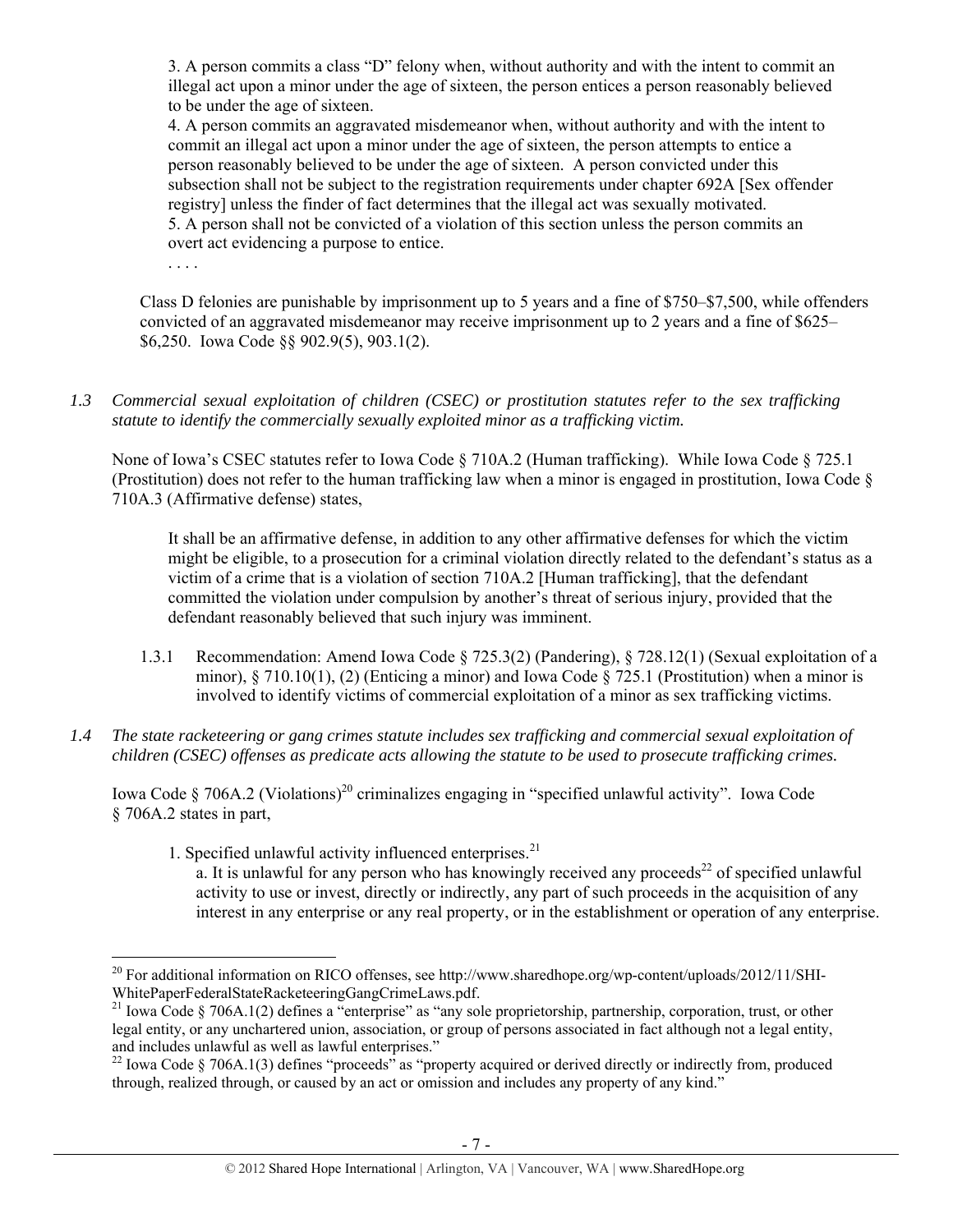b. It is unlawful for any person to knowingly acquire or maintain, directly or indirectly, any interest in or control of any enterprise or real property through specified unlawful activity.

c. It is unlawful for any person to knowingly conduct the affairs of any enterprise through specified unlawful activity or to knowingly participate, directly or indirectly, in any enterprise that the person knows is being conducted through specified unlawful activity.

d. It is unlawful for any person to conspire or attempt to violate or to solicit or facilitate the violations of the provisions of paragraph "a", "b", or "c".

 . . . . 4. Acts of specified unlawful activity. It is unlawful for a person to commit specified unlawful activity as defined in section 706A.1.

. . . .

Iowa Code § 706A.1(5) (Definitions) defines "specified unlawful activity" as "any act, including any preparatory or completed offense, committed for financial gain on a continuing basis, that is punishable as an indictable offense under the laws of the state in which it occurred and under the laws of this state." Iowa Code § 710A.2 (Human trafficking) and Iowa's CSEC laws fall within the definition of specified unlawful activity, as each is punishable by imprisonment of more than 1 year. Prostitution and other misdemeanors are unlikely to fall under this category because, under Iowa law, misdemeanors are not indictable offenses. Iowa Code § 725.1

Convictions under Iowa Code § 706A.2(1) and (4) are punishable as Class B felonies by imprisonment up to 25 years. Iowa Code §§ 706A.4, 902.9(2). ). Additionally, pursuant to Iowa Code §706A.3, "The prosecuting attorney . . . may institute civil proceedings against any person in district court seeking relief from conduct constituting a violation of this chapter or to prevent, restrain, or remedy such violation." Subsection(3) states, in part:

If the plaintiff in such a proceeding proves the alleged violation by a preponderance of the evidence, the district court, after making due provision for the rights of innocent persons, shall grant relief by entering any appropriate order or judgment, including any of the following:

*a.* Ordering any defendant to divest the defendant of any interest in any enterprise, or in any real property.

*d.* Ordering the payment of all reasonable costs and expenses of the investigation and prosecution of any violation, civil or criminal, including reasonable attorney fees in the trial and appellate courts. Such payments received by the state, by judgment, settlement, or otherwise, shall be considered forfeited property and disposed of pursuant to section 809A.17.

*e.* Ordering the forfeiture of any property subject to forfeiture under chapter 809A, pursuant to the provisions and procedures of that chapter.

Additionally, Iowa Code § 706A.3(12) states,

The attorney general may bring a civil action as parens patriae on behalf of the general economy, resources, and welfare of this state, and shall recover threefold the proceeds acquired, maintained, produced, or realized by or on behalf of the defendant by reason of a violation of this chapter, plus the costs and expenses of the investigation and prosecution of the action, including reasonable attorney fees in the trial and appellate courts.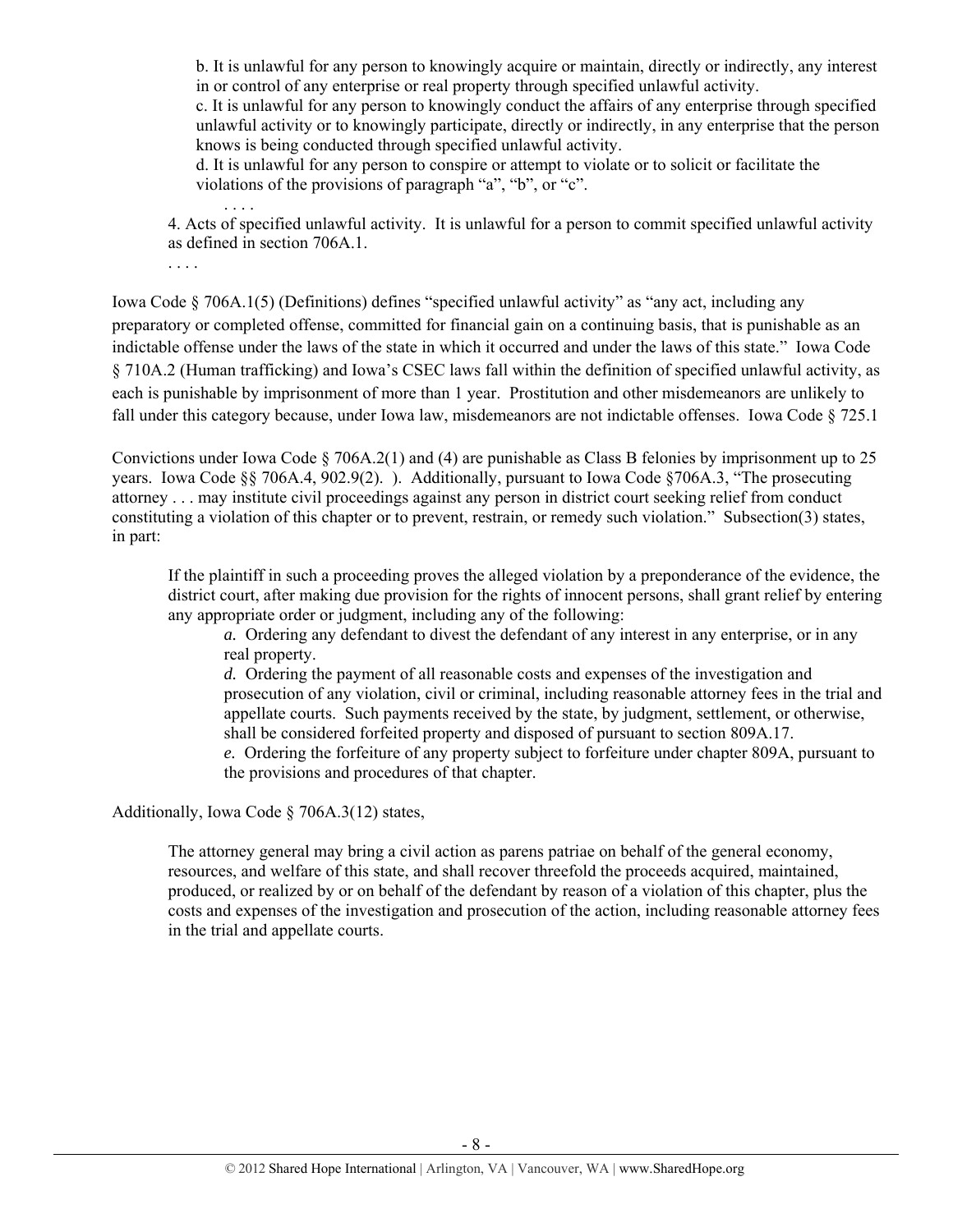## **FRAMEWORK ISSUE 2: CRIMINAL PROVISIONS FOR DEMAND**

## *Legal Components:*

- *2.1 The state sex trafficking law can be applied to the buyers of commercial sex acts with a victim of domestic minor sex trafficking.*
- *2.2 Buyers of commercial sex acts with a minor can be prosecuted under commercial sexual exploitation of children (CSEC) laws.*
- *2.3 Solicitation laws differentiate buying sex acts with an adult and buying sex acts with a minor under 18.*
- *2.4 Penalties for buyers of commercial sex acts with minors are as high as federal penalties.*
- *2.5 Using the Internet to lure, entice, or purchase, or attempt to lure, entice, or purchase commercial sex acts with a minor is a separate crime or results in an enhanced penalty for buyers.*
- *2.6 No age mistake defense is permitted for a buyer of commercial sex acts with any minor under 18.*
- *2.7 Base penalties for buying sex acts with a minor under 18 are sufficiently high and not reduced for older minors.*
- *2.8 Financial penalties for buyers of commercial sex acts with minors are sufficiently high to make it difficult for buyers to hide the crime.*
- *2.9 Buying and possessing child pornography carries penalties as high as similar federal offenses.*
- *2.10 Convicted buyers of commercial sex acts with minors and child pornography are required to register as sex offenders.*

 $\mathcal{L}_\mathcal{L} = \{ \mathcal{L}_\mathcal{L} = \{ \mathcal{L}_\mathcal{L} = \{ \mathcal{L}_\mathcal{L} = \{ \mathcal{L}_\mathcal{L} = \{ \mathcal{L}_\mathcal{L} = \{ \mathcal{L}_\mathcal{L} = \{ \mathcal{L}_\mathcal{L} = \{ \mathcal{L}_\mathcal{L} = \{ \mathcal{L}_\mathcal{L} = \{ \mathcal{L}_\mathcal{L} = \{ \mathcal{L}_\mathcal{L} = \{ \mathcal{L}_\mathcal{L} = \{ \mathcal{L}_\mathcal{L} = \{ \mathcal{L}_\mathcal{$ 

## *Legal Analysis:*

*2.1 The state sex trafficking law can be applied to the buyers of commercial sex acts with a victim of domestic minor sex trafficking.* 

Iowa's human trafficking law clearly applies to buyers of sex acts with minors. Iowa Code § 710A.2(4) states, "A person who knowingly engages in human trafficking by soliciting services or benefiting from the services of a victim  $\ldots$  if the victim is under the age of eighteen  $\ldots$  is guilty of a class 'C' felony." Iowa Code  $\S$  $710A.1(4)(b)^{23}$  (Definitions) explicitly defines "human trafficking" to include "knowingly purchasing or attempting to purchase services involving commercial sexual activity from a victim or another person engaged in human trafficking."

*2.2 Buyers of commercial sex acts with a minor can be prosecuted under commercial sexual exploitation of children (CSEC) laws.* 

Included under the state's human trafficking chapter, Iowa Code  $\S 710A.2A^{24}$  (Solicitation of commercial sexual activity) states that "a person shall not entice, coerce, or recruit, or attempt to entice, coerce, or recruit either a person under the age of eighteen or a law enforcement officer or agent representing oneself to be under the age of eighteen, to engage in a commercial sexual activity. A person who violates this section commits a class 'D' felony" punishable by up to 5 years in prison and a fine between \$750-7,500. Iowa Code § 902.9(5).

Additionally, several sexual offense laws, including the non-commercial clauses of Iowa Code § 710.10(1), (2) (Enticing a minor) and solicitation of a minor for sex acts under Iowa Code § 709.12 (Indecent contact with a child) or Iowa Code § 709.8 (Lascivious acts with a child), could be used to prosecute certain buyers of commercial sex acts with a minor but these do not specifically criminalize the purchase of sex acts with a child. $25$ 

 $23$  See supra note 3.

<sup>&</sup>lt;sup>24</sup> *See supra* note 2.<br><sup>25</sup> *See supra* Section 1.2 for a full description of the sexual offenses laws that may be used to prosecute buyers.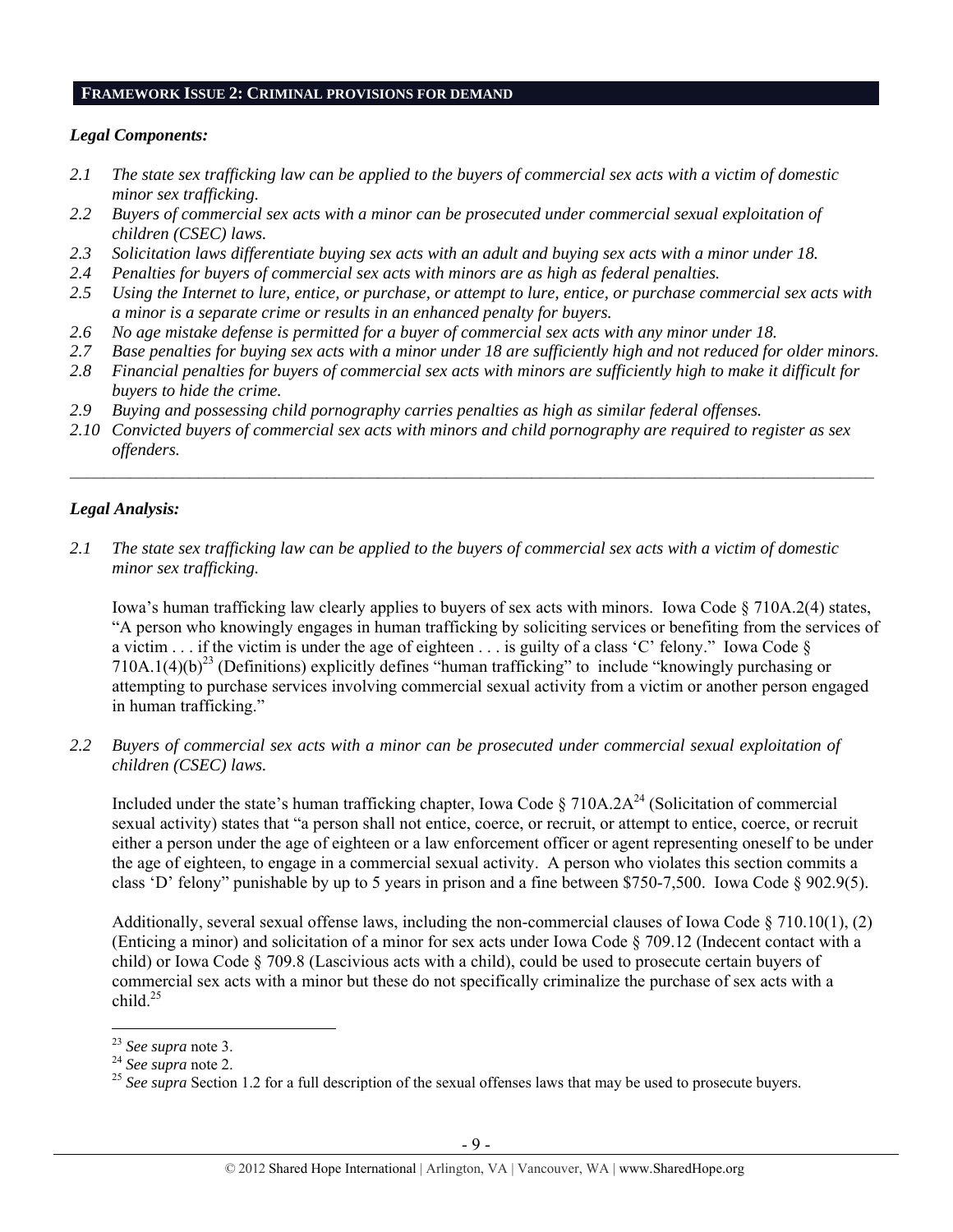## *2.3 Solicitation laws differentiate buying sex acts with an adult and buying sex acts with a minor under 18.*

Iowa's age-neutral solicitation law, Iowa Code § 725.1 (Prostitution), does not distinguish between buying sex acts with an adult and buying sex with a minor, stating only that "[a] person who . . . purchases or offers to purchase ['services as a partner in a sex act'] commits an aggravated misdemeanor." A conviction under Iowa Code § 725.1 is an aggravated misdemeanor punishable by imprisonment up to 2 years and a fine of \$625– \$6,250. Iowa Code § 903.1(2). However, under Iowa Code § 710A.2A<sup>26</sup> (Solicitation of commercial sexual activity), "a person shall not entice, coerce, or recruit, or attempt to entice, coerce, or recruit either a person under the age of eighteen or a law enforcement officer or agent representing oneself to be under the age of eighteen, to engage in a commercial sexual activity."

## *2.4 Penalties for buyers of commercial sex acts with minors are as high as federal penalties.*

Buyers convicted under Iowa Code § 710A.2<sup>27</sup> (Human trafficking) face enhanced penalties if the victim of the offense is a minor. Iowa Code § 710A.2 states,

1.A person who knowingly engages in human trafficking is guilty of a class "D" felony, except that if the victim is under the age of eighteen, the person is guilty of a class "C" felony.

2. A person who knowingly engages in human trafficking by causing or threatening to cause serious physical injury to another person is guilty of a class "C" felony, except that if the victim is under the age of eighteen, the person is guilty of a class "B" felony.

3. A person who knowingly engages in human trafficking by physically restraining or threatening to physically restrain another person is guilty of a class "D" felony, except that if the victim is under the age of eighteen, the person is guilty of a class "C" felony.

4. A person who knowingly engages in human trafficking by soliciting services or benefiting from the services of a victim is guilty of a class "D" felony, except that if the victim is under the age of eighteen, the person is guilty of a class "C" felony.

5. A person who knowingly engages in human trafficking by abusing or threatening to abuse the law or legal process is guilty of a class "D" felony, except that if the victim is under the age of eighteen, the person is guilty of a class "C" felony.

6. A person who knowingly engages in human trafficking by knowingly destroying, concealing, removing, confiscating, or possessing any actual or purported passport or other immigration document, or any other actual or purported government identification document of a victim is guilty of a class "D" felony, except that if that other person is under the age of eighteen, the person is guilty of a class "C" felony.

. . . .

Class B, C, and D felonies are punishable as follows: Class B felonies are punishable by imprisonment up to 25 years, Class C felonies by imprisonment up to 10 years and a fine of \$1,000–\$10,000,<sup>28</sup> and Class D felonies by imprisonment up to 5 years and a fine of  $\frac{$750}{$750}$  T,  $\frac{$7500}{300}$ . Iowa Code § 902.9(2), (4), (5). A habitual felon may receive imprisonment up to 15 years.<sup>29</sup> Iowa Code § 902.9(3).

<sup>&</sup>lt;sup>26</sup> *See supra* note 2.<br><sup>27</sup> *See supra* note 2.<br><sup>28</sup> Iowa Code § 911.1(1) states in part, "When a court imposes a fine or forfeiture for a violation of state law, or a city or county ordinance, except an ordinance regulating the parking of motor vehicles, the court or the clerk of the district court shall assess an additional penalty in the form of a criminal penalty surcharge equal to thirty-five percent of the fine or forfeiture imposed."

 $29$  Iowa Code § 902.8 (Minimum sentence—habitual offender) states, "An habitual offender is any person convicted of a class 'C' or a class 'D' felony, who has twice before been convicted of any felony in a court of this or any other state, or of the United States. An offense is a felony if, by the law under which the person is convicted, it is so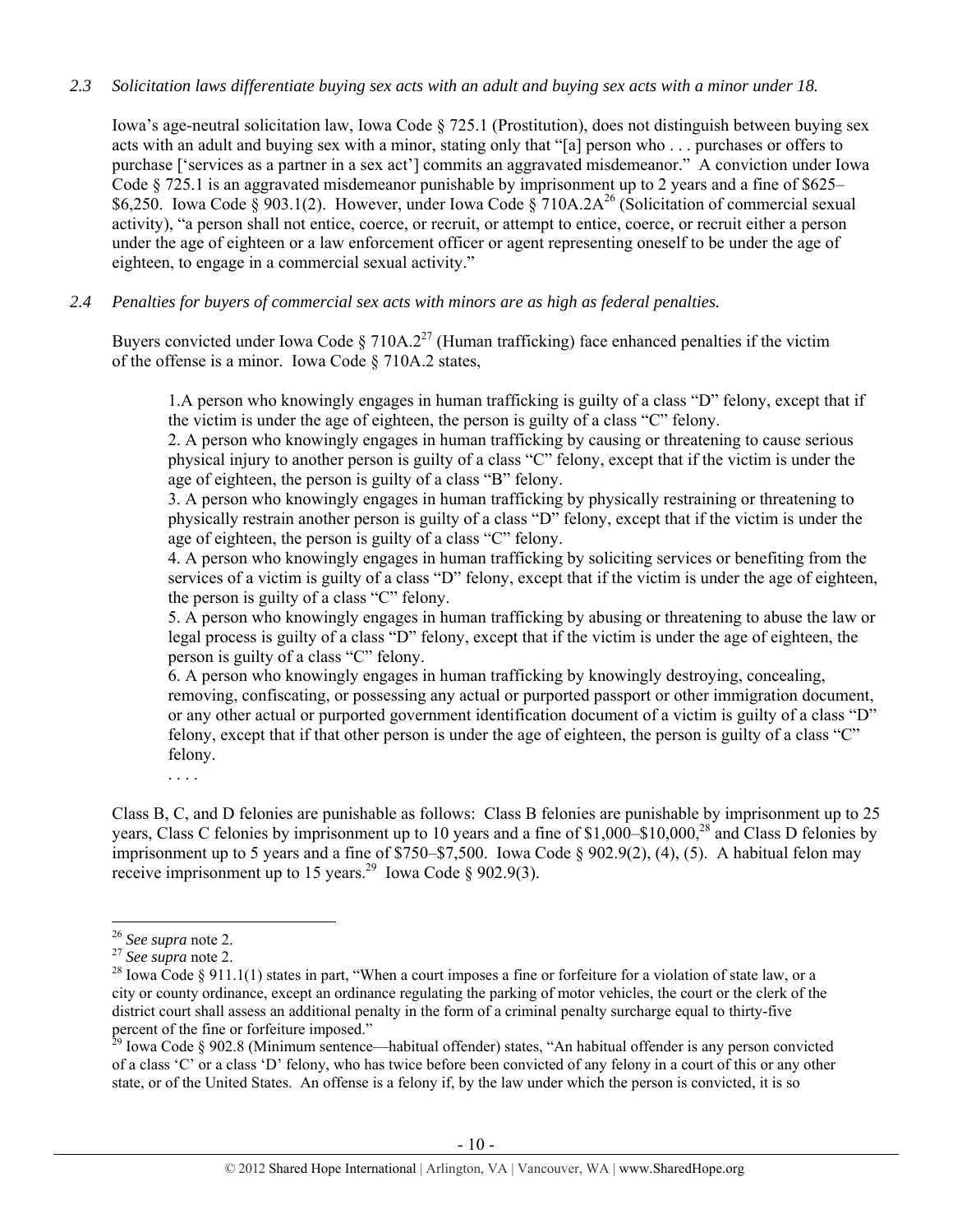Buyers convicted under the sex offense of Iowa Code § 710.10(1), (2) (Enticing a minor) will be guilty of a Class C or D felony, depending on what provision is violated. A violation of Iowa Code § 710A.2A<sup>30</sup> (Solicitation of commercial sexual activity) results in a Class D felony, which is punishable by imprisonment up to 5 years and a fine of \$750–\$7,500. Iowa Code § 902.9(5). A Class C felony is punishable by imprisonment up to 10 years and a fine of \$1,000–\$10,000. Iowa Code § 902.9(4). A second conviction under Iowa Code § 710.10(1) is punishable by imprisonment for 25 years and subsequent convictions are punishable as Class A felonies by imprisonment for life. Iowa Code  $\S$ § 901A.1(1)(c), 901A.2(3), (4), 902.1.

In comparison, if the victim is under the age of 14, a conviction under the Trafficking Victims Protection Act  $(TVPA)^{31}$  for child sex trafficking is punishable by 15 years to life imprisonment and a fine not to exceed \$250,000. 18 U.S.C. §§ 1591(b)(1), 3559(a)(1), 3571(b)(3). If the victim is between the ages of 14–17, a conviction is punishable by 10 years to life imprisonment and a fine not to exceed \$250,000. 18 U.S.C. §§ 1591(b)(2), 3559(a)(1), 3571(b)(3). A conviction is punishable by mandatory life imprisonment, however, if the buyer has a prior conviction for a federal sex offense<sup>32</sup> against a minor. 18 U.S.C. § 3559(e)(1). To the extent buyers can be prosecuted under other federal CSEC laws.<sup>33</sup> a conviction is punishable by penalties ranging from a fine not to exceed \$250,000 to life imprisonment and a fine not to exceed  $$250,000.<sup>34</sup>$ 

## *2.5 Using the Internet to lure, entice, or purchase, or attempt to lure, entice, or purchase commercial sex acts with a minor is a separate crime or results in an enhanced penalty for buyers.*

Iowa has not enacted a separate statute that specifically criminalizes the use of the Internet to lure, entice, or purchase commercial sex acts with a minor. However, Iowa Code § 710.10 (Enticing a minor), although not expressly commercial in its application to buyers, may be used to penalize buyers who attempt to entice or purchase commercial sex acts with minors over the Internet.<sup>35</sup> Iowa Code § 710.10(6) suggests a violation of Iowa Code § 710.10 may occur through the use of an Internet, by providing,

an offense under section 1591 [18 USCS § 1591] (relating to sex trafficking of children), 2241 [18 USCS § 2241] (relating to aggravated sexual abuse), 2242 [18 USCS § 2242] (relating to sexual abuse),  $2244(a)(1)$  [18 USCS § 2244(a)(1)] (relating to abusive sexual contact), 2245 [18 USCS § 2245] (relating to sexual abuse resulting in death), 2251 [18 USCS § 2251] (relating to sexual exploitation of children), 2251A [18 USCS § 2251A] (relating to selling or buying of children), 2422(b) [18 USCS § 2422(b)] (relating to coercion and enticement of a minor into prostitution), or 2423(a) [18 USCS § 2423(a)] (relating

See supra Section 1.2 for the relevant provisions of Iowa Code § 710.10.

classified at the time of the person's conviction. A person sentenced as an habitual offender shall not be eligible for parole until the person has served the minimum sentence of confinement of three years."<br><sup>30</sup> See supra note 2.

<sup>&</sup>lt;sup>31</sup> Trafficking Victims Protection Act (TVPA) of 2000, Pub. L. No. 106-386, 114 Stat. 1464, 1466 (codified in scattered sections of 18 and 22 U.S.C.).

 $32$  Pursuant to 18 U.S.C. § 3559(e)(2), "federal sex offense" is defined as

to transportation of minors).<br><sup>33</sup> 18 U.S.C. §§ 2251A(b) (Selling or buying of children), 2251(a) (Sexual exploitation of children), 2423(a) (Transportation of a minor with intent for minor to engage in criminal sexual activity), 2422(a) (Coercion and enticement), 2252(a)(2), (a)(4) (Certain activities relating to material involving the sexual exploitation of  $^{34}$  18 U.S.C. §§ 2251A(b) (conviction punishable by imprisonment for 30 years to life and a fine), 2251(e) (conviction punishable by imprisonment for 15–30 years and a fine), 2423(a) (conviction punishable by imprisonment for 10 years to life and a fine), 2422(a) (conviction punishable by a fine, imprisonment up to 20 years, or both),  $2252(a)(2)$ , (4) (stating that a conviction under subsection (a)(2) is punishable by imprisonment for 5–20 years and a fine, while a conviction under subsection (a)(4) is punishable by imprisonment up to 10 years, a fine, or both); *see also* 18 U.S.C. §§ 3559(a)(1) (classifying all of the above listed offenses as felonies), 3571(b)(3) (providing a fine up to \$250,000 for any felony conviction).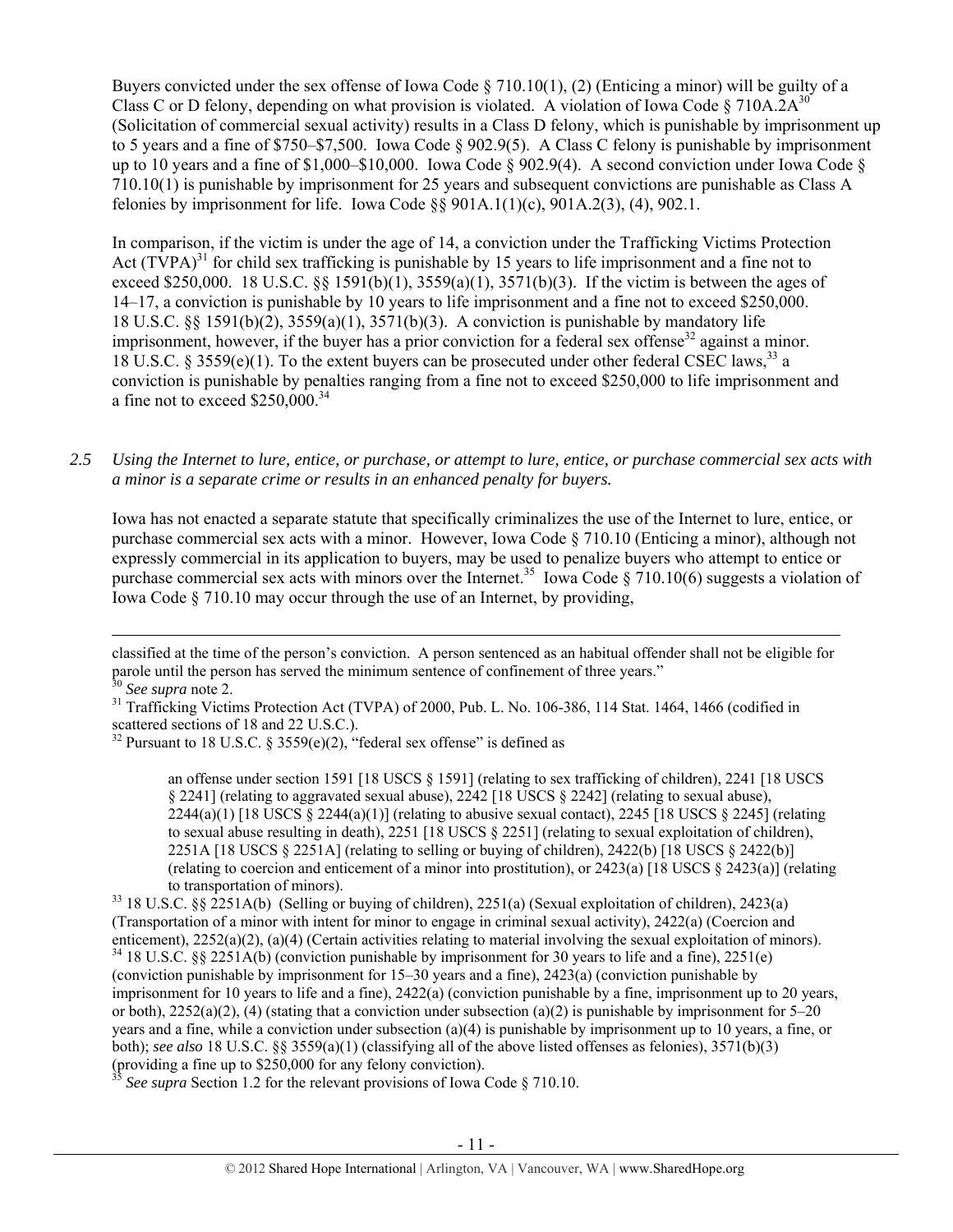For purposes of determining jurisdiction under section 803.1, an offense is considered committed in this state if the communication to entice or attempt to entice a person believed to be a minor who is present in this state originates from another state, or the communication to entice or attempt to entice a person believed to be a minor is sent from this state.

Buyers who "entice a person reasonably believed to be under the age of thirteen" in violation of Iowa Code § 710.10(1) (Enticing a minor), are guilty of a Class C felony punishable by imprisonment up to 10 years and a fine of \$1,000–\$10,000. Iowa Code §§ 710.10(1), 902.9(4). A second conviction is punishable by imprisonment for 25 years and subsequent convictions are punishable as Class A felonies by imprisonment for life. Iowa Code §§ 901A.1(1)(c), 901A.2(3), (4), 902.1. Buyers who violate Iowa Code § 710.10(2) will be guilty of a Class D felony punishable by imprisonment up to 5 years and a fine of \$750–\$7,500. Iowa Code §§ 710.10(2), 902.9(5).

- 2.5.1 Recommendation: Amend Iowa Code § 710.10 (Enticing a minor) to include soliciting a minor over the Internet for commercial sexual activity.
- *2.6 No age mistake defense is permitted for a buyer of commercial sex acts with any minor under 18.*

Iowa Code § 710A.2(8)<sup>36</sup> (Human trafficking) states, "[a] person's ignorance of the age of the victim or a belief that the victim was older is no defense to a violation of this section." However, Iowa Code § 710.10 (Enticing a minor) and § 709.8 (Lascivious acts with a child) do not expressly prohibit the use of an age mistake defense by a buyer of commercial sex acts with a minor. Iowa Code  $\S$  725.1 (Prostitution) is age-neutral, making the mistake of age defense inapplicable.

- 2.6.1 Recommendation: Amend Iowa's CSEC laws to expressly prohibit buyers of commercial sex acts with minors from using a mistake of age defense.
- *2.7 Base penalties for buying sex acts with a minor under 18 are sufficiently high and not reduced for older minors.*

Under Iowa Code § 710A.2A<sup>37</sup> (Solicitation of commercial sexual activity) and Iowa Code § 710A.2 (Human trafficking), all minors under the age of 18 are protected. Iowa Code  $\S 710.10(1)$ , (2) (Enticing a minor), however, fails to protect minors who are 16 or 17 and, subsection (1) only applies to minors who are under 13. Where the minor victim is under 13, a violation of Iowa Code  $\S 710.10(1)$  is a Class C felony. A violation of Iowa Code § 710.10(1) (minor under 16) is a Class D felony. Class C felonies are punishable by imprisonment up to 10 years and a fine of \$1,000–\$10,000 and Class D felonies are punishable by imprisonment up to 5 years and a fine of \$750–\$7,500. Iowa Code § 902.9(4), (5). A second conviction is punishable by imprisonment for 25 years and subsequent convictions are punishable as Class A felonies by imprisonment for life. Iowa Code §§ 901A.1(1)(c), 901A.2(3), (4), 902.1.

- 2.7.1 Recommendation: Amend Iowa Code § 710.10 (Enticing a minor) to apply to all minors under 18 and to raise the penalties applicable where the victim is a minor 13 years of age or older.
- *2.8 Financial penalties for buyers of commercial sex acts with minors are sufficiently high to make it difficult for buyers to hide the crime.*

<sup>&</sup>lt;sup>36</sup> See supra note 2.

<sup>36</sup> *See supra* note 2. 37 *See supra* note 2.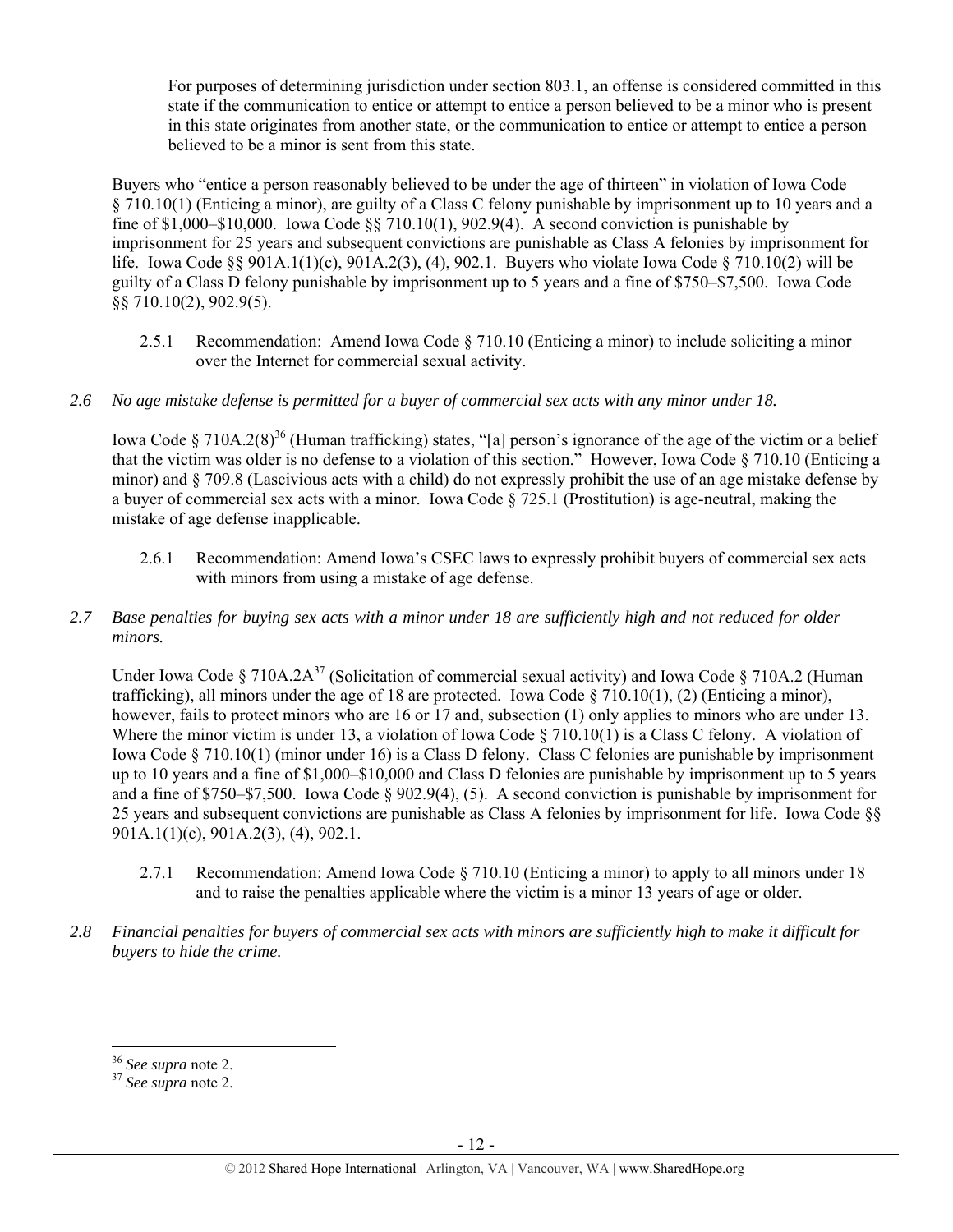Buyers convicted under Iowa Code § 710A.2<sup>38</sup> (Human trafficking), face fines ranging from \$750 to \$10,000. Iowa Code § 902.9(2), (4), (5). Buyers convicted under Iowa Code § 710.10(1), (2) (Enticing a minor) will be guilty of a Class C or D felony, depending on what provision is violated. A Class D felony is punishable by imprisonment up to 5 years and a fine of  $$750–$7,500$ . Iowa Code  $§ 902.9(5)$ . A Class C felony is punishable by imprisonment up to 10 years and a fine of \$1,000–\$10,000. Iowa Code  $\S$ 902.9(4). A second conviction is punishable by imprisonment for 25 years and subsequent convictions are punishable as Class A felonies by imprisonment for life. Iowa Code  $\S$ § 901A.1(1)(c), 901A.2(3), (4), 902.1. If convicted under Iowa Code  $\S$  710A.2A<sup>39</sup> (Solicitation of commercial sexual activity), a buyer would face a Class D felony, which is punishable by imprisonment up to 5 years and a fine of \$750– \$7,500. Iowa Code § 902.9(5).

Under Iowa's "Forfeiture Reform Act," Chapter 809A<sup>40</sup>, certain types of offenses must give rise to forfeiture where authorized, including, pursuant to Iowa Code § 809A.3(1), (2), (3) (Conduct giving rise to forfeiture),

1. An act or omission which is a public offense and which is a serious or aggravated misdemeanor or felony.

2. An act or omission occurring outside of this state, that would be punishable by confinement of one year or more in the place of occurrence and would be a serious or aggravated misdemeanor or felony if the act or omission occurred in this state.

3. An act or omission committed in furtherance of any act or omission described in subsection 1, which is a serious or aggravated misdemeanor or felony, including any inchoate or preparatory offense. . . . .

The following types of property are subject to forfeiture under Iowa Code § 809A.4 (Property subject to forfeiture),

2. a. All property . . . including the whole of any lot or tract of land and any appurtenances or improvements to real property, including homesteads that are otherwise exempt from judicial sale pursuant to section 561.16, that is either:

(1) Furnished or intended to be furnished by a person in an exchange that constitutes conduct giving rise to forfeiture.

 $(2)$  Used or intended to be used in any manner or part to facilitate<sup>41</sup> conduct giving rise to forfeiture.

. . . . . . . .

6. a. Any property of a person up to the value of property which is either of the following:

(1) Described in subsection 2 that the person owned or possessed for the purpose of a use described in subsection 2.

(2) Described in subsection 3 and is proceeds of conduct engaged in by the person or for which the person is criminally responsible.

. . . .

. . . .

Property may be seized pursuant to procedures outlined in Iowa Code § 809A.6. Property may be forfeited in an *in rem* proceeding, pursuant to Iowa Code §809A.13 or an *in personam* proceedings pursuant to Iowa Code §

<sup>&</sup>lt;sup>38</sup> *See supra* note 2.<br><sup>39</sup> *See supra* note 2.<br><sup>40</sup> For additional information on asset forfeiture and seizure procedure, see http://www.sharedhope.org/wp-

content/uploads/2012/11/SHIStateAssetForfeitureLawsChart.pdf.<br><sup>41</sup> Iowa Code § 809A.4(7) (Property subject to forfeiture) states, "As used in this section, 'facilitate' means to have a substantial connection between the property and the conduct giving rise to forfeiture."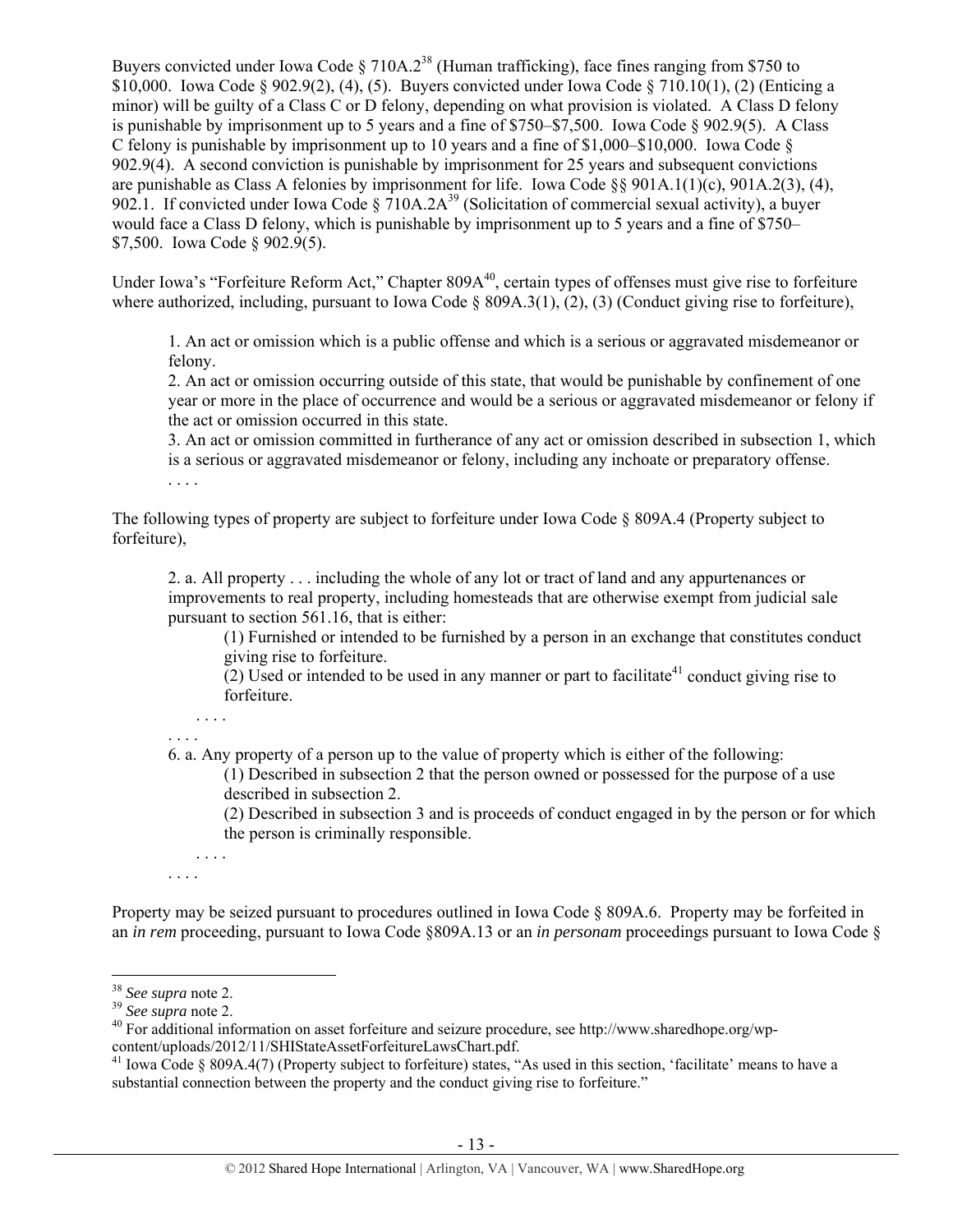809A.14. Both of these actions are civil in nature. Iowa Code § 809A. 17 provides for the allocation of forfeited property and states, in part:

2. Forfeited property not needed as evidence in a criminal case shall be delivered to the department of justice, or, upon written authorization . . . the property may be destroyed, sold, or delivered to an appropriate agency for disposal in accordance with this section.

3. Forfeited property may be used by the department of justice in the enforcement of the criminal law. The department may give, sell, or trade property to any other state agency or to any other law enforcement agency within the state if, in the opinion of the attorney general, it will enhance law enforcement within the state.

4. Forfeited property which is not used by the department of justice in the enforcement of the law may be requisitioned by the department of public safety or any law enforcement agency within the state for use in enforcing the criminal laws of this state.

Buyers are subject to a mandatory order of restitution, to be paid directly to the victim. Iowa Code § 910.2(1) (Restitution or community service to be ordered by sentencing court) states,

In all criminal cases in which there is a plea of guilty, verdict of guilty, or special verdict upon which a judgment of conviction is rendered, the sentencing court shall order that restitution be made by each offender to the victims<sup>42</sup> of the offender's criminal activities<sup>43</sup> . . . . In structuring a plan of restitution, the court shall provide for payments in the following order of priority: victim, fines, penalties, and surcharges, crime victim compensation program reimbursement, public agencies, court costs including correctional fees . . . , court-appointed attorney fees . . . , including the expense of a public defender, contribution to a local anticrime organization, and the medical assistance program . . . .

Iowa Code § 910.1(4) (Definitions) defines "restitution" as

payment of pecuniary damages to a victim in an amount and in the manner provided by the offender's plan of restitution. "Restitution" also includes fines, penalties, and surcharges, . . . court costs . . . and payment to the medical assistance program pursuant to chapter 249A [State supplementary assistance] for expenditures paid on behalf of the victim resulting from the offender's criminal activities including investigative costs incurred by the Medicaid fraud control unit pursuant to section 249A.7 [Assistance inalienable].

Iowa Code § 915.100(2) (Victim restitution rights) states,

2. The right to restitution includes the following:

a. In all criminal cases in which there is a plea of guilty, verdict of guilty, or special verdict upon which a judgment of conviction is rendered, the sentencing court shall order that restitution be made by each offender to victims of the offender's criminal activities.

<sup>. . . .</sup> 

 $42$  Iowa Code § 910.1(5) defines a "victim" as "a person who has suffered pecuniary damages as a result of the offender's criminal activities."

<sup>&</sup>lt;sup>43</sup> Iowa Code § 910.1(1) defines "criminal activities" as

any crime for which there is a plea of guilty, verdict of guilty, or special verdict upon which a judgment of conviction is rendered and any other crime committed after July 1, 1982, which is admitted or not contested by the offender, whether or not prosecuted. However, "criminal activities" does not include simple misdemeanors under chapter 321.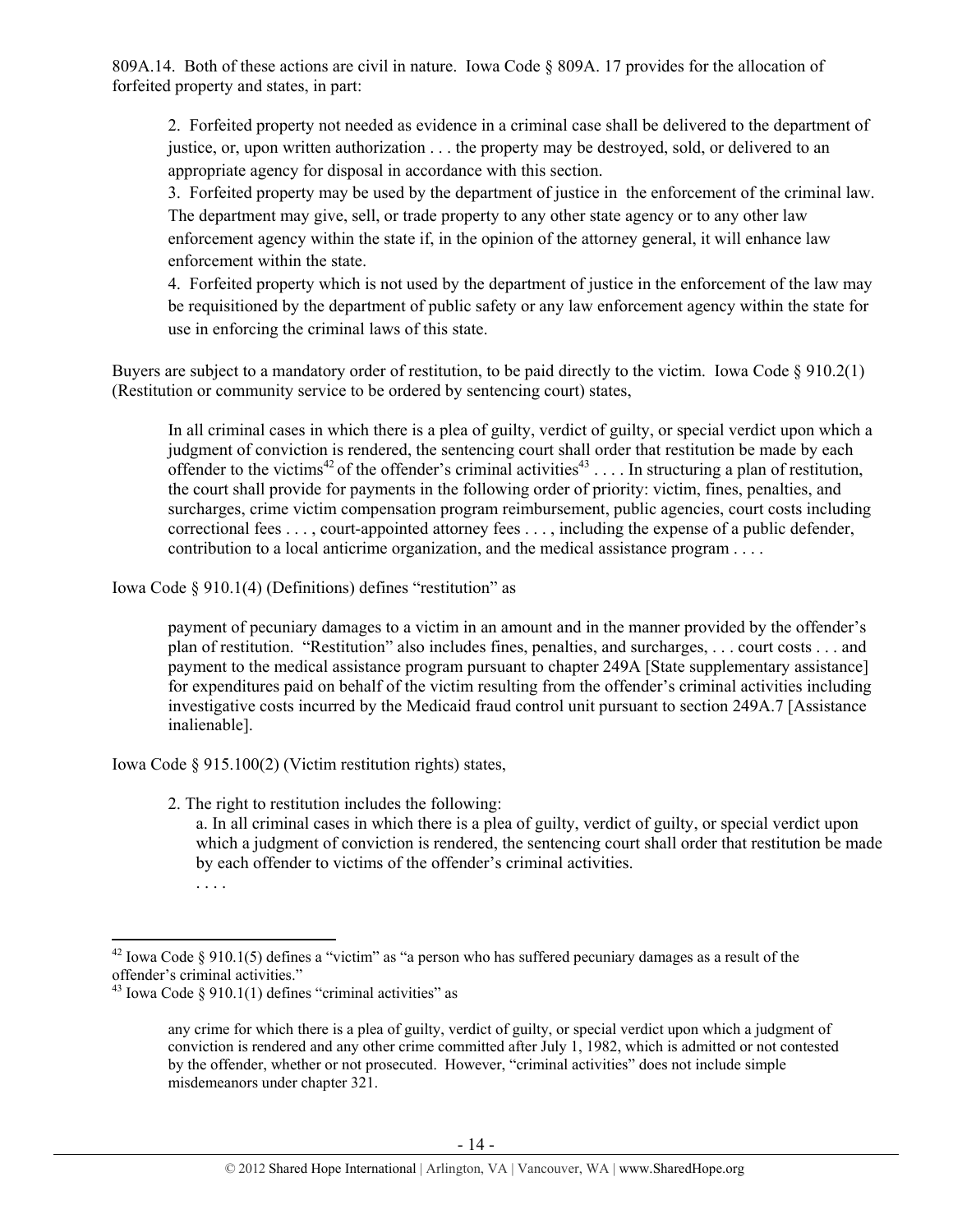e. Victims shall be paid in full pursuant to an order of restitution, before fines, penalties, surcharges, crime victim compensation program reimbursement, public agency reimbursement, court costs, correctional fees, court-appointed attorney fees, expenses of a public defender, or contributions to local anticrime organizations are paid.

. . . .

i. The right to victim restitution for the pecuniary damages incurred by a victim as the result of a crime does not limit or impair the right of the victim to sue and recover damages from the offender in a civil action.

## *2.9 Buying and possessing child pornography carries penalties as high as similar federal offenses.*

Iowa Code § 728.12(3)<sup>44</sup> (Sexual exploitation of a minor) criminalizes the buying and possessing of child pornography. Iowa Code § 728.12(3) states,

It shall be unlawful to knowingly purchase or possess a visual depiction of a minor engaging in a prohibited sexual act or the simulation of a prohibited sexual act. A visual depiction containing pictorial representation of different minors shall be prosecuted and punished as separate offenses for each pictorial representation of a different minor in the visual depiction. However, violations of this subsection involving multiple visual depictions of the same minor shall be prosecuted and punished as one offense.

An offender's first violation of Iowa Code § 728.12(3) is an aggravated offense, punishable by imprisonment up to 2 years and a fine of \$625–\$6,250, while any subsequent violations are Class D felonies punishable by imprisonment up to 5 years and a fine of  $$750–$7,500<sup>45</sup>$  Iowa Code §§ 728.12(3), 903.1(2), 902.9(5).

In comparison, a federal conviction for possession of child pornography<sup>46</sup> is generally punishable by imprisonment for 5–20 years and a fine not to exceed  $$250,000.<sup>47</sup>$  Subsequent convictions, however, are punishable by imprisonment up to 40 years and a fine not to exceed  $$250,000.<sup>48</sup>$ 

offense defined in this subsection and that therefore can be considered corresponding statutes.  $46$  18 U.S.C. §§ 2252(a)(2), (a)(4) (Certain activities relating to material involving the sexual exploitation of minors),  $2252A(a)(2)$ –(3) (Certain activities relating to material constituting or containing child pornography), 1466A(a), (b) (Obscene visual representations of the sexual abuse of children).<br><sup>47</sup> 18 JJ S C 83 2253 N 40 JJ

<sup>7</sup> 18 U.S.C. §§ 2252(b) (stating that a conviction under subsection (a)(2) is punishable by imprisonment for 5–20 years and a fine, while a conviction under subsection (a)(4) is punishable by imprisonment up to 10 years, a fine, or both),  $2252A(b)(1)$  (a conviction is punishable by imprisonment for 5–20 years and a fine),  $1466A(a)$ , (b) (stating that a conviction under subsection (a) is "subject to the penalties provided in section  $2252A(b)(1)$ ," imprisonment for 5–20 years and a fine, while a conviction under subsection (b) is "subject to the penalties provided in section 2252A(b)(2)," imprisonment up to 10 years, a fine, or both); *see also* 18 U.S.C. §§ 3559(a)(1) (classifying all of the above listed offenses as felonies), 3571(b)(3) (providing a fine up to \$250,000 for any felony conviction). <sup>48</sup> 18 U.S.C. §§ 2252(b) (stating if a person has a prior conviction under subsection (a)(2), or a list of other statutes, a conviction is punishable by a fine and imprisonment for 15–40 years, but if a person has a prior conviction under subsection (a)(4), or a list of other statutes, a conviction is punishable by a fine and imprisonment for  $10-20$  years),

 $\overline{a}$  $44$  Here and elsewhere in this report that § 728.12 is quoted or cited, it has been updated to reflect the amendments added by the passage of House File 2390. H.F. 2390, 84th Gen. Assemb., Leg. Sess. (Iowa 2012) (effective July 1, 2012).

 $^{45}$  Iowa Code § 728.12(3) explains,

For purposes of this subsection, an offense is considered a second or subsequent offense if, prior to the person's having been convicted under this subsection, any of the following apply:

a. The person has a prior conviction or deferred judgment under this subsection.

b. The person has a prior conviction, deferred judgment, or the equivalent of a deferred judgment in another jurisdiction for an offense substantially similar to the offense defined in this subsection. The court shall judicially notice the statutes of other states that define offenses substantially similar to the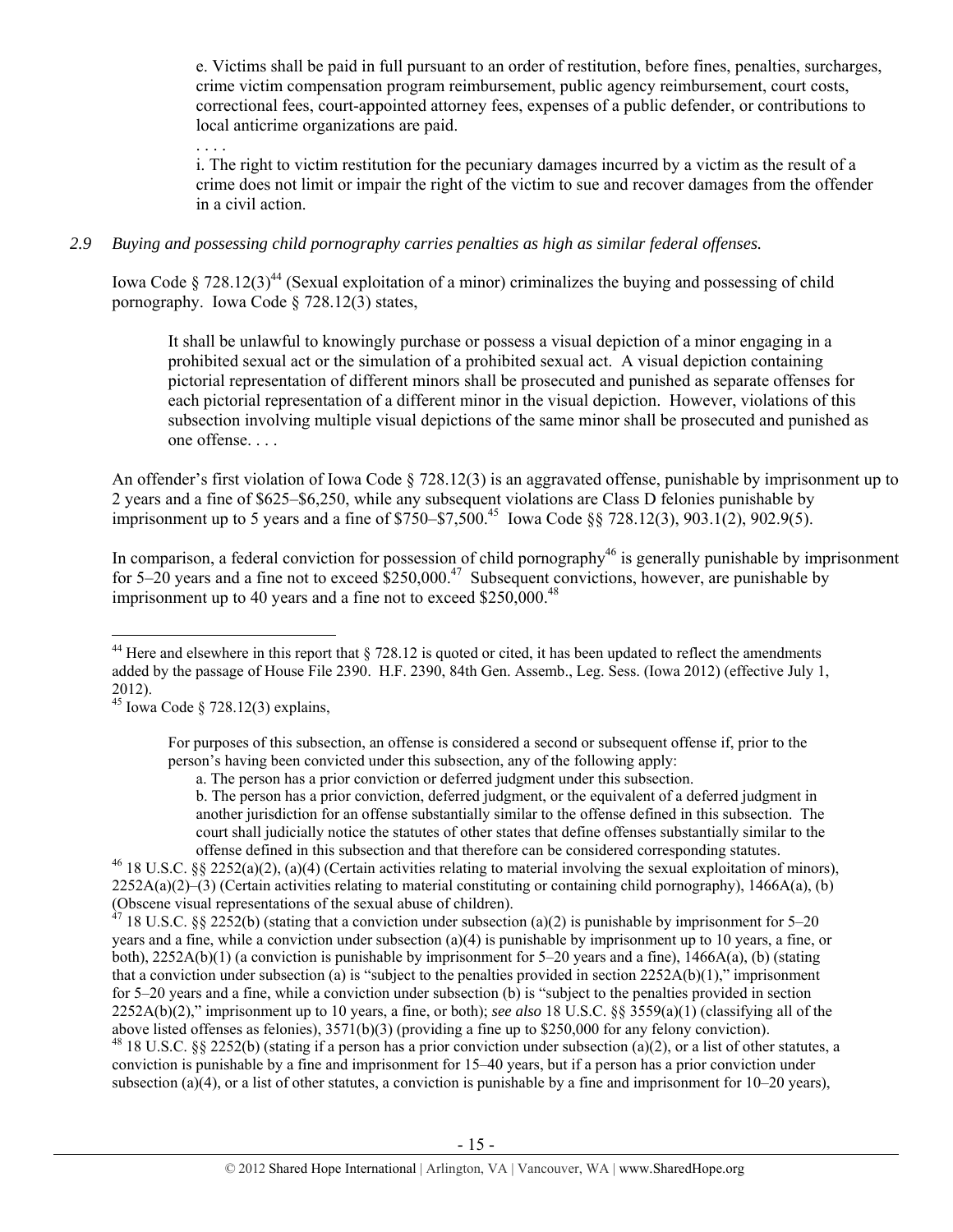- 2.9.1 Recommendation: Amend Iowa Code § 728.12(3) to increase the penalties for buying and possessing child pornography to be comparable to federal penalties.
- *2.10 Convicted buyers of commercial sex acts with minors and child pornography are required to register as sex offenders.*

Iowa Code § 692A.103(1) states in part, "A person who has been convicted of any sex offense classified as a tier I, tier II, or tier III offense, or an offender required to register in another jurisdiction under the other jurisdiction's sex offender registry, shall register as a sex offender as provided in this chapter if the offender resides, is employed, or attends school in this state."

Iowa Code § 692A.102(1)<sup>49</sup> (Sex offense classifications) outlines a tiered offender registry for purposes of Chapter 692A (Sex offender registry), as follows:

1. For purposes of this chapter [Sex offender registry], all individuals required to register shall be classified as a tier I, tier II, or tier III offender. For purposes of this chapter, sex offenses are classified into the following tiers:

a. Tier I offenses include a conviction for the following sex offenses:

. . . (12) Receipt or possession of child pornography in violation of 18 U.S.C. § 2252.

(13) Material containing child pornography in violation of 18 U.S.C. § 2252A.

. . . b. Tier II offenses include a conviction for the following sex offenses:

(1) Lascivious acts with a child in violation of section 709.8, subsection 3 or 4.

(2) Solicitation of a minor to engage in an illegal sex act in violation of section 705.1 [Solicitation].

(3) Solicitation of a minor to engage in an illegal act under section 709.8, subsection 3, in violation of section 705.1.

. . . . (19) Sexual exploitation of a minor in violation of section 728.12, subsection . . . 3 [Prohibiting the purchase or possession of child pornography].

. . . .

. . . .

(22) Transportation of a minor for illegal sexual activity in violation of 18 U.S.C. § 2421.

(23) Coercion and enticement of a minor for illegal sexual activity in violation of 18 U.S.C. § 2422(a) or (b).

(24) Transportation of minors for illegal sexual activity in violation of 18 U.S.C. § 2423(a).

(25) Travel with the intent to engage in illegal sexual conduct with a minor in violation of 18 U.S.C. § 2423.

(26) Engaging in illicit sexual conduct in foreign places in violation of 18 U.S.C. § 2423(c).

. . . . c. Tier III offenses include a conviction for the following sex offenses:

 $2252A(b)(1)$  (stating if a person has a prior conviction under subsection (a)(2), (a)(3), or a list of other statutes, a conviction is punishable by a fine and imprisonment for  $15-40$  years),  $1466A(a)$ , (b) (stating that the penalty scheme for section 2252A(b) applies); *see also* 18 U.S.C. §§ 3559(a)(1) (classifying all of the above listed offenses as felonies), 3571(b)(3) (providing a fine up to \$250,000 for any felony conviction).

<sup>&</sup>lt;sup>49</sup> Here and elsewhere in this report that Iowa Code  $\S$  692A.102 is quoted or cited, it has been updated to reflect the amendments added by passage of House File 2390. H.F. 2390, 84th Gen. Assemb., Leg. Sess. (Iowa 2012) (effective July 1, 2012).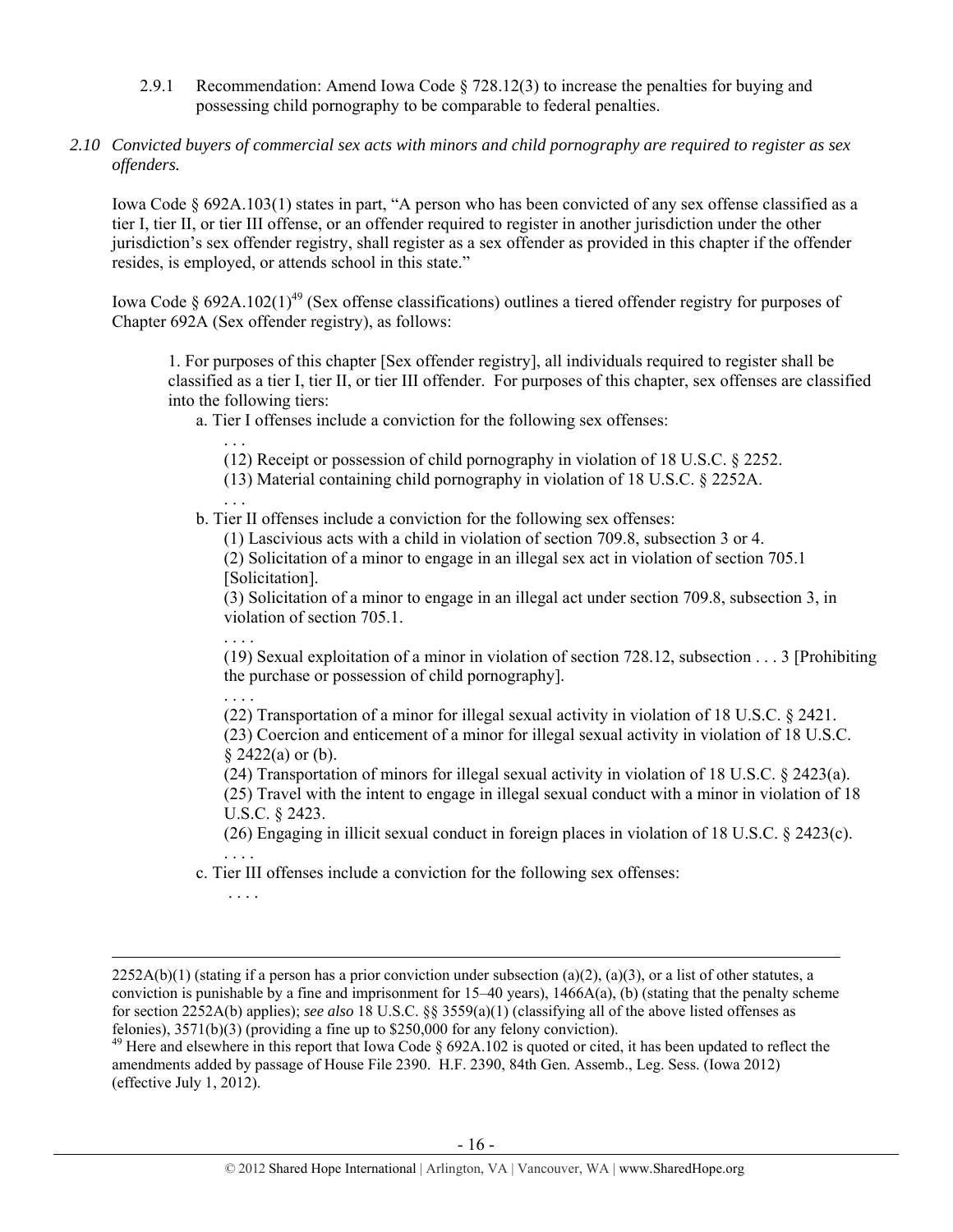(24) Human trafficking in violation of section 710A.2 if sexual abuse or assault with intent to commit sexual abuse is committed or sexual conduct or sexual contact is an element of the offense.

 (25) Purchase or sale of an individual in violation of section 710.11 if a determination is made that the offense was sexually motivated pursuant to section 692A.126.

(31) Enticing a minor in violation of section 710.10, if the violation includes an intent to commit sexual abuse, sexual exploitation, sexual contact, or sexual conduct directed towards a minor.

(32) Solicitation of commercial sexual activity in violation of section 710A.2A [Solicitation of a commercial sexual activity].

(38) Sexual exploitation of children in violation of 18 U.S.C. § 2251.

(39) Selling or buying of children in violation of 18 U.S.C. § 2251A.

. . . .

. . . .

. . . .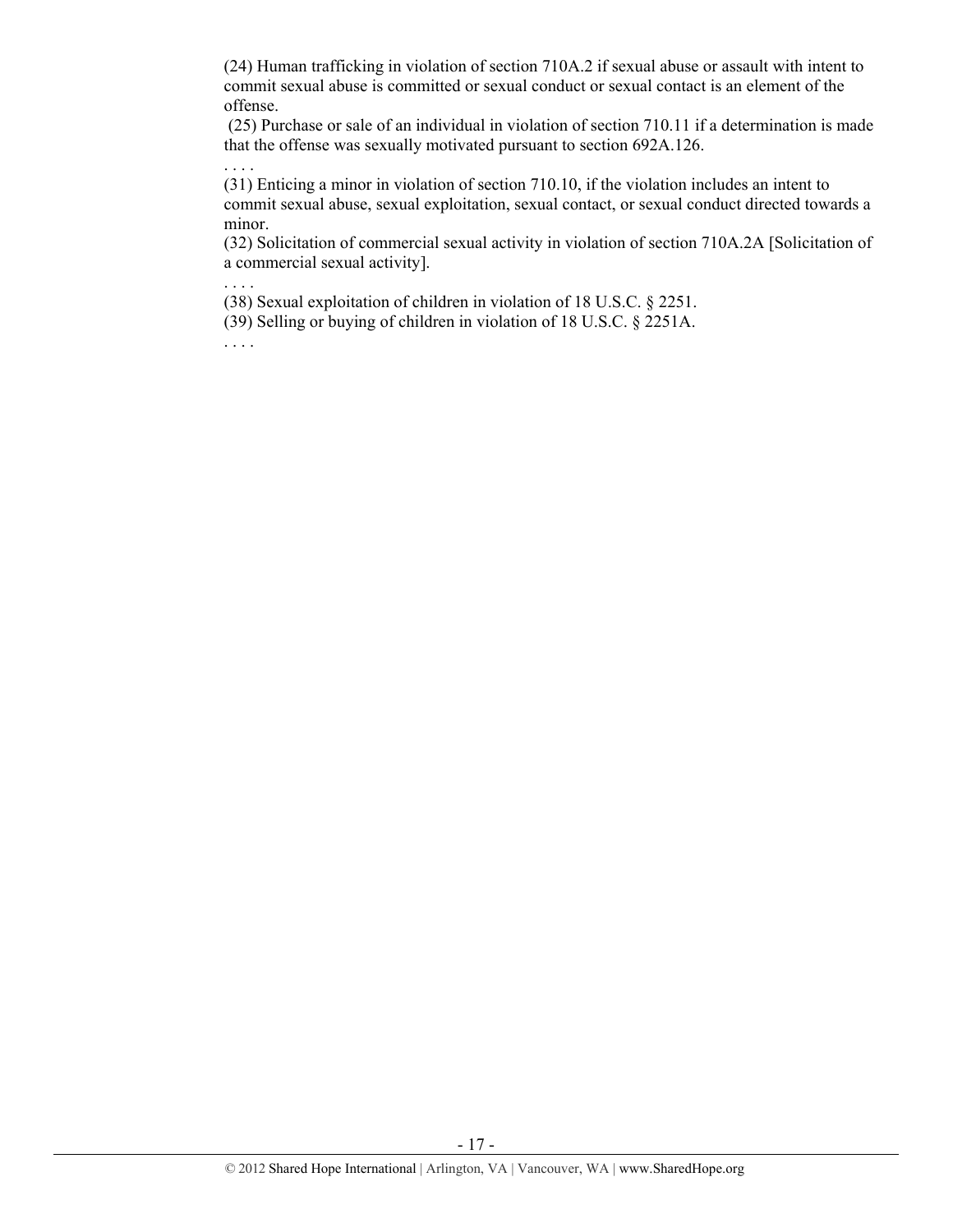## *Legal Components:*

- *3.1 Penalties for trafficking a child for sexual exploitation are as high as federal penalties.*
- *3.2 Creating and distributing child pornography carries penalties as high as similar federal offenses.*
- *3.3 Using the Internet to lure, entice, recruit or sell commercial sex acts with a minor is a separate crime or results in an enhanced penalty for traffickers.*
- *3.4 Financial penalties for traffickers, including asset forfeiture, are sufficiently high.*
- *3.5 Convicted traffickers are required to register as sex offenders.*
- *3.6 Laws relating to termination of parental rights for certain offenses include sex trafficking or commercial sexual exploitation of children (CSEC) offenses in order to remove the children of traffickers from their control and potential exploitation.*

*\_\_\_\_\_\_\_\_\_\_\_\_\_\_\_\_\_\_\_\_\_\_\_\_\_\_\_\_\_\_\_\_\_\_\_\_\_\_\_\_\_\_\_\_\_\_\_\_\_\_\_\_\_\_\_\_\_\_\_\_\_\_\_\_\_\_\_\_\_\_\_\_\_\_\_\_\_\_\_\_\_\_\_\_\_\_\_\_\_\_\_\_\_\_* 

## *Legal Analysis:*

*3.1 Penalties for trafficking a child for sexual exploitation are as high as federal penalties.* 

Traffickers who violate Iowa Code § 710A.2 (Human trafficking),<sup>50</sup> when the victim is a minor, commit a Class B or a Class C felony. Class B felonies are punishable by imprisonment up to 25 years, while Class C felonies are punishable by imprisonment up to 10 years and a fine of \$1,000–\$10,000. Iowa Code § 902.9(2), (4). To the extent that a trafficker is a habitual offender,<sup>51</sup> the trafficker may receive imprisonment up to  $15$  years. Iowa Code § 902.9(3).

A conviction under Iowa Code § 725.3(2) (Pandering),<sup>52</sup> is punishable as a Class C felony by imprisonment up to 10 years, a fine of \$1,000–\$10,000, and an additional "law enforcement initiative surcharge" of \$125. Iowa Code §§ 902.9(4), 911.3. A second conviction is punishable by imprisonment for 25 years and subsequent convictions are punishable as Class A felonies by imprisonment for life. Iowa Code §§ 901A.1(1)(d), 901A.2(3), (4), 902.1. A conviction under Iowa Code § 710.10(1) (Enticing a minor)<sup>53</sup> is punishable as a Class C felony by imprisonment up to 10 years and a fine of  $$1,000–$10,000$ . Iowa Code  $§$ § 710.10(1), 902.9(4). A second conviction is punishable by imprisonment for 25 years and subsequent convictions are punishable as Class A felonies by imprisonment for life. Iowa Code §§  $901A.1(1)(c)$ ,  $901A.2(3)$ , (4),  $902.1$ . A conviction under Iowa Code § 710.10(2) is punishable as a Class D felony by imprisonment up to 5 years and a fine of \$750–\$7,500. Iowa Code §§ 710.10(2), 902.9(5). Traffickers may be convicted under Iowa Code § 710A.2A<sup>54</sup> (Solicitation of commercial sexual activity) which also results in a Class D felony punishable by imprisonment up to 5 years and a fine of \$750–\$7,500.

Iowa Code § 710.8(2), (3) (Harboring a runaway child prohibited—penalty) states,

2. A person shall not harbor a runaway child with the intent of committing a criminal act involving the child or with the intent of enticing or forcing the runaway child to commit a criminal act. 3. A person shall not harbor a runaway child with the intent of allowing the runaway child to remain away from home against the wishes of the child's parent, guardian, or custodian. However, the

<sup>&</sup>lt;sup>50</sup> See supra Section 1.1 for the provisions of Iowa Code § 710A.2.

<sup>&</sup>lt;sup>51</sup> This provision applies throughout section 3.1 in all cases where a trafficker is a habitual offender, the offense committed is a Class D or C felony, and the maximum imprisonment term otherwise provided for an offense is less than 15 years. *See supra* note 9 for the provisions of Iowa Code § 902.8 (Minimum sentence—habitual offender).<br><sup>52</sup> See supra Section 1.2 for the provisions of Iowa Code § 725.3(2).<br><sup>53</sup> See supra Section 1.2 for the pro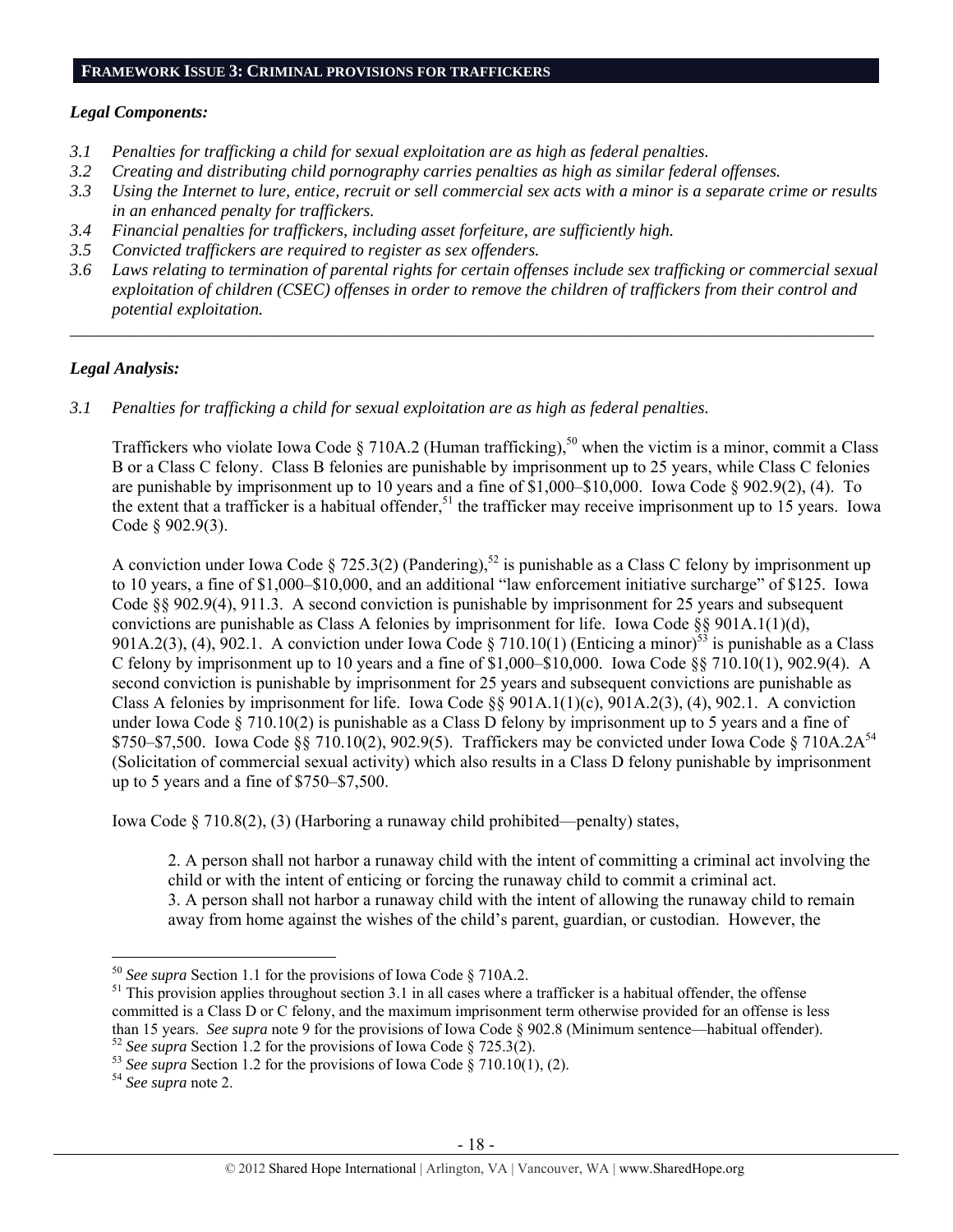provisions of this subsection do not apply to a shelter care home which is licensed or approved by the department of human services.

A conviction under Iowa Code § 710.8(2), (3) is punishable as an aggravated misdemeanor by imprisonment up to 2 years and a fine of  $$625–$6,250.<sup>55</sup>$  Iowa Code §§ 710.8(4), 903.1(2).

Lastly, traffickers may be prosecuted under Iowa Code § 706B.2 (Money laundering penalty—civil remedies). Iowa Code § 706B.2(1) states,

It is unlawful for a person to commit money laundering by doing any of the following: a. To knowingly transport, receive, or acquire property or to conduct a transaction involving property, knowing that the property involved is the proceeds of some form of unlawful activity.<sup>56</sup>

when, in fact, the property is the proceeds of specified unlawful activity.<sup>57</sup>

b. To make property available to another, by transaction, transportation, or otherwise, knowing that it is intended to be used for the purpose of committing or furthering the commission of specified unlawful activity.

c. To conduct a transaction knowing that the property involved in the transaction is the proceeds of some form of unlawful activity with the intent to conceal or disguise the nature, location, source, ownership, or control of the property or the intent to avoid a transaction-reporting requirement under chapter 529, the Iowa financial transaction reporting Act, or federal law.

d. To knowingly engage in the business of conducting, directing, planning, organizing, initiating, financing, managing, supervising, or facilitating transactions involving property, knowing that the property involved in the transaction is the proceeds of some form of unlawful activity, that, in fact, is the proceeds of specified unlawful activity.

Iowa Code § 710A.2 (Human trafficking) and Iowa's CSEC laws fall within the definition of specified unlawful activity, as each is punishable by imprisonment of more than 1 year. A conviction under Iowa Code § 706B.2(1)(a),(b), (c) is punishable as a Class C felony by imprisonment up to 10 years, a fine up to the greater of \$10,000 or twice the value of the of the property involved, or both imprisonment and a fine. Iowa Code § 706B.2(2)(a). A conviction under Iowa Code § 706B.2(1)(d) is punishable as a Class D felony and by imprisonment up to 5 years, a fine up to the greater of \$7,500 or twice the value of the of the property involved, or both imprisonment and a fine. Iowa Code § 706B.2(2)(b).

In comparison, if the victim is under the age of 14, a conviction under the Trafficking Victims Protection Act  $(TVPA)<sup>58</sup>$  for child sex trafficking is punishable by 15 years to life imprisonment and a fine not to exceed \$250,000. 18 U.S.C. §§ 1591(b)(1), 3559(a)(1), 3571(b)(3). If the victim is between the ages of 14–17, a conviction is punishable by 10 years to life imprisonment and a fine not to exceed \$250,000. 18 U.S.C.

 $55$  See supra note 17.

<sup>&</sup>lt;sup>56</sup> Iowa Code § 706B.1(5) (Definitions) defines "unlawful activity" as "any act which is chargeable or indictable as a public offense of any degree under the laws of the state in which the act occurred or under federal law and, if the act occurred in a state other than this state, would be chargeable or indictable as a public offense of any degree under the laws of this state or under federal law."

 $57$  Iowa Code § 706B.1(3) defines for this section "specified unlawful activity" as "any act, including any preparatory or completed offense, committed for financial gain on a continuing basis, that is punishable by confinement of one year or more under the laws of this state, or, if the act occurred outside this state, would be punishable by confinement of one year or more under the laws of the state in which it occurred and under the laws of this state."

<sup>58</sup> *See supra* note 31.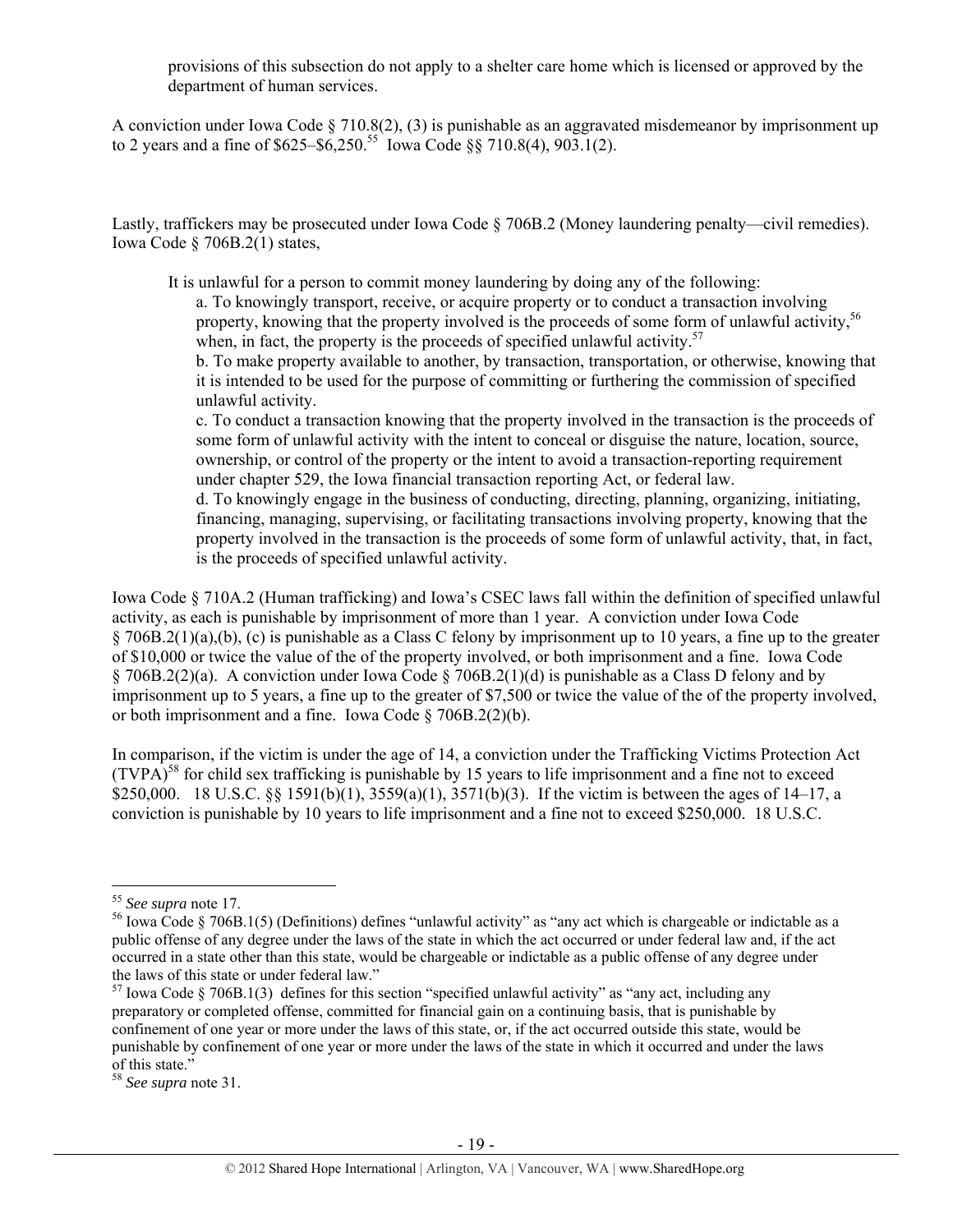§§ 1591(b)(2), 3559(a)(1), 3571(b)(3). A conviction is punishable by mandatory life imprisonment, however, if the trafficker has a prior conviction for a federal sex offense<sup>59</sup> against a minor.

## *3.2 Creating and distributing child pornography carries penalties as high as similar federal offenses.*

The creation or distribution of child pornography is prohibited under Iowa Code  $\S 728.12^{60}$  (Sexual exploitation of a minor). Iowa Code § 728.12 states,

1. It shall be unlawful to employ, use, persuade, induce, entice, coerce, solicit, knowingly permit, or otherwise cause or attempt to cause a minor to engage in a prohibited sexual  $\arctan 61$  or in the simulation of a prohibited sexual act. A person must know, or have reason to know, or intend that the act or simulated act may be photographed, filmed, or otherwise preserved in a visual depiction. . . . 2. It shall be unlawful to knowingly promote<sup>62</sup> any material visually depicting a live performance of a minor engaging in a prohibited sexual act or in the simulation of a prohibited sexual act. . . .

Traffickers who produce child pornography in violation of Iowa Code § 728.12(1), a Class C felony, will receive imprisonment up to 10 years and a fine of \$1,000–\$10,000 and may receive an additional \$50,000 fine for each violation under Iowa Code § 728.12. Iowa Code §§ 728.12(1), 902.9(4). A second conviction is punishable by imprisonment for 25 years and subsequent convictions are punishable as Class A felonies by imprisonment for life. Iowa Code  $\S$ § 901A.1(1)(b), 901A.2(3), (4), 902.1. Those who distribute child pornography in violation of Iowa Code § 728.12(2), a Class D felony, will receive imprisonment up to 5 years and a fine of \$750–\$7,500 and may receive an additional \$25,000 fine for each violation under Iowa Code § 728.12. Iowa Code §§ 728.12(2), 902.9(5).

In comparison, if the victim is under the age of 14, a conviction under the TVPA for child sex trafficking is punishable by 15 years to life imprisonment and a fine not to exceed \$250,000. 18 U.S.C. §§ 1591(b)(1),  $3559(a)(1)$ ,  $3571(b)(3)$ . If the victim is between the ages of  $14-17$ , a conviction is punishable by 10 years to life imprisonment and a fine not to exceed \$250,000. 18 U.S.C. §§ 1591(b)(2), 3559(a)(1), 3571(b)(3). A conviction is punishable by mandatory life imprisonment, however, if the trafficker has a prior conviction for a federal sex offense<sup>63</sup> against a minor. Additionally, a federal conviction for distribution of child pornography<sup>64</sup> is generally punishable by imprisonment for  $5-20$  years and a fine not to exceed \$250,000.<sup>65</sup> Subsequent convictions, however, are punishable by imprisonment up to 40 years and a fine not to exceed \$250,000.<sup>66</sup>

 $\overline{a}$ 

<sup>66</sup> 18 U.S.C. §§ 2252(b) (stating if a person has a prior conviction under subsection (a)(1), (a)(2), or (a)(3) or a list of other statutes, a conviction is punishable by a fine and imprisonment for 15–40 years), 2252A(b)(1) (stating if a person has a prior conviction under subsection (a)(2), (a)(3), or a list of other statutes, a conviction is punishable by a fine and imprisonment for 15–40 years),  $1466A(a)$ , (b) (stating that the penalty scheme for section 2252A(b)

<sup>&</sup>lt;sup>59</sup> See supra note 32.<br>
<sup>60</sup> See supra note 44.<br>
<sup>61</sup> See supra note 11 for definition of "prohibited sexual act."<br>
<sup>61</sup> See supra note 11 for definition of "prohibited sexual act."<br>
<sup>62</sup> Iowa Code § 728.1(8) defines "pr deliver, transfer, transmute, transmit, publish, distribute, circulate, disseminate, present, exhibit, or advertise, or to % offer or agree to do any of these acts."<br>  $63 \text{ See sumra}$  note 32.

<sup>&</sup>lt;sup>64</sup> 18 U.S.C. §§ 2252(a)(1), (a)(2), (a)(3) (Certain activities relating to material involving the sexual exploitation of minors), 2252A(a)(2), (a)(3) (Certain activities relating to material constituting or containing child pornography), 1466A(a) (Obscene visual representations of the sexual abuse of children).

<sup>&</sup>lt;sup>65</sup> 18 U.S.C. §§ 2252(b) (stating that a conviction under subsection (a)(1), (a)(2), or (a)(3) is punishable by imprisonment for 5–20 years and a fine), 2252A(b)(1) (a conviction is punishable by imprisonment for 5–20 years and a fine), 1466A(a), (b) (stating that a conviction under subsection (a) is "subject to the penalties provided in section 2252A(b)(1)," imprisonment for 5–20 years and a fine, while a conviction under subsection (b) is "subject to the penalties provided in section 2252A(b)(2)," imprisonment up to 10 years, a fine, or both); *see also* 18 U.S.C. §§  $3559(a)(1)$  (classifying all of the above listed offenses as felonies),  $3571(b)(3)$  (providing a fine up to \$250,000 for any felony conviction).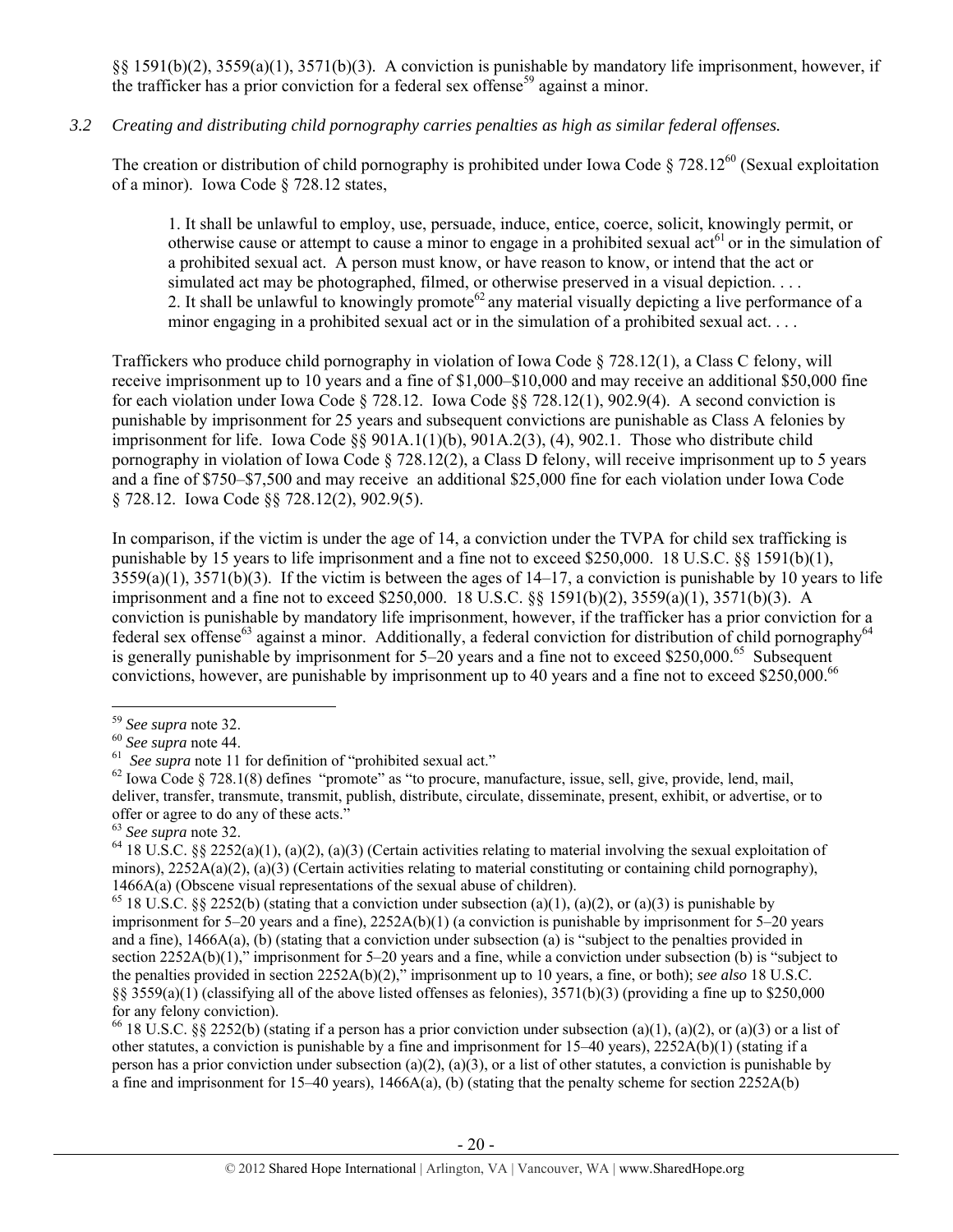*3.3 Using the Internet to lure, entice, recruit or sell commercial sex acts with a minor is a separate crime or results in an enhanced penalty for traffickers.* 

Iowa has not enacted a separate statute that specifically makes the use of the Internet illegal to lure, entice, recruit, or purchase commercial sex acts with a minor. However, although not specific to the Internet or to commercial sex acts, Iowa Code § 710.10 (Enticing a minor) may be used to penalize buyers who attempt to entice or to purchase commercial sex acts with minors over the Internet. Iowa Code § 710.10(6) suggests a violation of Iowa Code § 710.10 may occur through the use of an Internet, as it states,

For purposes of determining jurisdiction under section 803.1, an offense is considered committed in this state if the communication to entice or attempt to entice a person believed to be a minor who is present in this state originates from another state, or the communication to entice or attempt to entice a person believed to be a minor is sent from this state.

A person who "entices or attempts to entice a person reasonably believed to be under the age of thirteen" in violation of Iowa Code § 710.10(1) (Enticing a minor),<sup>67</sup> is guilty of a Class C felony punishable by imprisonment up to 10 years and a fine of \$1,000–\$10,000. Iowa Code §§ 710.10(1), 902.9(4). A second conviction is punishable by imprisonment for 25 years and subsequent convictions are punishable as Class A felonies by imprisonment for life. Iowa Code §§  $901A.1(1)(c)$ ,  $901A.2(3)$ , (4),  $902.1$ . A person who violates Iowa Code § 710.10(2) commits a Class D felony punishable by imprisonment up to 5 years and a fine of \$750–\$7,500. Iowa Code §§ 710.10(2), 902.9(5).

3.3.1 Recommendation: Enact a separate statute that specifically criminalizes the use of the Internet to recruit minors for commercial sex acts with a minor or amend Iowa Code § 710.10 (Enticing a minor) to include recruiting a minor over the Internet for commercial sexual activity.

## *3.4 Financial penalties for traffickers, including asset forfeiture, are sufficiently high.*

Several statutes impose financial penalties for trafficking a child for sexual exploitation. A violation of Iowa Code § 710A.2 (Human trafficking) involving a minor victim is punishable either as a Class B or as a Class C felony, whereas a violation of Iowa Code § 710A.2A<sup>68</sup> (Solicitation of Commercial Sexual Activity) results in a Class D felony. Traffickers convicted of Class B felonies are not required to pay a fine; however, those convicted of Class C felonies will be required to pay a fine of  $$1,000–$10,000$ . Iowa Code  $$902.9(2), (4)$ . Traffickers convicted of CSEC crimes are subject to fines. A conviction under Iowa Code § 710.10(1) (Enticing a minor),<sup>69</sup> is punishable as a Class C felony carrying a fine of \$1,000–\$10,000. Iowa Code  $\S$ 710.10(1), 902.9(4), while a conviction under Iowa Code § 710.10(2) is punishable as a Class D felony with a fine of \$750–\$7,500. Iowa Code §§ 710.10(2), 902.9(5). A conviction under Iowa Code § 728.12(1) (Sexual exploitation of a minor)<sup>70</sup> is punishable as a Class C felony, generally subject to fine of \$1,000–\$10,000; however, "[n]otwithstanding section 902.9 [Maximum sentence for felons], the court may assess a fine of not more than fifty thousand dollars for each offense under this subsection in addition to imposing any other authorized sentence." Traffickers convicted of violating Iowa Code § 725.3(2) (Pandering),  $71$  a Class C felony, face a fine of \$1,000–\$10,000, as well as an additional "law enforcement initiative surcharge" of \$125.<sup>72</sup> Iowa

applies); *see also* 18 U.S.C. §§ 3559(a)(1) (classifying all of the above listed offenses as felonies), 3571(b)(3)

<sup>(</sup>providing a fine up to \$250,000 for any felony conviction).<br>
<sup>67</sup> See supra Section 1.2 for the provisions of Iowa Code § 710.10(1), (2).

<sup>&</sup>lt;sup>68</sup> See supra note 2.<br>
<sup>69</sup> See supra Section 1.2 for the provisions of Iowa Code § 710.10(1), (2).<br>
<sup>70</sup> See supra Section 1.2 for the provisions of Iowa Code § 728.12(1).<br>
<sup>71</sup> See supra Section 1.2 for the provisions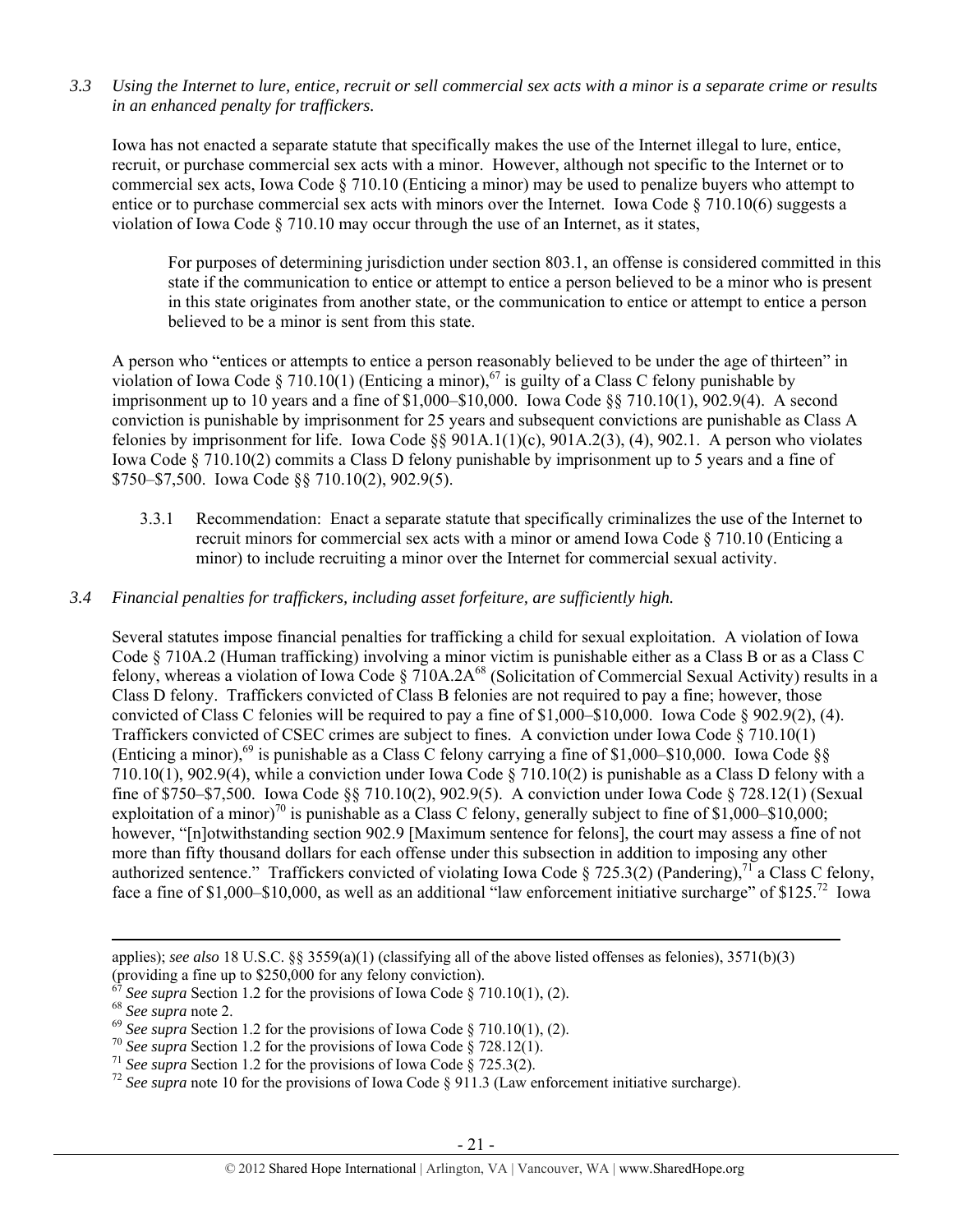Code §§ 725.3(2), 902.9(4).

Traffickers prosecuted under Iowa Code § 706B.2 (Money laundering penalty—civil remedies) also will be required to pay fines. Convictions under Iowa Code § 706B.2(1)(a), (b), (c), punishable as Class C felonies, may be required to pay a fine up to the greater of \$10,000 or twice the value of the of the property involved. Iowa Code § 706B.2(2)(a). A conviction under Iowa Code § 706B.2(1)(d) is punishable as a Class D felony with a fine up to the greater of \$7,500 or twice the value of the of the property involved. Iowa Code  $§ 706B.2(2)(b).$ 

Iowa Code § 809A.3(1), (2), (3) (Conduct giving rise to forfeiture) and Iowa Code § 809A.4 (Property subject to forfeiture) broadly provide that defendants who commit serious misdemeanors, aggravated misdemeanors, or felonies will be required to forfeit all proceeds of the "conduct giving rise to forfeiture," as well as all property used to commit or "to facilitate the conduct giving rise to forfeiture."<sup>73</sup>

Furthermore, traffickers convicted of crimes under Iowa's laws will be required to make restitution directly to their victims. Iowa Code § 910.2(1) (Restitution or community service to be ordered by sentencing court) states that "[i]n all criminal cases in which there is a plea of guilty, verdict of guilty, or special verdict upon which a judgment of conviction is rendered, the sentencing court shall order that restitution be made by each offender to the victims of the offender's criminal activities  $\ldots$  ."<sup>74</sup> Iowa Code § 710A.4 (Restitution) further specifies that in making restitution to a victim of Iowa Code § 710A.2 (Human trafficking), "[t]he gross income of the defendant or the value of labor or services performed by the victim<sup>75</sup> to the defendant shall be considered when determining the amount of restitution."

In addition to a fine of \$625–\$6,250 imposed by § 903.1(2) for the aggravated misdemeanor offense of harboring a runaway under Iowa Code § 710.8, pursuant to Iowa Code § 710.9 (Civil liability for harboring a runaway child),

A parent, guardian, or custodian of a runaway child has a right of action against a person who harbored the runaway child in violation of section 710.8 [Harboring a runaway child—penalty] for expenses sustained in the search for the child, for damages sustained due to physical or emotional distress due to the absence of the child, and for punitive damages.

# *3.5 Convicted traffickers are required to register as sex offenders.*

 $\overline{a}$ 

Iowa Code § 692A.103(1) (Offenders required to register) states, "A person who has been convicted of any sex offense classified as a tier I, tier II, or tier III offense,<sup>76</sup> or an offender required to register in another jurisdiction under the other jurisdiction's sex offender registry, shall register as a sex offender as provided in this chapter if the offender resides, is employed, or attends school in this state." Tier I offenses includes both Iowa Code § 725.2 (Pimping) and Iowa Code § 725.3(2) (Pandering) where the victim was a minor and "a determination is made that the offense was sexually motivated pursuant to section 692A.126." Iowa Code § 692A.102(1)(a)(7), (8). Tier II offenses include Iowa Code § 728.12(2) (Sexual exploitation of a minor). Iowa Code § 692A.102(1)(b)(19). Tier III offenses include Iowa Code § 710A.2 (Human trafficking) "if sexual abuse or assault with intent to commit sexual abuse is committed or sexual conduct or sexual contact is an element of the offense," § 710.11 (Purchase or sale of an individual) "if a determination is made that the offense was sexually motivated," and  $\S$  728.12(1) (Sexual exploitation of a minor). Iowa Code  $\S$  692A.102(1)(c)(24), (25), (26).

<sup>&</sup>lt;sup>73</sup> See supra Section 2.8 for the provisions of Iowa Code § 809A.3(1), (2), (3) (Conduct giving rise to forfeiture) and Iowa Code § 809A.4 (Property subject to forfeiture).

<sup>74</sup> *See* supra Section 2.8 for the provisions of Iowa Code § 910.2(1) (Restitution or community service to be ordered by sentencing court). *See supra* note 43 for definition of "criminal activities."<br><sup>75</sup>Pursuant to Iowa Code § 710A.1(13), "victim" is defined as "a person subjected to human trafficking."

<sup>76</sup> *See supra* Section 2.10 for a full list of sex offense classifications grouped into tier I, tier II, and tier III offenses.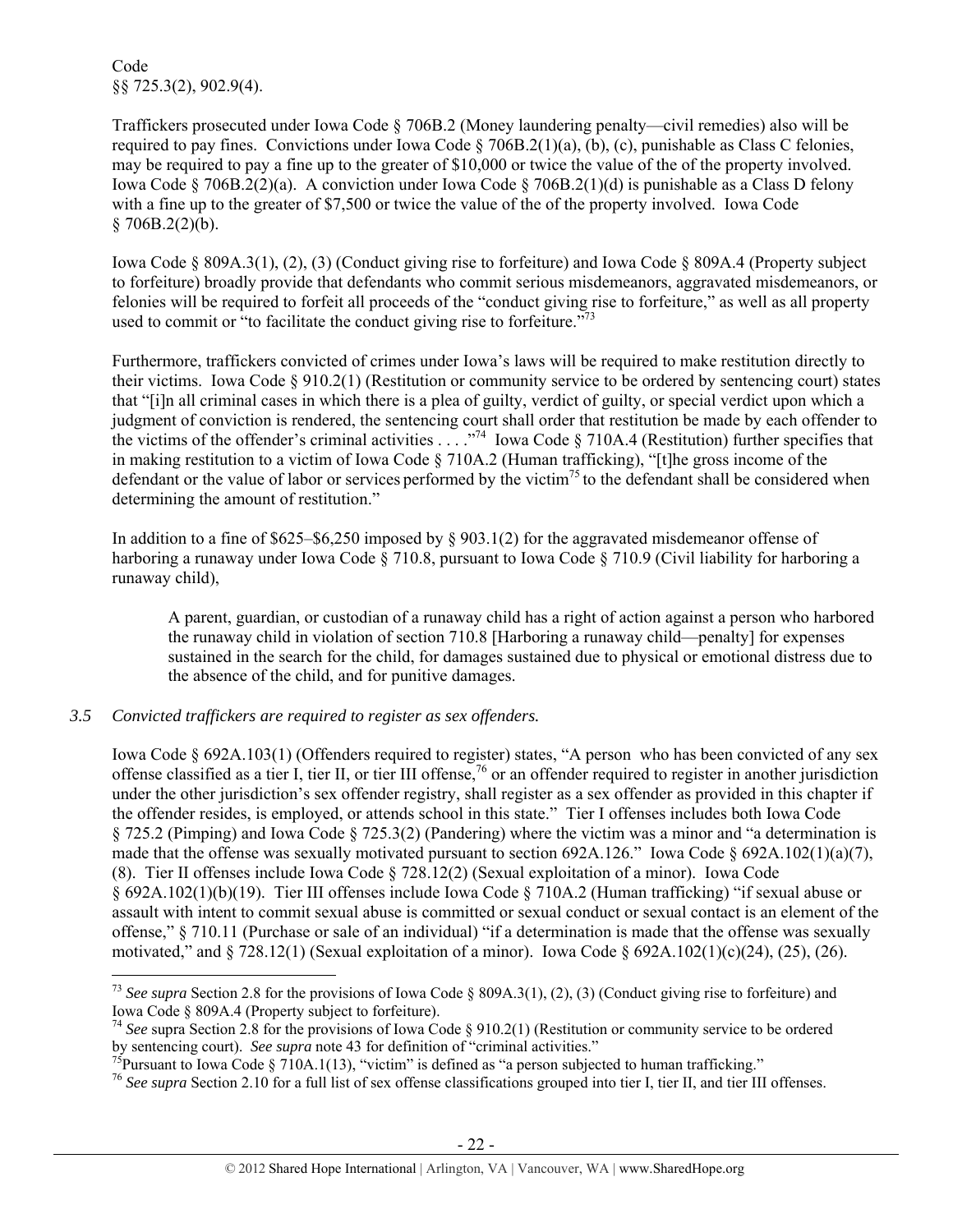*3.6 Laws relating to termination of parental rights for certain offenses include sex trafficking or commercial sexual exploitation of children (CSEC) offenses in order to remove the children of traffickers from their control and potential exploitation.* 

Convictions under Iowa Code § 710A.2 (Human trafficking) and Iowa's CSEC laws are included as grounds for terminating parental rights under Iowa Code § 232.116(1)(o) (Grounds for termination) and § 600A.8(10) (Grounds for termination). Both Iowa Code § 232.116(1)(o) and § 600A.8(10) authorize the termination of parental rights if

[t]he parent has been convicted of a felony offense that is a sex offense against a minor as defined in section 692A.101 [Definitions], the parent is divorced from or was never married to the minor's other parent, and the parent is serving a minimum sentence of confinement of at least five years for that offense.

Iowa Code § 692A.101(28) defines a "sex offense against a minor" as "an offense for which a conviction has been entered for a sex offense classified as a tier I, tier II, or tier III offense under this chapter if such offense was committed against a minor, or otherwise involves a minor." Therefore, a conviction under the following laws, assuming the other requirements of the statute are met, could serve as the basis for terminating parental rights: Iowa Code § 710A.2 (Human trafficking), "if sexual abuse or assault with intent to commit sexual abuse is committed or sexual conduct or sexual contact is an element of the offense;" Iowa Code § 725.3(2) (Pandering), "if a determination is made that the offense was sexually motivated pursuant to section 692A.126;" Iowa Code § 710.10(1) (Enticing a minor), "if the violation includes an intent to commit sexual abuse, sexual exploitation, sexual contact, or sexual conduct directed towards a minor;" and Iowa Code § 710.11 (Purchase or sale of individual), "if a determination is made that the offense was sexually motivated pursuant to section 692A.126;" and Iowa Code § 728.12(1) (Sexual exploitation of a minor). Iowa Code §§ 629A.101(a)(7), (8),  $(c)(24)$ ,  $(25)$ ,  $(31)$ .

Other grounds for terminating parental rights provided under Iowa Code  $\S$  232.116(1) include the following:

i. The court finds that all of the following have occurred:

(1) The child meets the definition of child in need of assistance<sup>77</sup> based on a finding of physical or sexual abuse<sup>78</sup> or neglect as a result of the acts or omissions of one or both parents.

(2) There is clear and convincing evidence that the abuse or neglect posed a significant risk to the life of the child or constituted imminent danger to the child.

(3) There is clear and convincing evidence that the offer or receipt of services would not correct the conditions which led to the abuse or neglect of the child within a reasonable period of time.

. . . . m. The court finds that both of the following have occurred:

(1) The child has been adjudicated a child in need of assistance pursuant to section 232.96 after finding that the child has been physically or sexually abused or neglected as a result of the acts or omissions of a parent.

(2) The parent found to have physically or sexually abused or neglected the child has been convicted of a felony and imprisoned for physically or sexually abusing or neglecting the child, the child's sibling, or any other child in the household.

. . . .

<sup>&</sup>lt;sup>77</sup> *See infra* Section 5.4 for discussion regarding a "child in need of assistance." <sup>78</sup> *See supra* note 14 for the definition of "sexual abuse."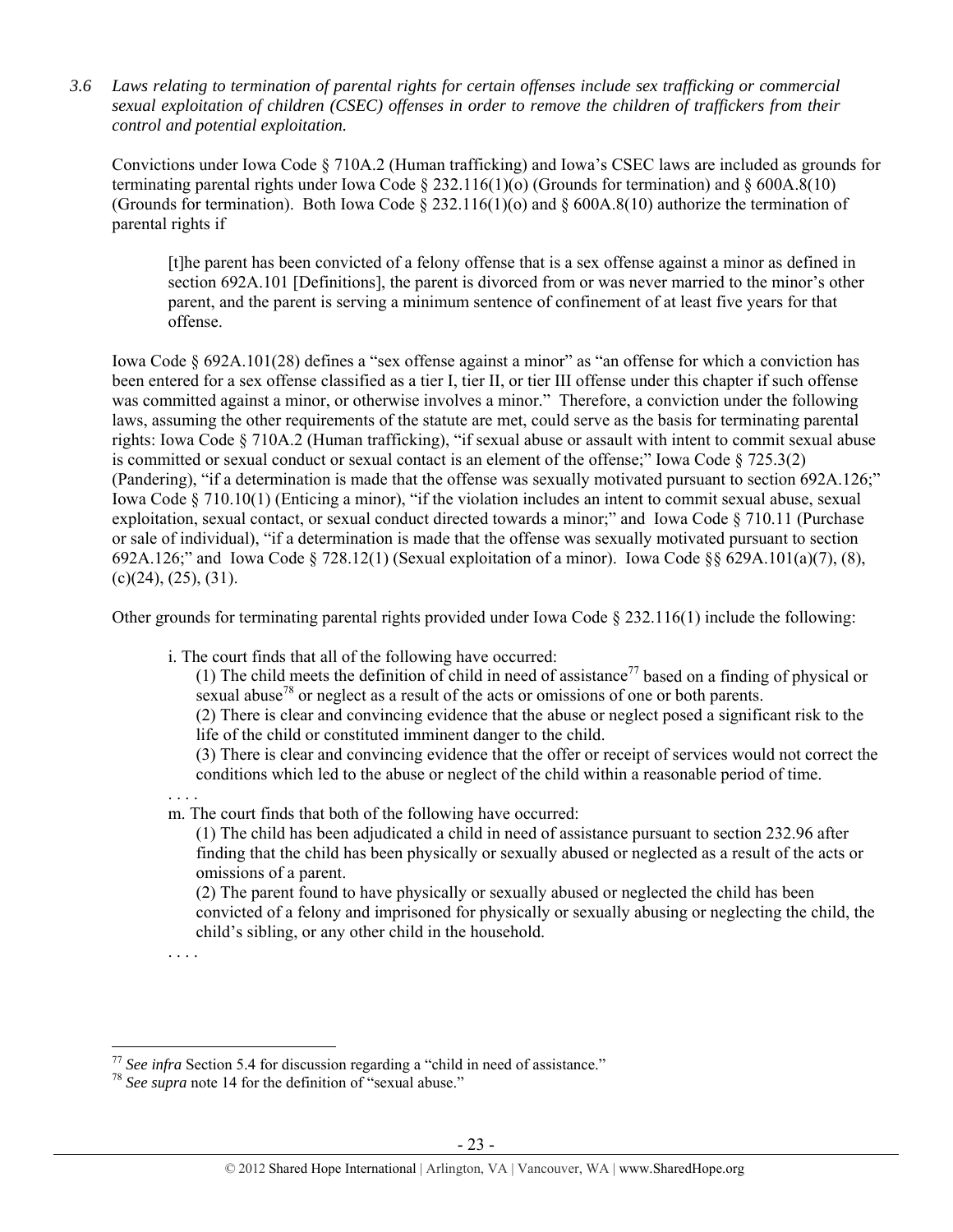#### *Legal Components:*

- *4.1 The acts of assisting, enabling, or financially benefitting from child sex trafficking are included as criminal offenses in the state sex trafficking statute.*
- *4.2 Financial penalties, including asset forfeiture laws, are in place for those who benefit financially from or aid and assist in committing domestic minor sex trafficking.*

*\_\_\_\_\_\_\_\_\_\_\_\_\_\_\_\_\_\_\_\_\_\_\_\_\_\_\_\_\_\_\_\_\_\_\_\_\_\_\_\_\_\_\_\_\_\_\_\_\_\_\_\_\_\_\_\_\_\_\_\_\_\_\_\_\_\_\_\_\_\_\_\_\_\_\_\_\_\_\_\_\_\_\_\_\_\_\_\_\_\_\_\_\_\_* 

- *4.3 Promoting and selling child sex tourism is illegal.*
- *4.4 Promoting and selling child pornography is illegal.*

## *Legal Analysis:*

*4.1 The acts of assisting, enabling, or financially benefitting from child sex trafficking are included as criminal offenses in the state sex trafficking statute.* 

The act of assisting or facilitating the crime of sex trafficking is prohibited under Iowa Code  $\S 710A.2(7)$ (Human trafficking), which states it is a Class C felony if the victim is under 18 and a facilitator "benefits financially or by receiving anything of value from knowing participation in human trafficking." Iowa Code § 710A.1(4)(a) (Definitions) defines "human trafficking" as, "participating in a venture<sup>79</sup> to . . . transport . . . a person for," among other things, "[c]ommercial sexual activity," without regard to the use of force, fraud, or coercion where the trafficked person is a minor. Therefore, facilitators also may be prosecuted under Iowa Code § 710A.2(1) for "knowingly engag[ing] in human trafficking," which is a Class C felony when the victim is a minor. Class C felonies are punishable by imprisonment up to 10 years and a fine of \$1,000–\$10,000. Iowa Code  $\S$  902.9(4). Habitual offenders may receive imprisonment up to 15 years.<sup>80</sup> Iowa Code  $\S$  902.9 (3).

A facilitator also may be prosecuted under Iowa Code § 725.3(2) (Pandering) to the extent that a facilitator "keeps or maintains any premises for the purpose of prostitution involving minors or knowingly shares in the income from such premises knowing the character and content of such income . . . ." A violation of Iowa Code § 725.3(2) is a Class C felony, punishable by imprisonment up to 10 years, a fine of \$1,000–\$10,000, and an additional "law enforcement initiative surcharge" of \$125. Iowa Code §§ 725.3(2), 902.9(4), 911.3. A second conviction is punishable by imprisonment for 25 years and subsequent convictions are punishable as Class A felonies by imprisonment for life. Iowa Code §§ 901A.1(1)(d), 901A.2(3), (4), 902.1. A habitual offender may receive imprisonment up to 15 years.<sup>81</sup> Iowa Code § 902.9(3).

Lastly, facilitators may be prosecuted under Iowa Code § 706B.2 (Money laundering penalty—civil remedies). Iowa Code § 706B.2.<sup>82</sup> Facilitators who violate Iowa Code § 710A.2 (Human trafficking) and Iowa's CSEC laws will fall within the definition of "specified unlawful activity," as each is punishable by imprisonment of more than 1 year. A conviction under Iowa Code  $\S$  706B.2(1)(a), (b), (c), is punishable as a Class C felony by imprisonment up to 10 years, a fine up to the greater of \$10,000 or twice the value of the of the property involved, or both imprisonment and a fine. Iowa Code § 706B.2(2)(a). A conviction under Iowa Code § 706B.2(1)(d), is punishable as a Class D felony by imprisonment up to 5 years, a fine up to the greater of

<sup>&</sup>lt;sup>79</sup> See supra note 4 for the definition of "venture."<br><sup>80</sup> This provision applies throughout section 4.1 in all cases where a facilitator is a habitual offender and the maximum imprisonment term otherwise provided for an offense is less than 15 years. *See supra* note 9 for the provisions of Iowa Code § 902.8 (Minimum sentence—habitual offender).<br><sup>81</sup> See supra note 9.

<sup>&</sup>lt;sup>82</sup> See supra Section 3.1 for the provisions of Iowa Code § 706B.2 and the definition of "specified unlawful activity" under Iowa Code § 706B.1(3).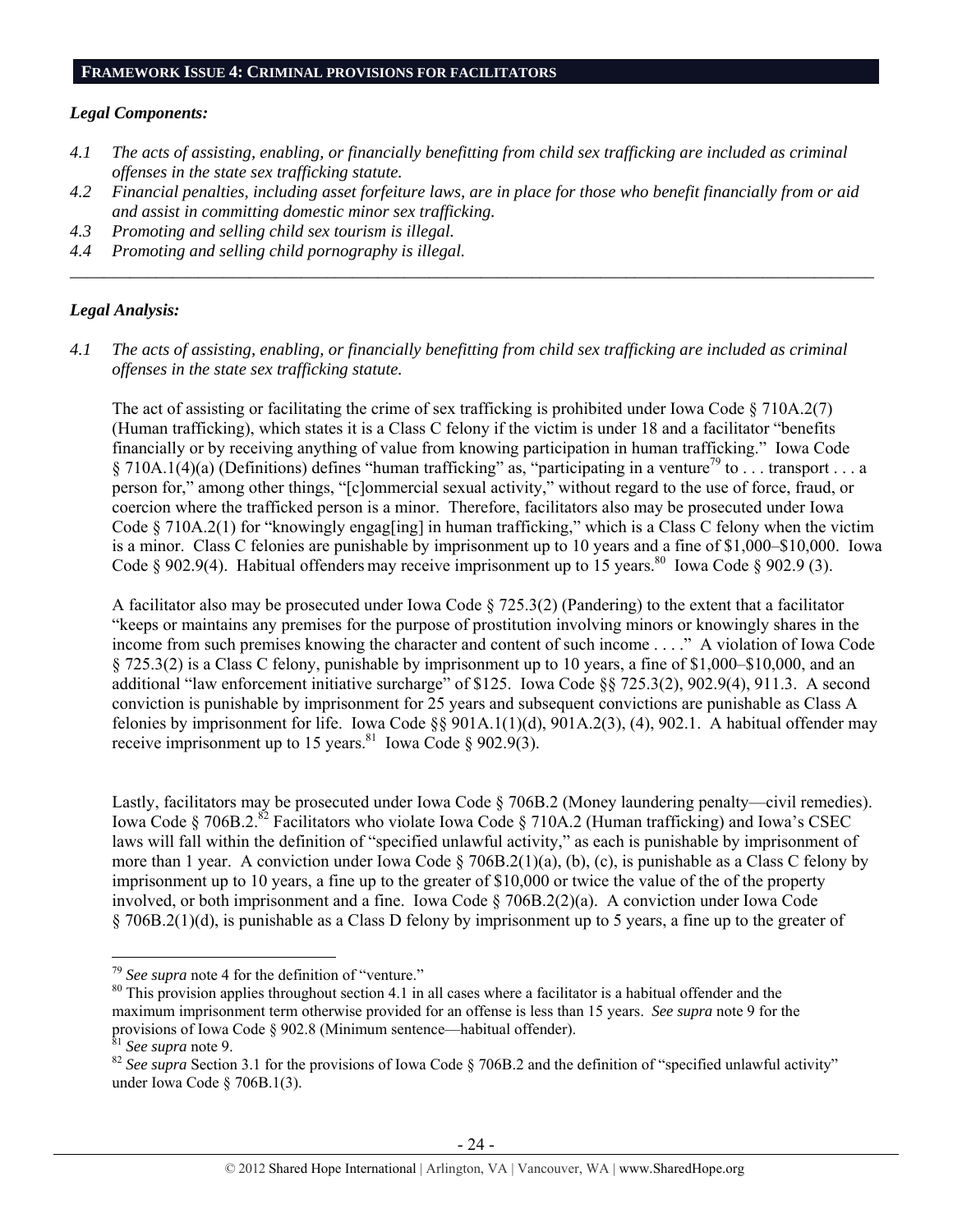\$7,500 or twice the value of the of the property involved, or both imprisonment and a fine. Iowa Code  $$706B.2(2)(b).$ 

*4.2 Financial penalties, including asset forfeiture laws, are in place for those who benefit financially from or aid and assist in committing domestic minor sex trafficking.* 

Facilitators who violate Iowa Code § 710A.2(1), (4), (7) (Human trafficking), a Class C felony when the victim is a minor, face a fine of \$1,000–\$10,000. Iowa Code §§ 710A.2(1), (4), (7), 902.9(4). A facilitator convicted under Iowa Code § 725.3(2) (Pandering), also a Class C felony, faces a fine of a fine of \$1,000–\$10,000, as well as an additional "law enforcement initiative surcharge" of \$125. Iowa Code §§ 725.3, 902.9(5), 911.3.

Facilitators convicted under Iowa Code § 706B.2(1)(a), (b), (c) (Money laundering penalty — civil remedies), face a fine up to the greater of \$10,000 or twice the value of the of the property involved, while those convicted under Iowa Code  $\S 706B.2(1)(d)$  face a fine up to the greater of \$7,500 or twice the value of the of the property involved. Iowa Code § 706B.2(2). Additionally, property involved in a violation of Iowa Code § 706B.2 "is subject to forfeiture under chapter 809A [Forfeiture Reform Act]." Iowa Code § 706B.2(4).

Facilitators convicted of other crimes also are subject to forfeiture provisions. Iowa Code § 809A.3 (Conduct giving rise to forfeiture) and Iowa Code § 809A.4 (Property subject to forfeiture) explain that facilitators convicted of serious misdemeanors, aggravated misdemeanors, and felonies will be required to forfeit property used in the commission of the illegal act and proceeds from the prohibited conduct.<sup>83</sup>

Mandatory restitution laws also apply to facilitators of domestic minor sex trafficking.<sup>84</sup> Iowa Code § 910.2(1) (Restitution or community service to be ordered by sentencing court) states that "[i]n all criminal cases in which there is a plea of guilty, verdict of guilty, or special verdict upon which a judgment of conviction is rendered, the sentencing court shall order that restitution be made by each offender to the victims<sup>85</sup> of the offender's criminal activities."86 Iowa Code § 915.100(1) (Victim restitution rights) reiterates that "[v]ictims, as defined in section 910.1, have the right to recover pecuniary damages, as defined in section 910.1." Furthermore, under chapter 710 (Human trafficking), Iowa Code § 710A.4 (Restitution) specifies that "[t]he gross income of the defendant or the value of labor or services performed by the victim $^{87}$  to the defendant shall be considered when determining the amount of restitution."

*4.3 Promoting and selling child sex tourism is illegal.* 

Iowa has not enacted a law prohibiting the promotion or sale of child sex tourism.

- 4.3.1 Recommendation: Enact a law that prohibits selling or offering to sell travel services that include or facilitate travel for the purpose of engaging in commercial sexual exploitation of a minor or prostitution of a minor, if the travel is occurring in Iowa.
- *4.4 Promoting and selling child pornography is illegal.*

Promoting child pornography is illegal under Iowa Code § 728.12(2) (Sexual exploitation of a minor), which states,

 $\overline{a}$ <sup>83</sup> See supra Section 2.8 for the provisions of Iowa Code § 809A.3(3) and Iowa Code § 809A.4.<br><sup>84</sup> See supra Section 2.8 for a discussion of Iowa's restitution laws.<br><sup>85</sup> See supra note 42 for the definition of "victim."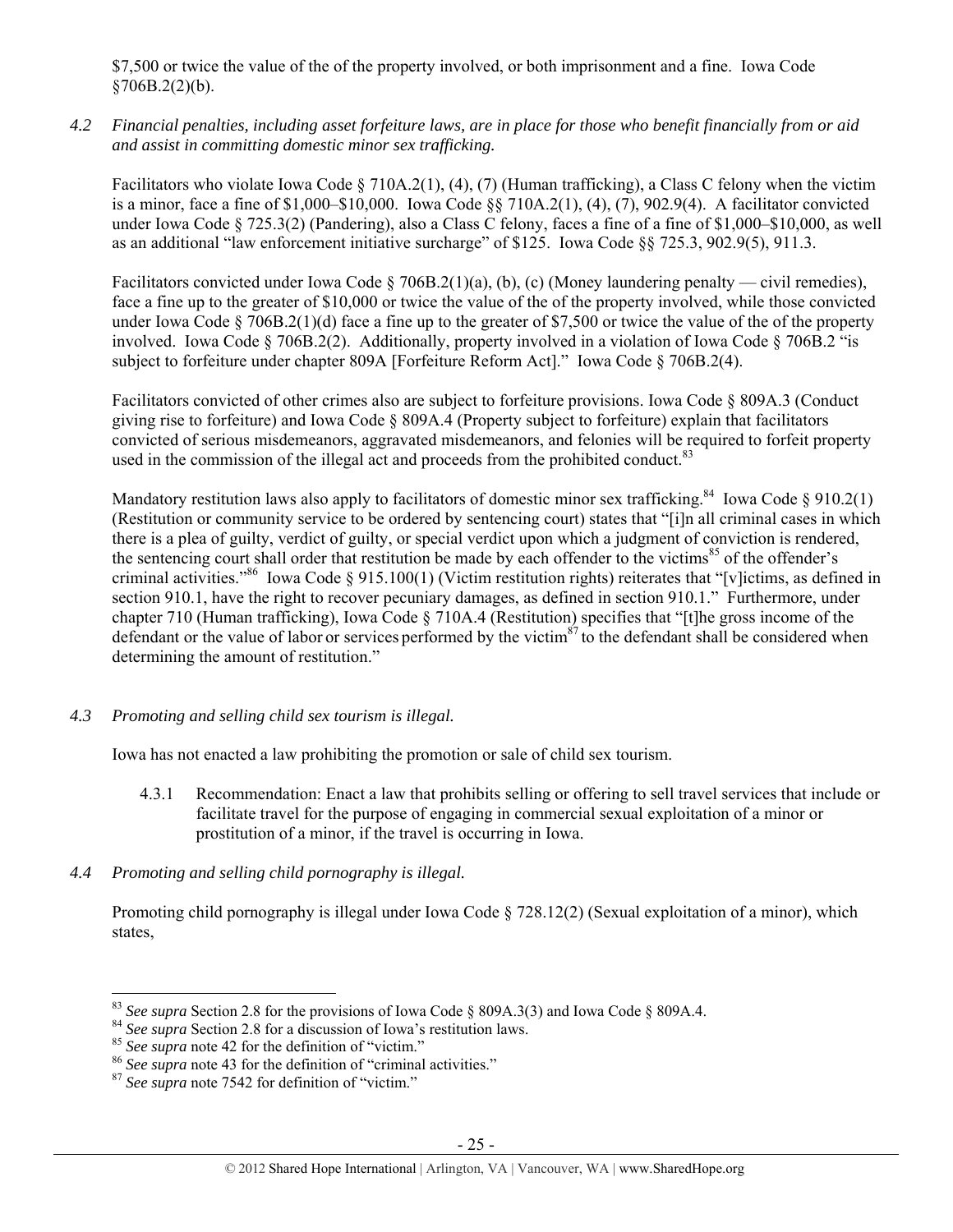It shall be unlawful to knowingly promote any material visually depicting a live performance of a minor engaging in a prohibited sexual  $\text{act}^{88}$  or in the simulation of a prohibited sexual act. A person who commits a violation of this subsection commits a class "D" felony. Notwithstanding section 902.9, the court may assess a fine of not more than twenty-five thousand dollars for each offense under this subsection in addition to imposing any other authorized sentence.

As a Class D felony, a conviction under Iowa Code § 728.12(2) is punishable by imprisonment up to 5 years and a fine of \$750–\$7,500, in addition to the fine of up to \$25,000 authorized under Iowa Code § 728.12(2). Iowa Code §§ 725.2, 902.9(5).

4.4.1 Recommendation: Amend § 728.12(2) (Sexual exploitation of a minor) to increase the penalties for buying and possessing child pornography to be comparable to federal penalties.

 $\overline{a}$ <sup>88</sup> *See supra* note 11 for definition of "prohibited sexual act."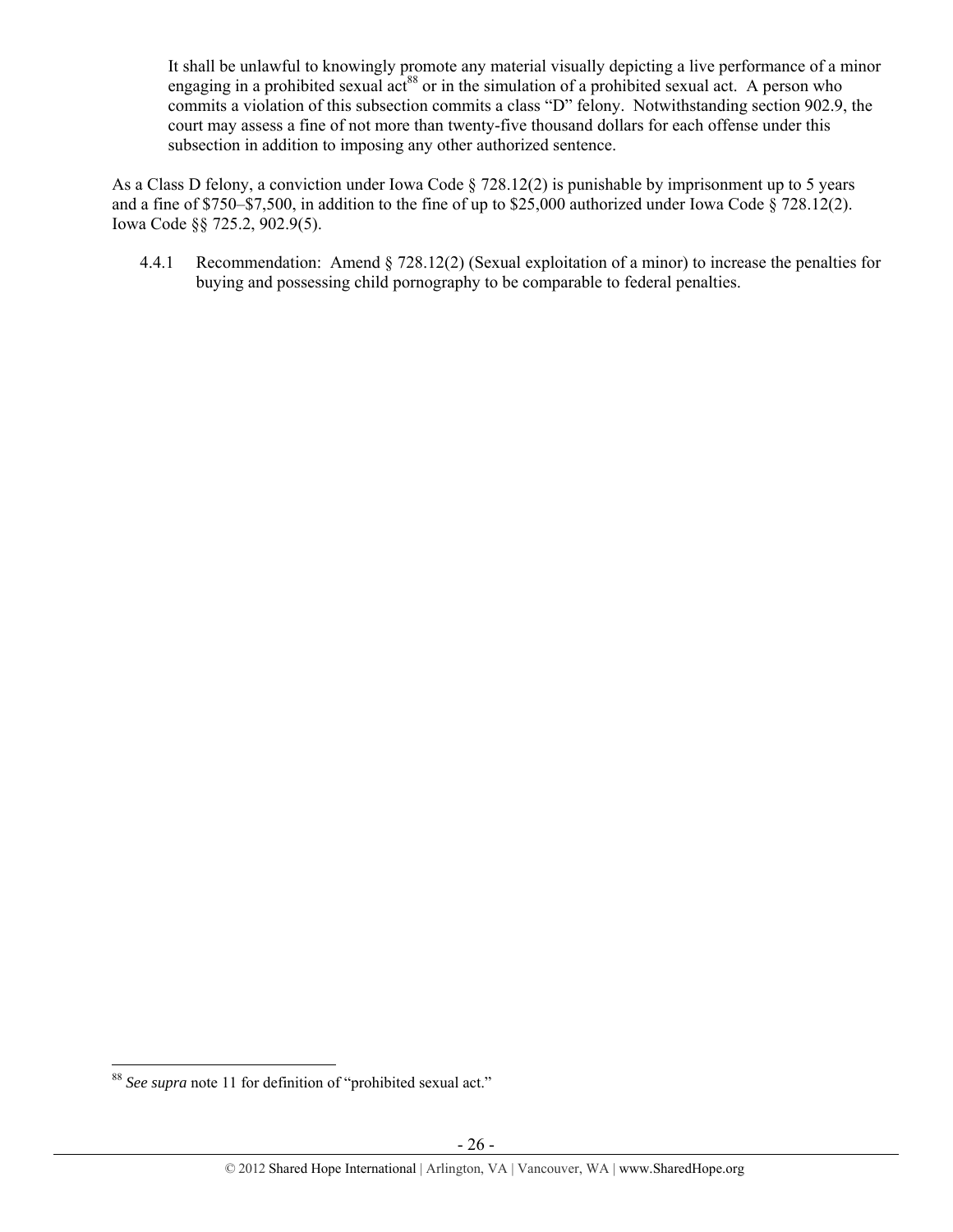# **FRAMEWORK ISSUE 5: PROTECTIVE PROVISIONS FOR THE CHILD VICTIMS**

## *Legal Components:*

- *5.1 A victim of domestic minor sex trafficking or CSEC is defined as a victim for purposes of qualifying for crime victims' compensation and other victim benefits.*
- *5.2 The state sex trafficking statute expressly prohibits a defendant from raising consent of the minor to the commercial sex acts as a defense.*
- *5.3 Prostitution laws apply only to adults, making minors under 18 specifically immune from this offense.*
- *5.4 Child victims of sex trafficking or commercial sexual exploitation are provided with a child protection response, including specialized shelter and services, and are not detained in juvenile detention facilities.*
- *5.5 Commercial sexual exploitation is identified as a type of abuse and neglect within child protection statutes.*
- *5.6 The definition of "caregiver" (or similar term) in the child welfare statutes is broad enough to include a trafficker who has custody or control of a child in order to bring a trafficked child into protection of child protective services.*
- *5.7 Crime victims' compensation is specifically available to a child victim of sex trafficking or commercial sexual exploitation of children (CSEC) without regard to ineligibility factors.*
- *5.8 Victim-friendly procedures and protections are provided in the trial process for minors under 18.*
- *5.9 Expungement or sealing of juvenile delinquency records resulting from arrests or adjudications for prostitution-related offenses committed as a result of, or in the course of, the commercial sexual exploitation of a minor is available within a reasonable time after turning 18.*
- *5.10 Victim restitution and civil remedies for victims of domestic minor sex trafficking or commercial sexual exploitation of children (CSEC) are authorized by law.*
- *5.11 Statutes of limitations for civil and criminal actions for child sex trafficking or commercial sexual exploitation of children (CSEC) offenses are eliminated or lengthened sufficiently to allow prosecutors and victims a realistic opportunity to pursue criminal action and legal remedies.*

*\_\_\_\_\_\_\_\_\_\_\_\_\_\_\_\_\_\_\_\_\_\_\_\_\_\_\_\_\_\_\_\_\_\_\_\_\_\_\_\_\_\_\_\_\_\_\_\_\_\_\_\_\_\_\_\_\_\_\_\_\_\_\_\_\_\_\_\_\_\_\_\_\_\_\_\_\_\_\_\_\_\_\_\_\_\_\_\_\_\_\_\_\_\_* 

# *Legal Analysis:*

*5.1 A victim of domestic minor sex trafficking or CSEC is defined as a victim for purposes of qualifying for crime victims' compensation and other victim benefits.* 

The Iowa Code clearly defines a commercially sexually exploited child as a victim. Iowa Code § 915.35(1) (Child victim services) defines a "victim" as a "a minor under the age of eighteen who has been sexually abused or subjected to any other unlawful sexual conduct under chapter 709 [Sexual abuse], 710A [Human trafficking] or 726 [Protection of the family and dependent persons] or who has been the subject of a forcible felony."

*5.2 The state sex trafficking statute expressly prohibits a defendant from raising consent of the minor to the commercial sex acts as a defense.* 

Iowa Code § 710A.2(8)<sup>89</sup> (Human trafficking), § 710A.2A<sup>90</sup> (Solicitation of commercial sexual activity), § 728.12(1) (Sexual exploitation of a minor), § 710.10(1), (2) (Enticing a minor), and § 725.3(2) (Pandering) do not expressly state that the consent of a minor to a commercial sex act is immaterial to the crime. However, Iowa Code § 709.8 (Lascivious acts with a child), explicitly states, "It is unlawful for any person sixteen years of age or older to perform any of the following acts with a child with or without the child's consent unless married to each other . . . ." Similarly, Iowa Code § 709.12 (Indecent contact with a child) states, "A person eighteen years of age or older is upon conviction guilty of an aggravated misdemeanor if the person commits

<sup>89</sup> *See supra* note 2. 90 *See supra* note 2.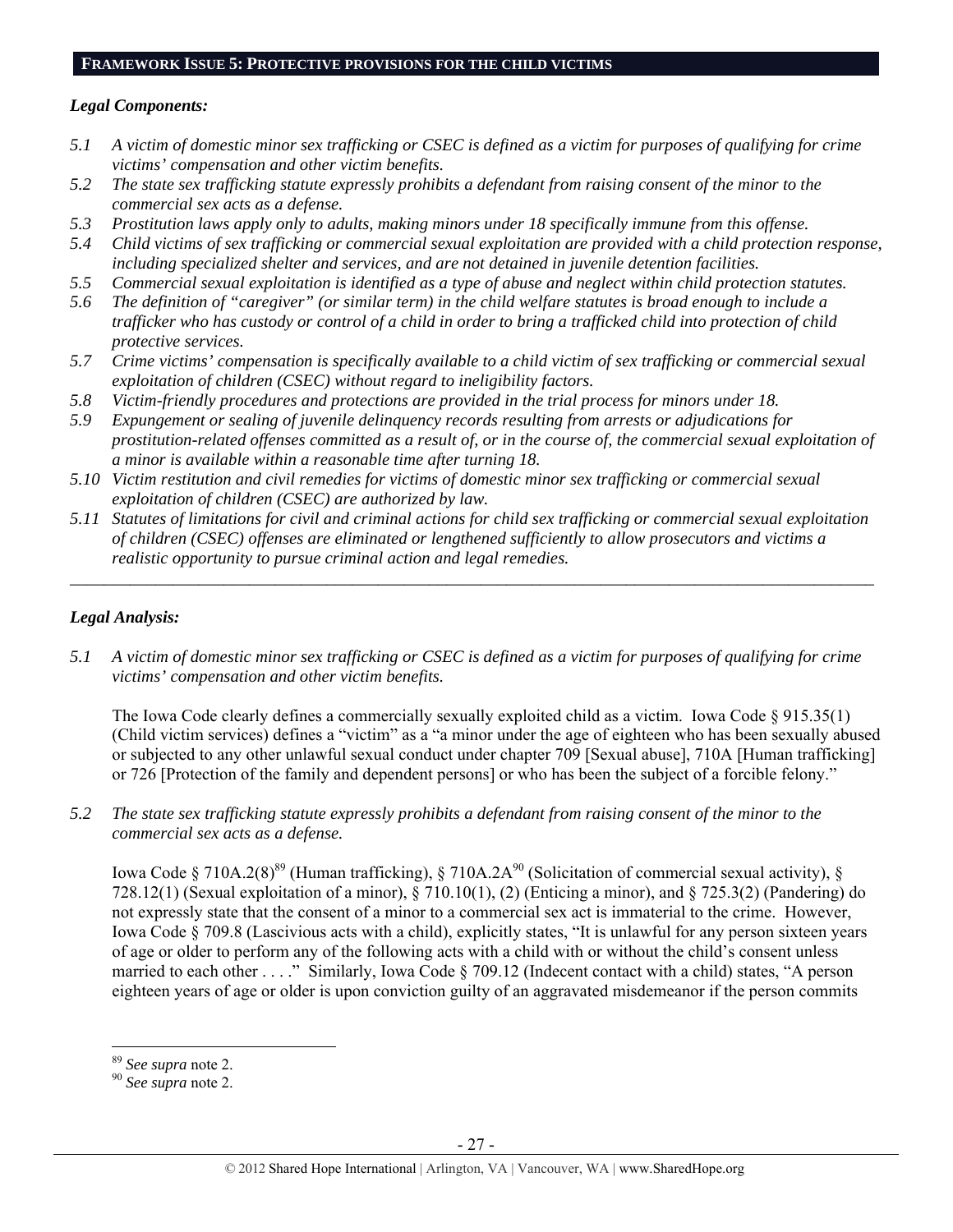any of the following acts with a child, not the person's spouse, with or without the child's consent . . . ."

- 5.2.1 Recommendation: Amend § 728.12(1) (Sexual exploitation of a minor), § 710.10(1), (2) (Enticing a minor), and § 725.3(2) (Pandering) to expressly prohibit a defense to any commercial sexual offense against a minor under 18 based on consent of the child to the sex act.
- *5.3 Prostitution laws apply only to adults, making minors under 18 specifically immune from this offense.*

Iowa Code § 725.1 (Prostitution) does not exclude minors from prosecution for prostitution. However, under the human trafficking law, Iowa Code § 710A.3 (Affirmative defense) states,

It shall be an affirmative defense, in addition to any other affirmative defenses for which the victim might be eligible, to a prosecution for a criminal violation directly related to the defendant's status as a victim of a crime that is a violation of section 710A.2 [Human trafficking], that the defendant committed the violation under compulsion by another's threat of serious injury, provided that the defendant reasonably believed that such injury was imminent.

- 5.3.1 Recommendation: Amend Iowa Code § 725.1 to make the law inapplicable to minors under 18 and refer cases of minors under 18 used in prostitution to Iowa Code § 710A.2 (Human trafficking) for prosecution and victim protections.
- *5.4 Child victims of sex trafficking or commercial sexual exploitation are provided with a child protection response, including specialized shelter and services, and are not detained in juvenile detention facilities.*

Iowa Code § 232.69(1) (Mandatory and permissive reporters—training required) requires certain people, including social workers, peace officers, and school employees, among others, to "make a report within twentyfour hours and as provided in section 232.70 [Reporting procedure], of cases of child abuse." When the department of human services (department) receives a report of child abuse,<sup>91</sup> under Iowa Code § 232.70(5) (Reporting procedure), it must "[i]mmediately, upon receipt of an oral report, make a determination as to whether the report constitutes an allegation of child abuse as defined in section 232.68 [Definitions] . . . [and] [n]otify the appropriate county attorney of the receipt of the report."

Once a minor is identified as a victim, child protection assistance teams are available to assist domestic minor sex trafficking victims. Pursuant to Iowa Code  $\S 915.35(1)$  (Child victim services) a victim is defined in part as

. . . .

. . . .

 $\overline{a}$ <sup>91</sup> Iowa Code § 232.68(2) (Definitions) defines "child abuse" as

c. The commission of a sexual offense with or to a child pursuant to chapter 709 [Sexual abuse], section 726.2 [Incest], or section 728.12, subsection 1 [Sexual exploitation of a minor], as a result of the acts or omissions of the person responsible for the care of the child. Notwithstanding section 702.5 [Child], the commission of a sexual offense under this paragraph includes any sexual offense referred to in this paragraph with or to a person under the age of eighteen years.

<sup>. . . .</sup> 

e. The acts or omissions of a person responsible for the care of a child which allow, permit, or encourage the child to engage in acts prohibited pursuant to section 725.1 [Prostitution]. Notwithstanding section 702.5, acts or omissions under this paragraph include an act or omission referred to in this paragraph with or to a person under the age of eighteen years.

i. Knowingly allowing a person custody or control of, or unsupervised access to a child or minor, after knowing the person is required to register or is on the sex offender registry under chapter 692A for a violation of section 726.6 [Child endangerment].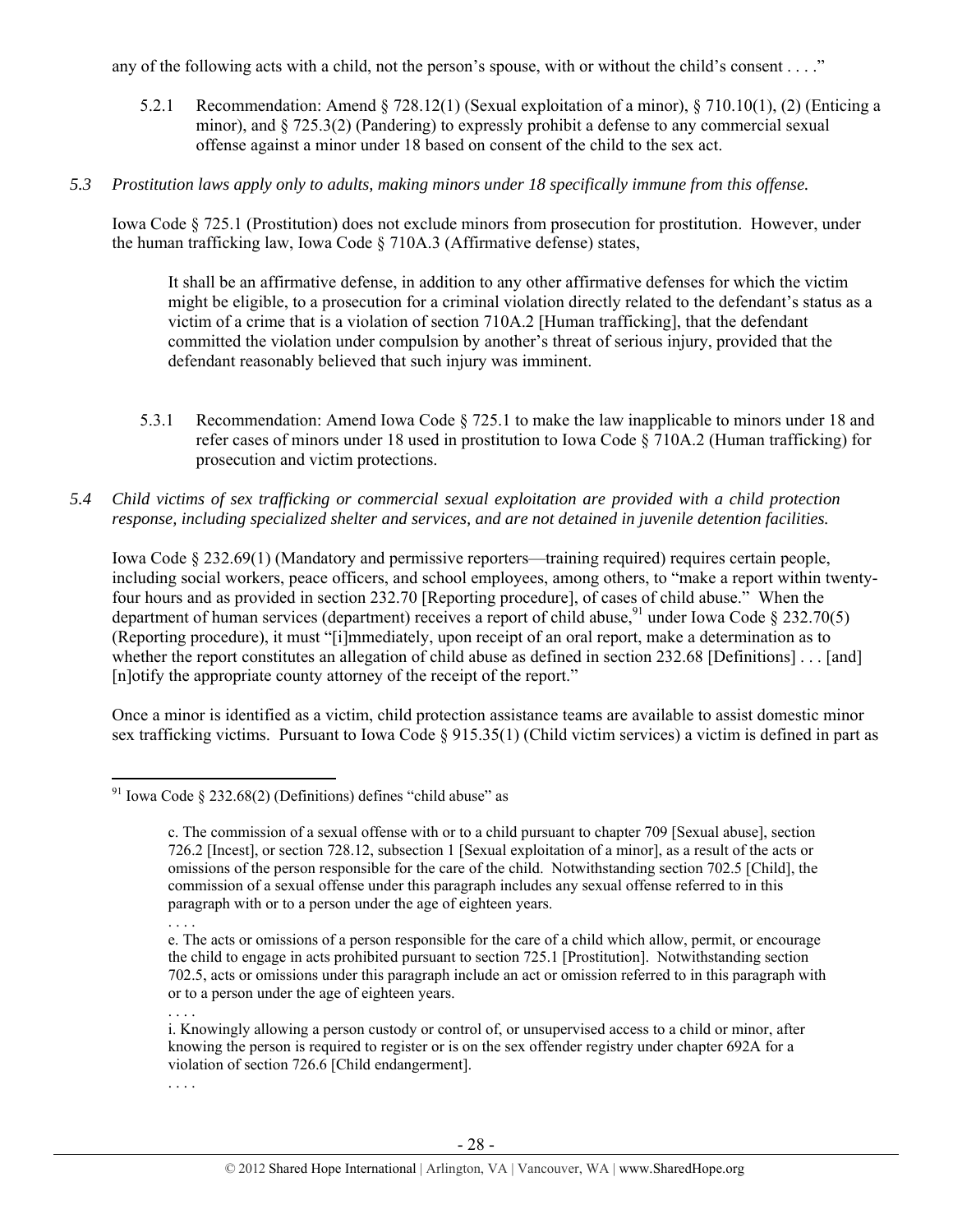"a minor under the age of eighteen who has been sexually abused or subjected to any other unlawful sexual conduct under chapter . . . 710A [Human trafficking]." Pursuant to Iowa Code § 915.35(2), (4),

2. A professional licensed or certified by the state to provide immediate or short-term medical services or mental health services to a victim may provide the services without the prior consent or knowledge of the victim's parents or guardians.

. . . .

4. a. A child protection assistance team involving the county attorney, law enforcement personnel, and personnel of the department of human services shall be established for each county by the county attorney. However, by mutual agreement, two or more county attorneys may establish a single child protection assistance team to cover a multicounty area. A child protection assistance team, to the greatest extent possible, may be consulted in cases involving a forcible felony against a child who is less than age fourteen in which the suspected offender is the person responsible for the care of a child, as defined in section 232.68. A child protection assistance team may also be utilized in cases involving a violation of chapter 709 or 726 or other crime committed upon a victim as defined in subsection 1.

b. A child protection assistance team may also consult with or include juvenile court officers, medical and mental health professionals, physicians or other hospital-based health professionals, court-appointed special advocates, guardians ad litem, and members of a multidisciplinary team created by the department of human services for child abuse investigations. A child protection assistance team may work cooperatively with the early childhood Iowa area board established under chapter 256I. The child protection assistance team shall work with the department of human services in accordance with section 232.71B, subsection 3, in developing the protocols for prioritizing the actions taken in response to child abuse reports and for law enforcement agencies working jointly with the department at the local level in processes for child abuse reports. The department of justice may provide training and other assistance to support the activities of a child protection assistance team.

Some protective provisions are also available to a commercially sexually exploited child, if found to be a "child in need of assistance." Iowa Code § 232.2(6) (Definitions) defines a "child in need of assistance" as

an unmarried child:

d. Who has been, or is imminently likely to be, sexually abused by the child's parent, guardian, custodian, or other member of the household in which the child resides.

. . . .

. . . .

h. Who has committed a delinquent act as a result of pressure, guidance, or approval from a parent, guardian, custodian, or other member of the household in which the child resides.

i. Who has been the subject of or a party to sexual activities for hire or who poses for live display or for photographic or other means of pictorial reproduction or display which is designed to appeal to the prurient interest and is patently offensive; and taken as a whole, lacks serious literary, scientific, political, or artistic value.

. . . .

A "child in need of assistance" may be taken into custody in several ways. Specifically, the court may issue an ex parte order to take a child into custody under the provisions of Iowa Code § 232.78(1) (Temporary custody of a child pursuant to ex parte court order) under certain exigent conditions. A child also may also be taken into custody without a court order pursuant to Iowa Code § 232.79 (Custody without court order) if certain conditions threaten the well-being of the child.

A child may also come to the court's attention pursuant to Iowa Code § 709.13 (Child in need of assistance complaints), which states,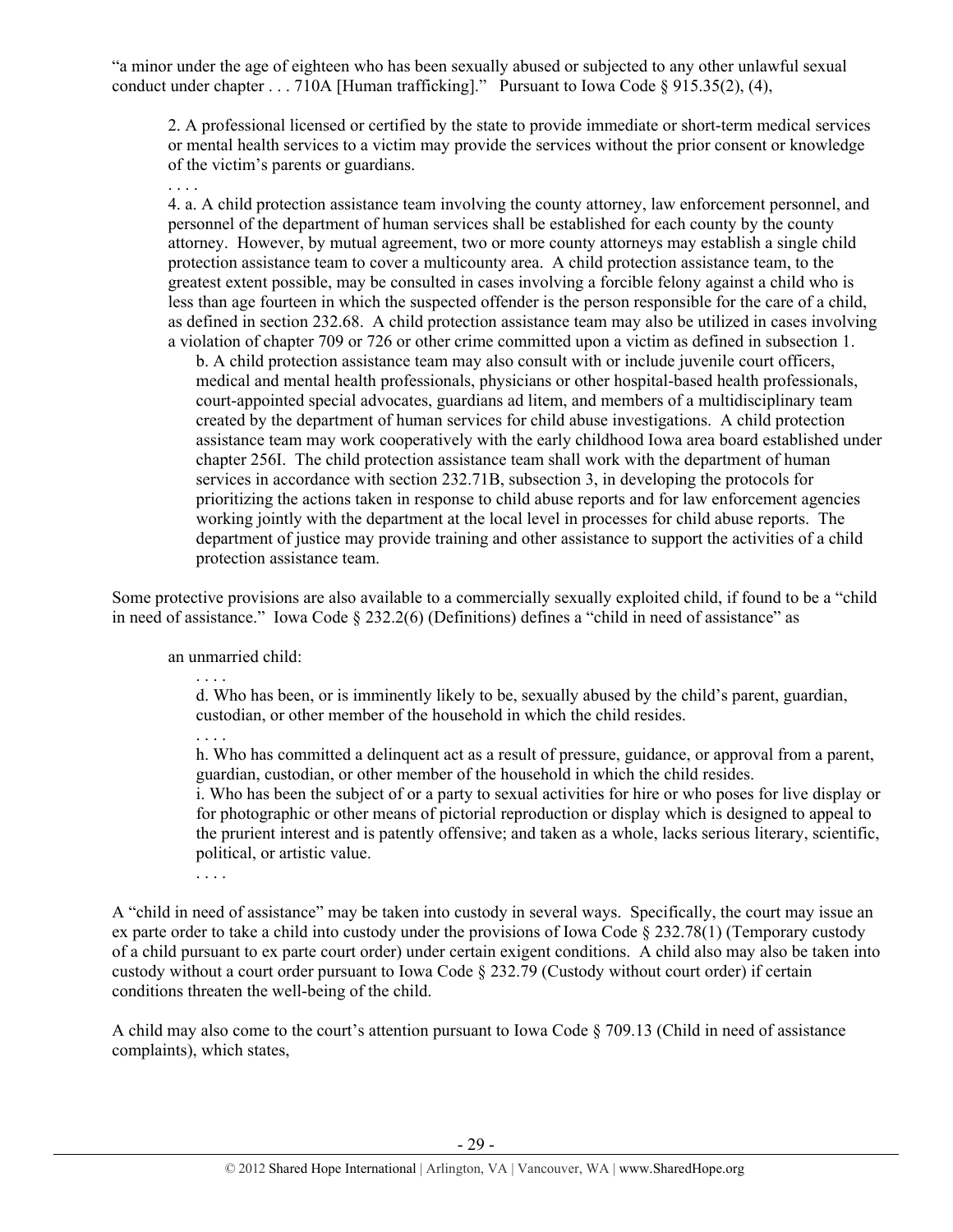During or following an investigation into allegations of violations of this chapter [Sexual Abuse] or of chapter 726 [Protection of family and dependent persons] or 728 [Obscenity, which includes §728.12 Sexual exploitation of a minor] involving an alleged victim under the age of eighteen and an alleged offender who is not a person responsible for the care of the child, anyone with knowledge of the alleged offense may file a complaint pursuant to section 232.83 [Child sexual abuse involving a person not responsible for the care of the child] alleging the child to be a child in need of assistance. In all cases, the complaint shall be filed by any peace officer with knowledge of the investigation when the peace officer has reason to believe that the alleged victim may require treatment as a result of the alleged offense and that the child's parent, guardian, or custodian will be unwilling or unable to provide the treatment.

Additionally, according to Iowa Code § 232.81(1) (Complaint) any person "having knowledge of the circumstances may file a complaint with the person or agency designated by the court to perform intake duties alleging that a child is a child in need of assistance."

After receiving a complaint, "the court may request the department of human services, juvenile probation office, or other authorized agency or individual to conduct a preliminary investigation of the complaint to determine if further action should be taken." Iowa Code § 232.81(2). "A petition alleging the child to be a child in need of assistance may be filed pursuant to section 232.87 [Filing of a petition ―contents of a petition] provided the allegations of the complaint, if proven, are sufficient to establish the court's jurisdiction and the filing is in the best interests of the child." Iowa Code § 232.81(3). Filing such a petition starts "[a] formal judicial proceeding to determine whether a child is a child in need of assistance under this chapter . . . ." Iowa Code § 232.87(1).

Once the petition is filed a person "may apply for, or the court on its own motion may order, a hearing to determine whether the child should be temporarily removed from the home. . . ." Iowa Code § 232.95(1). Iowa Code § 232.95(2)(a), (b) (Hearing concerning temporary removal) authorizes the court to do the following:

a. Remove the child from the home and place the child in a shelter care facility or in the custody of a suitable person or agency pending a final order of disposition if the court finds that substantial evidence exists to believe that removal is necessary to avoid imminent risk to the child's life or health. . . . .

b. Release the child to the child's parent, guardian, or custodian pending a final order of disposition. . . . .

A temporary removal order may also be made by the court after the court "enters an order adjudicating the child to be in need of assistance . . . ." Iowa Code § 232.96(10). Following an order under Iowa Code § 232.96 (Adjudicatory hearing), the court must hold a dispositional hearing pursuant to Iowa Code § 232.99(1). Iowa Code § 232.99(4) (Dispositional hearing—findings) states,

When the dispositional hearing is concluded the court shall make the least restrictive disposition appropriate considering all the circumstances of the case. The dispositions which may be entered under this division are listed in sections 232.100 [Suspended judgment] to 232.102 [Transfer of legal custody of child and placement] in order from least to most restrictive.

As an alternative to returning the child to the custody of the child's parent, Iowa Code  $\S 232.102(1)(a)$  (Transfer of legal custody of child and placement) authorizes the court to make one of the following post-dispositional hearing placements transferring legal custody of the child to one of the following:

(1) A parent who does not have physical care of the child, other relative, or other suitable person.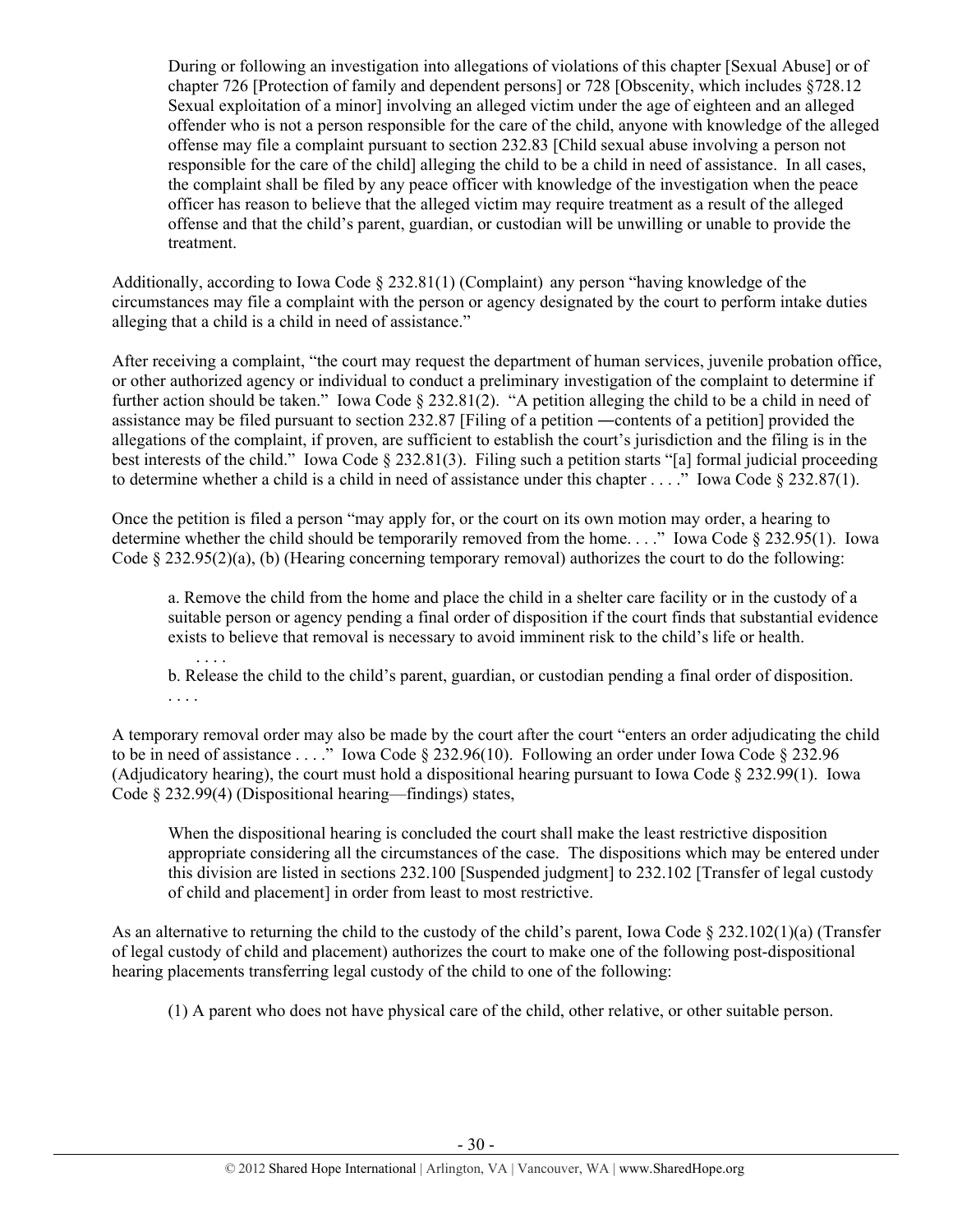(2) A child-placing agency or other suitable private agency, facility, or institution which is licensed or otherwise authorized by law to receive and provide care for the child.<sup>92</sup> (3) The department of human services.

However, Iowa Code § 232.102(5)(a) states,

Whenever possible the court should permit the child to remain at home with the child's parent, guardian, or custodian. Custody of the child should not be transferred unless the court finds there is clear and convincing evidence that:

(1) The child cannot be protected from physical abuse without transfer of custody; or

(2) The child cannot be protected from some harm which would justify the adjudication of the child as a child in need of assistance and an adequate placement is available.

Iowa Code § 232.102(5)(b) further states in part, "In order to transfer custody of the child under this subsection, the court must make a determination that continuation of the child in the child's home would be contrary to the welfare of the child, and shall identify the reasonable efforts<sup>93</sup> that have been made."

Despite these protections, it is still possible for a commercially sexually exploited child to be treated as a delinquent child. Iowa Code § 232.19(1) (Taking a child into custody) states that a child may be taken into custody by one of the following methods:

a. By order of the court.

b. For a delinquent act pursuant to the laws relating to arrest.

c. By a peace officer, when the peace officer has reasonable grounds to believe the child has run away from the child's parents, guardian, or custodian, for the purposes of determining whether the child shall be reunited with the child's parents, guardian, or custodian, placed in shelter care, or, if the child is a chronic runaway and the county has an approved country runaway treatment plan, placed in a runaway assessment center . . . .

. . . .

A court could find a commercially sexually exploited child to be a delinquent if the minor committed a delinquent act, which Iowa Code § 232.2(12) (Definitions) defines in part as a "violation of any state law or local ordinance which would constitute a public offense if committed by an adult except any offense which by law is exempted from the jurisdiction of this chapter" or a "violation of a federal law or a law of another state which violation constitutes a criminal offense if the case involving that act has been referred to the juvenile court . . . ." Since a minor could be charged with prostitution under Iowa Code § 725.1 (Prostitution), a court could find a sexually exploited minor to be a delinquent.

According to Iowa Code § 232.19(2),

. . . .

<sup>&</sup>lt;sup>92</sup> Iowa Code § 232.102(6) states, "The child shall not be placed in the state training school."<br><sup>93</sup> Iowa Code § 232.102(10)(a) states,

As used in this division, "reasonable efforts" means the efforts made to preserve and unify a family prior to the out-of-home placement of a child in foster care or to eliminate the need for removal of the child or make it possible for the child to safely return to the family's home. Reasonable efforts shall include but are not limited to giving consideration, if appropriate, to interstate placement of a child in the permanency planning decisions involving the child and giving consideration to in-state and out-of-state placement options at a permanency hearing and when using concurrent planning. If returning the child to the family's home is not appropriate or not possible, reasonable efforts shall include the efforts made in a timely manner to finalize a permanency plan for the child. A child's health and safety shall be the paramount concern in making reasonable efforts. . . .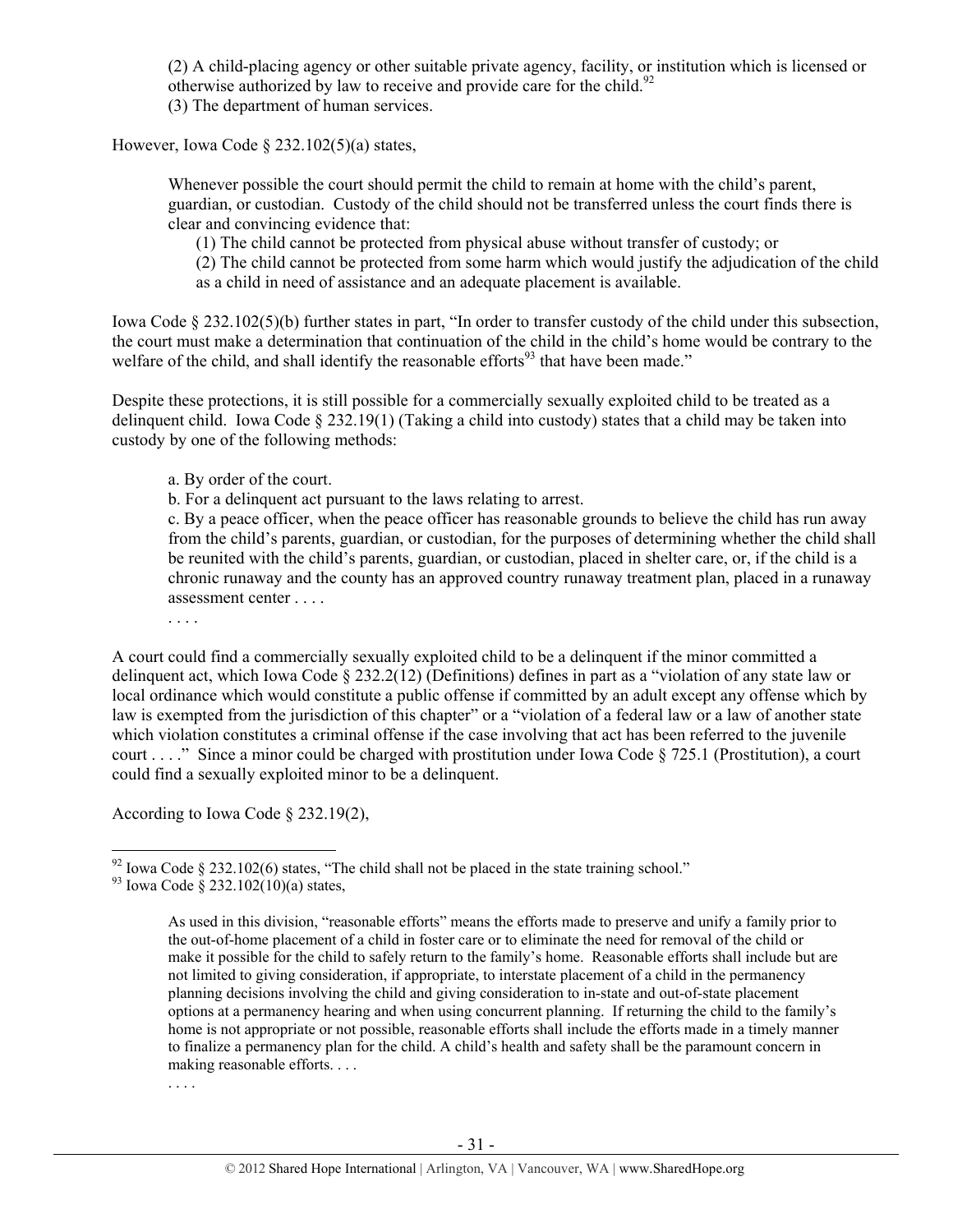When a child is taken into custody as provided in subsection 1 the person taking the child into custody shall notify the child's parent, guardian, or custodian as soon as possible. The person may place bodily restraints, such as handcuffs, on the child if the child physically resists; threatens physical violence when being taken into custody; is being taken into custody for an alleged delinquent act of violence against a person; or when, in the reasonable judgment of the officer, the child presents a risk of injury to the child or others. The child may also be restrained by handcuffs or other restraints at any time after the child is taken into custody if the child has a known history of physical violence to others. Unless the child is placed in shelter care or detention in accordance with the provisions of section 232.21 [Placement in shelter care] or 232.22 [Placement in detention], the child shall be released to the child's parent, guardian, custodian, responsible adult relative, or other adult approved by the court upon the promise of such person to produce the child in court at such time as the court may direct.

When a child is not released, Iowa Code § 232.20 (Admission of child to shelter care or detention) mandates the child "immediately be taken to a detention or shelter care facility as specified in sections 232.21 [Placement in shelter care] or 232.22 [Placement in detention]." Iowa Code § 232.21(1) (Placement in shelter care) states,

no child shall be placed in shelter care unless one of the following circumstances applies:

- a. The child has no parent, guardian, custodian, responsible adult relative or other adult approved
- by the court who will provide proper shelter, care and supervision.
- b. The child desires to be placed in shelter care.

c. It is necessary to hold the child until the child's parent, guardian, or custodian has been contacted and has taken custody of the child.

- d. It is necessary to hold the child for transfer to another jurisdiction.
- e. The child is being placed pursuant to an order of the court.

According to Iowa Code § 232.21(2)(a) a child eligible for shelter care must be placed in one of the following places:

- (1) A juvenile shelter care home.
- (2) A licensed foster home.
- (3) An institution or other facility operated by the department of human services, or one which is licensed or otherwise authorized by law to receive and provide care for the child.

(4) Any other suitable place designated by the court provided that no place used for the detention of a child may be so designated.

However, Iowa Code § 232.21(6) further specifies that a child 12 years old or younger must not be placed in a group shelter care home unless reasonable efforts to place the child in an emergency foster family home have failed. Pursuant to Iowa Code § 232.21(4),

A child placed in a shelter care facility under this section shall not be held for a period in excess of forty-eight hours without an oral or written court order authorizing the shelter care. When the action is authorized by an oral court order, the court shall enter a written order before the end of the next day confirming the oral order and indicating the reasons for the order. A child placed in shelter care pursuant to section 232.19, subsection 1, paragraph "c", shall not be held in excess of seventy-two hours in any event. . . .

The placement of a child in detention is governed by Iowa Code § 232.22 (Placement in detention). Iowa Code § 232.22(1) states,

A child shall not be placed in detention unless one of the following conditions is met: a. The child is being held under warrant for another jurisdiction.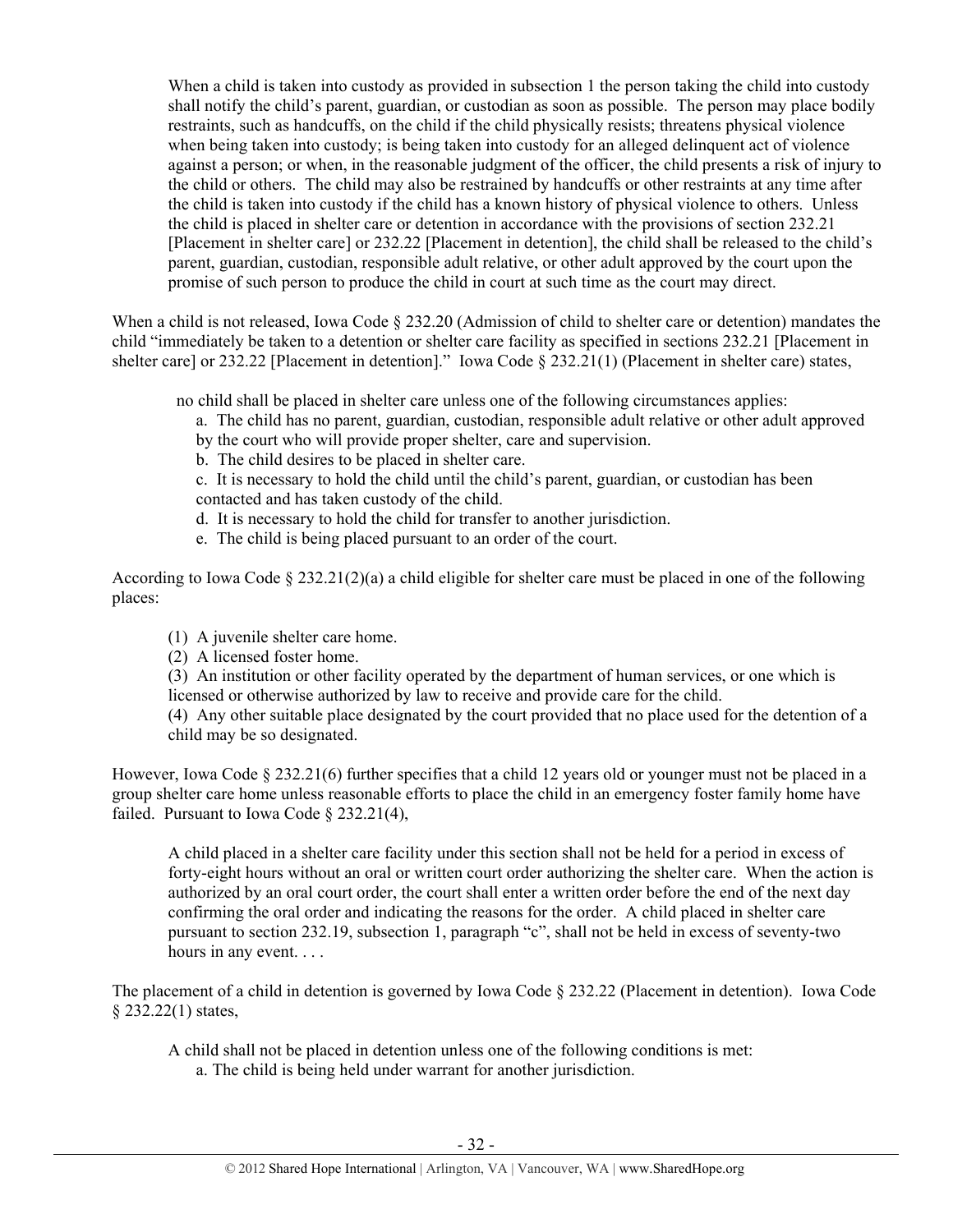b. The child is an escapee from a juvenile correctional or penal institution.

d. There is probable cause to believe the child has committed a delinquent act, and one of the following conditions is met:

(1) There is a substantial probability that the child will run away or otherwise be unavailable for subsequent court appearance.

. . . . . . . .

 $\overline{a}$ 

. . . .

Once it is determined a child should be placed in detention, under Iowa Code § 232.22(3), the child may be placed in one of the following:

a. A juvenile detention home.

b. Any other suitable place designated by the court . . . .

. . . . d. A place used for the detention of children prior to an adjudicatory hearing may also be used for the detention of a child awaiting disposition to a placement . . . .

For any child placed in a detention or shelter care facility pursuant to Iowa Code  $\S 232.22$  or  $\S 232.21$ , a hearing pursuant to Iowa Code § 232.44(1) (Detention or shelter care hearing—release from detention upon change of circumstance) "shall be held within forty-eight hours . . . of the time of the child's admission to a shelter care facility, and within twenty-four hours . . . , excluding Saturdays, Sundays, and legal holidays of the time of a child's admission to a detention facility." After the hearing, the court will either find that release is proper or authorize either shelter care or detention. Iowa Code § 232.44(5), (6). Pursuant to Iowa Code § 232.44(8), "[a] child held in a detention or shelter care facility . . . may be released upon a showing that a change of circumstances makes continued detention unnecessary." However, Iowa Code § 232.44 "does not apply to a child placed in accordance with section 232.78 [Temporary custody of a child pursuant to ex parte court order], 232.79 [Custody without court order], or 232.95 [Hearing concerning temporary removal]." Iowa Code § 232.44(11).

When a child has admitted his or her involvement in a delinquent act, the child can proceed under Iowa Code § 232.29(1) (Informal adjustment). A child may voluntarily enter into an informal adjustment agreement and sign the terms of the agreement to proceed through this informal procedure. Iowa Code  $§$  232.29(1)(c), (d).

If instead the child is formally adjudicated under Iowa Code § 232.47 (Adjudicatory hearing—findings—adjudication),<sup>94</sup> and found to have committed a delinquent act, a dispositional hearing must be held pursuant to Iowa Code  $\S 232.50(1)$  (Dispositional hearing), and the court must "enter the least restrictive dispositional order appropriate in view of the seriousness of the delinquent act, the child's culpability as indicated by the circumstances of the particular case, the age of the child, the child's prior record, or the fact that the child has received a youthful offender deferred sentence under section 907.3A [Youthful offender deferred sentence—youthful offender status]." Iowa Code § 232.52(1). Specifically, under Iowa Code § 232.52(2) (Disposition of child found to have committed a delinquent act), the court may order, among other things, the child placed on probation and released to the child's parents, the child to receive "special care and treatment required for the physical, emotional, or mental health of the child" and probation or other supervision pursuant to Iowa Code  $\S 232.52(2)(c)$ , or an order "transferring the legal custody of the child, subject to the continuing jurisdiction of the court" to, among others, "[a]n adult relative or other suitable adult and placing the child on probation," a private agency or facility, or foster care pursuant to Iowa Code  $\S 232.52(2)(d)(1)–(3)$ .

 $94$  Iowa Code § 232.47(1) (Adjudicatory hearing—findings—adjudication) states, "If a child denies the allegations of the petition, that child may be found to be delinquent only after an adjudicatory hearing conducted in accordance with the provisions of this section."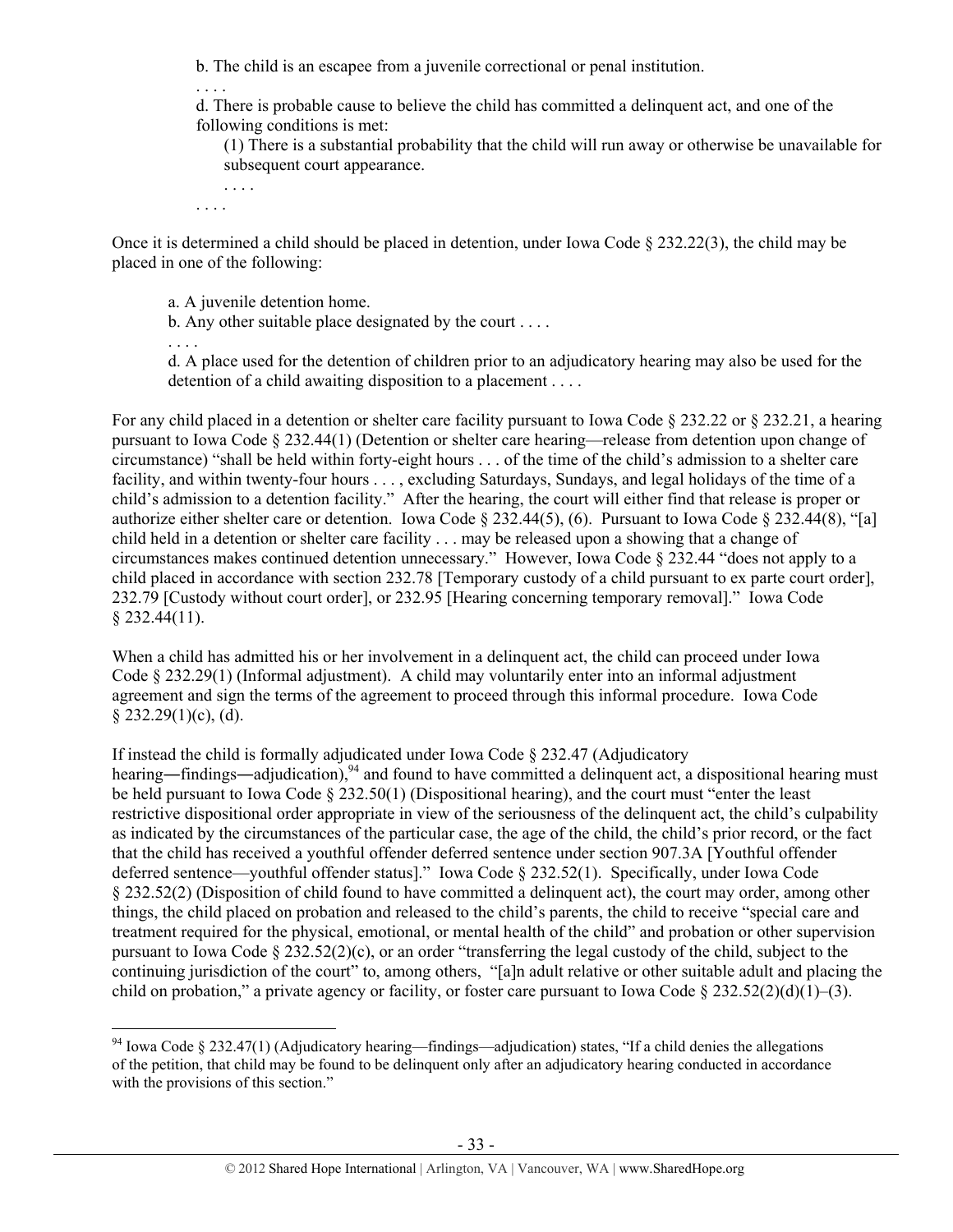- 5.4.1 Recommendation: Establish a mandatory response law directing any minor involved in prostitution or who is a victim of sexual exploitation through pornography or sexual performance away from the criminal justice system and into a protective system.
- *5.5 Commercial sexual exploitation is identified as a type of abuse and neglect within child protection statutes.*

Commercial sexual exploitation is identified as a type of abuse within Iowa's child protection statutes. As used within Iowa's laws related to children in need of assistance, Iowa Code  $\S 232.68(2)(c)$ , (e) (Definitions), defines "child abuse" or "abuse" as

c. The commission of a sexual offense with or to a child pursuant to chapter 709 [Sexual abuse] . . . or section 728.12 [Sexual exploitation of a minor], subsection 1, as a result of the acts or omissions of the person responsible for the care of the child. Notwithstanding section 702.5 [defines child as a person under 14 years of age], the commission of a sexual offense under this paragraph includes any sexual offense referred to in this paragraph with or to a person under the age of eighteen years.

. . . .

e. The acts or omissions of a person responsible for the care of a child which allow, permit, or encourage the child to engage in acts prohibited pursuant to section 725.1 [Prostitution]. Notwithstanding section 702.5 5 [defines child as a person under 14 years of age], acts or omissions under this paragraph include an act or omission referred to in this paragraph with or to a person under the age of eighteen years.

*5.6 The definition of "caregiver" (or similar term) in the child welfare statutes is broad enough to include a trafficker who has custody or control of a child in order to bring a trafficked child into protection of child protective services.* 

As used within the child abuse reporting laws, Iowa Code § 232.68(7)(b), (d) (Definitions) defines a "person responsible for the care of a child" as

b. A relative or any other person with whom the child resides and who assumes care or supervision of the child, without reference to the length of time or continuity of such residence.

. . . .

d. Any person providing care for a child, but with whom the child does not reside, without reference to the duration of the care.

This broad definition should include situations in which a trafficker is in custody of a child.

*5.7 Crime victims' compensation is specifically available to a child victim of sex trafficking or commercial sexual exploitation of children (CSEC) without regard to ineligibility factors.* 

Pursuant to Iowa Code § 915.94 (Victim compensation fund),

A victim compensation fund is established as a separate fund in the state treasury. Moneys deposited in the fund shall be administered by the department and dedicated to and used for the purposes of section 915.41 and this subchapter. In addition, the department may use moneys from the fund . . . for the award of funds to programs that provide services and support . . . to victims under section 710A.2 [Human trafficking] . . . .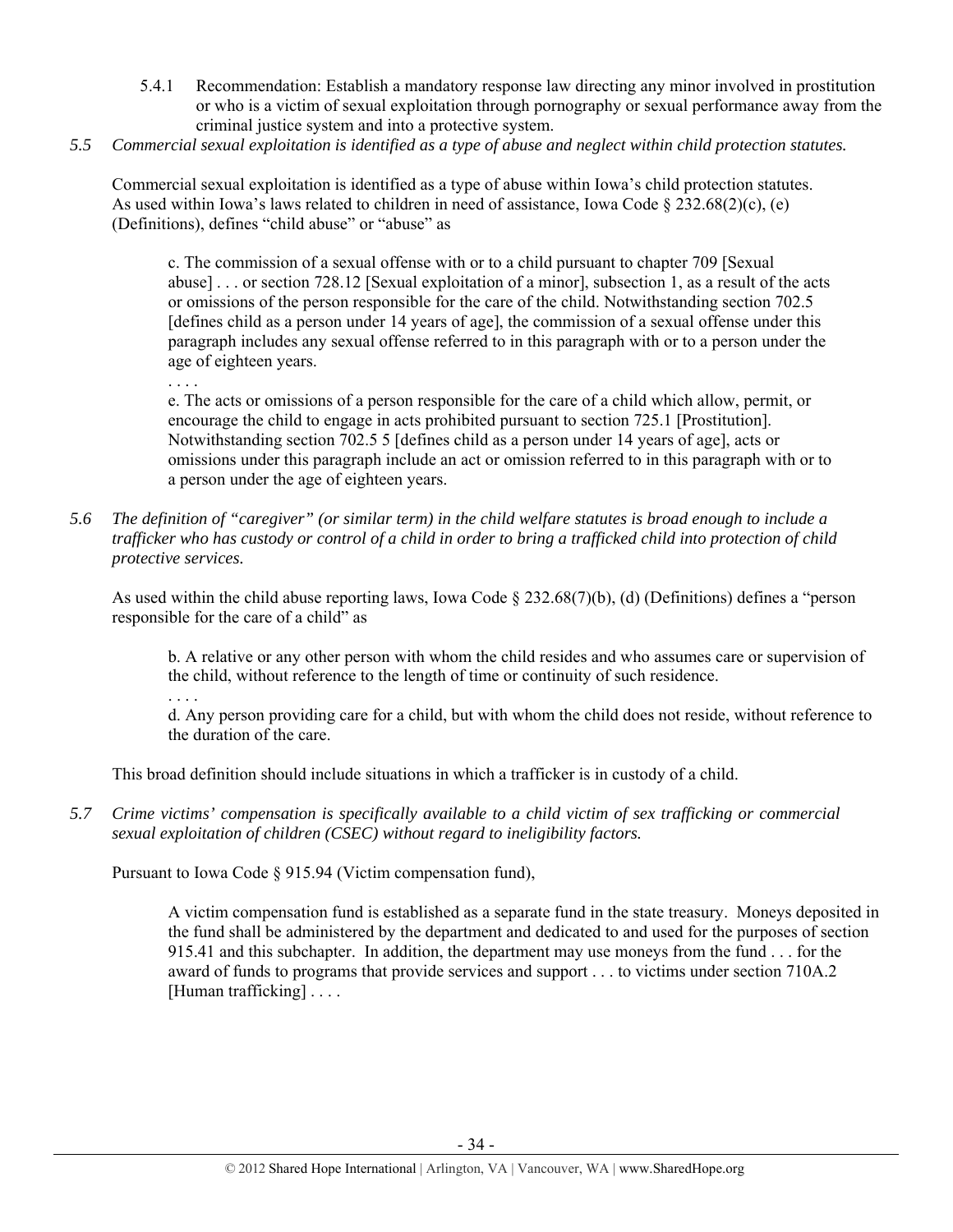Victims of domestic minor sex trafficking who suffer personal injury<sup>95</sup> resulting from a crime<sup>96</sup> may apply for victims' compensation under Iowa Code § 915.84(1) (Application for compensation). However, minor victims who otherwise qualify for compensation still may face barriers to receiving crime victims' compensation due to certain ineligibility criteria in the laws. Iowa Code  $\S 915.84(1)$  requires the application to be filed "within two years after the date of the crime, the discovery of the crime, or the date of death of the victim." Also, subsection (2) requires a report "to the local police department or county sheriff department within seventy-two hours of" the occurrence of the crime or of the time a "report can reasonably be made." In either case, the department of justice "may waive this requirement if good cause is shown." Iowa Code § 915.84(1), (2). Also, subsection (3) states,

Notwithstanding subsection 2, a victim under the age of eighteen . . . who has been sexually abused or subjected to any other unlawful sexual conduct under chapter 709 [Sexual abuse] or 726 [Protection of the family or dependent persons] or who has been the subject of a forcible felony is not required to report the crime to the local police department or county sheriff department to be eligible for compensation if the crime was allegedly committed upon a child by a person responsible for the care of a child, as defined in section 232.68 [Definitions], subsection  $7^{97}$ ... and was reported to an employee of the department of human services and the employee verifies the report to the department.

Other potential barriers to a child victim of sex trafficking receiving crime victims' compensation includes the requirement in Iowa Code § 915.84(6) that the victim "cooperate with reasonable requests by the appropriate law enforcement agencies in the investigation or prosecution of the crime." Also, victims face possible reductions in compensation claims if found to have "committed the crime or . . . [are] otherwise responsible for damages resulting from the crime." Iowa Code § 915.87(1)(a).

Iowa Code § 915.87(2) (Reductions and disqualifications) states that "[c]ompensation shall not be made when the bodily injury or death for which a benefit is sought was caused by any of the following: a. Consent, provocation, or incitement by the victim, b. The victim assisting, attempting, or committing a criminal act. This paragraph shall not apply to a victim under the age of eighteen involved in commercial sexual activity as defined in section 710A.1.<sup>98</sup> Consequently, CSEC victims may not be ineligible for compensation on the basis of "assisting, attempting, or committing a criminal act," but may still be denied compensation on the basis of consent under subsection (a). Since consent is not expressly barred as a defense under the human trafficking or CSEC laws, this could constitute a barrier to compensation in some cases.

- 5.7.1 Recommendation: Amend Iowa Code § 915.87 (Reductions and disqualifications) to extend the exception for commercially sexually exploited children to the grounds for disqualification under subsection (a) as well as the filing and reporting time limits under subsections (1) and (2).
- *5.8 Victim-friendly procedures and protections are provided in the trial process for minors under 18.*

Child crime victims and witnesses are provided some protections through the trial process. Iowa Code § 915.37 (Guardian ad litem for prosecuting child witnesses) expressly authorizes the court to appoint a guardian ad litem

 $\overline{a}$ <sup>95</sup> Iowa Code § 915.80(6)(a) (Definitions) defines "victim" in part as "a person who suffers personal injury or death as a result of . . . [a] crime."

<sup>&</sup>lt;sup>96</sup> Iowa Code § 915.80(2) (Definitions) defines "crime" in part as "conduct that occurs or is attempted in this state, poses a substantial threat of personal injury or death, and is punishable as a felony or misdemeanor, or would be so punishable but for the fact that the person engaging in the conduct lacked the capacity to commit the crime under the laws of this state."<br> $\frac{97}{2}$  See supra Section 5.6.

<sup>&</sup>lt;sup>98</sup> Iowa Code § 710A.1(1) defines "commercial sexual activity" as "any sex act or sexually explicit performance for which anything of value is given, promised to, or received by any person and includes, but is not limited to, prostitution, participation in the production of pornography, and performance in strip clubs."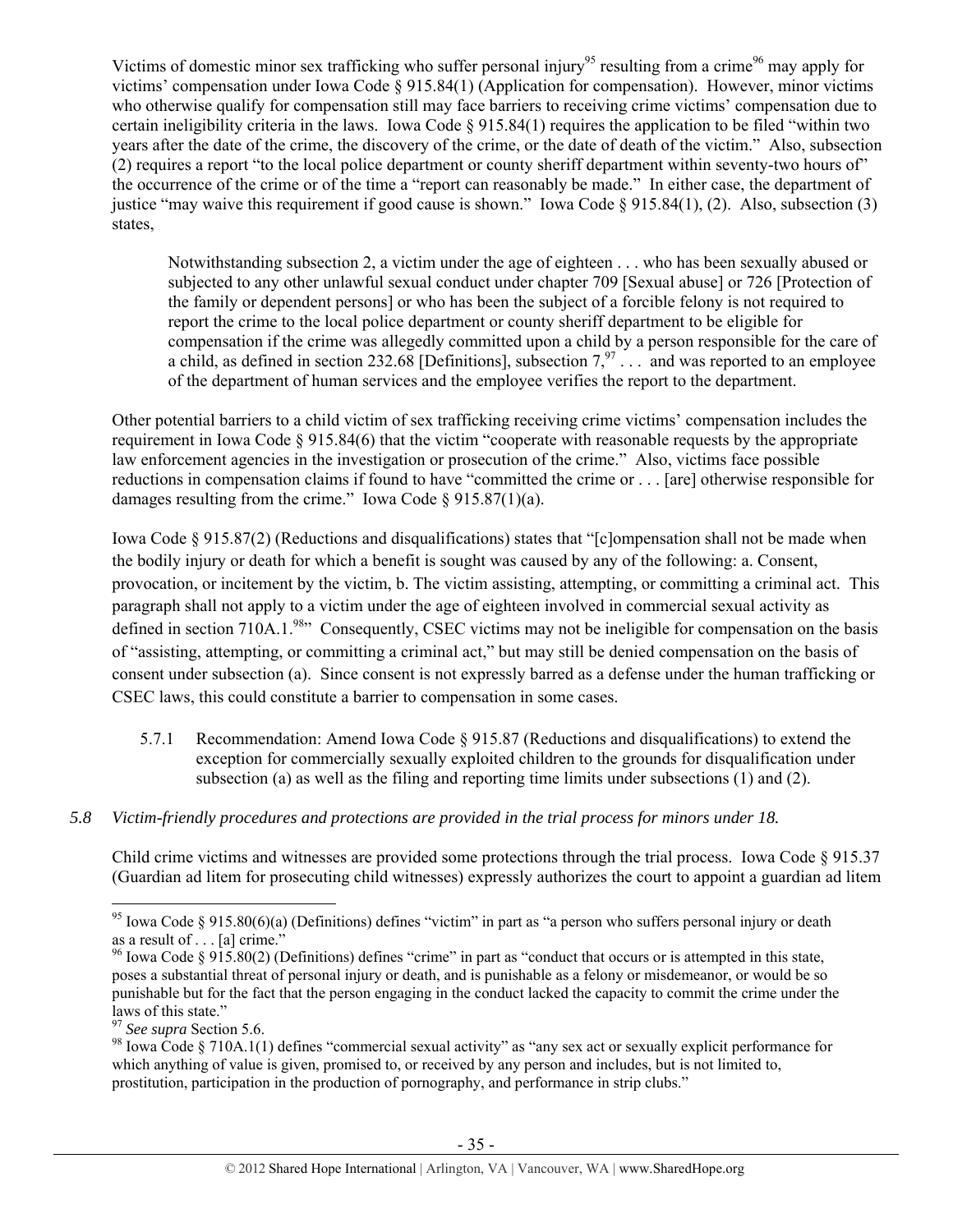for a child who is a victim of Iowa Code § 710A.2 (Human trafficking) or CSEC. Specifically, Iowa Code § 915.37(1) states in part,

A prosecuting witness who is a child, as defined in section  $702.5$ ,  $\frac{99}{9}$  in a case involving a violation of chapter 709 [Sexual abuse] or 710A [Human trafficking], or section . . . or 728.12 [Commercial sexual exploitation of a minor], is entitled to have the witness's interests represented by a guardian ad litem at all stages of the proceedings arising from such violation. . . .

Children who are witnesses in criminal cases also may be allowed to provide testimony through closed-circuit television. Under Iowa Code § 915.38(1) (Televised, videotaped, and recorded evidence—limited court testimony—minors and others), the court may order a minor's<sup>100</sup> testimony taken outside the courtroom and broadcast by closed-circuit equipment to protect the minor "from trauma caused by testifying in the physical presence of the defendant where it would impair the minor's ability to communicate . . . . However, such an order shall be entered only upon a specific finding by the court that such measures are necessary to protect the minor from trauma." Pursuant to the section, "Only the judge, prosecuting attorney, defendant's attorney, persons necessary to operate the equipment, and any person whose presence, in the opinion of the court, would contribute to the welfare and well-being of the minor may be present in the room with the minor during the minor's testimony" and the minor shall be informed that "the defendant will not be present in the room in which the minor will be testifying but that the defendant will be viewing the minor's testimony through closed-circuit television"

Additionally, under Iowa Code § 915.38(2)–(4),

2. The court may, upon its own motion or upon motion of a party, order that the testimony of a minor, as defined in section 599.1, be taken by recorded deposition for use at trial, pursuant to rule of criminal procedure 2.13(2)(b). In addition to requiring that such testimony be recorded by stenographic means, the court may on motion and hearing, and upon a finding that the minor is unavailable as provided in rule of evidence 5.804(a), order the videotaping of the minor's testimony for viewing in the courtroom by the court...

3. The court may upon motion of a party admit into evidence the recorded statements of a child, as defined in section 702.5 [Child], describing sexual contact performed with or on the child, not otherwise admissible in evidence by statute or court rule if the court determines that the recorded statements substantially comport with the requirements for admission under rule of evidence 5.803(24)<sup>101</sup> or 5.804(b)(5).<sup>102</sup>

4. A court may, upon its own motion or upon the motion of a party, order the court testimony of a child to be limited in duration in accordance with the developmental maturity of the child. The court may

The period of minority extends to the age of eighteen years, but all minors attain their majority by marriage.

A person who is less than eighteen years old, but who is tried, convicted, and sentenced as an adult and committed to the custody of the director of the department of corrections shall be deemed to have attained the age of majority for purposes of making decisions and giving consent to medical care, related services,

and treatment during the period of the person's incarceration.<br><sup>101</sup> Rule 5.807 states that "[a] statement not<br><sup>101</sup> Rule 5.803(24) has been transferred to Rule 5.807 (Residual exception). Rule 5.807 states that "[a] state specifically covered by any of the exceptions in rules 5.803 or 5.804 but having equivalent circumstantial guarantees of trustworthiness is not excluded by the hearsay rule" if the requirements of the rule are met.

102 Rule 5.804(b)(5) has been transferred to Rule 5.807 (Residual exception). *See supra* note 101.

 $\overline{a}$  $99$  Iowa Code § 702.5 (Child) states "unless another age is specified, a 'child' is any person under the age of fourteen years."

<sup>&</sup>lt;sup>100</sup> Iowa Code § 915.38(1) refers to the definition of minor in Iowa Code § 599.1 (Period of minority—exception for certain inmates), which states,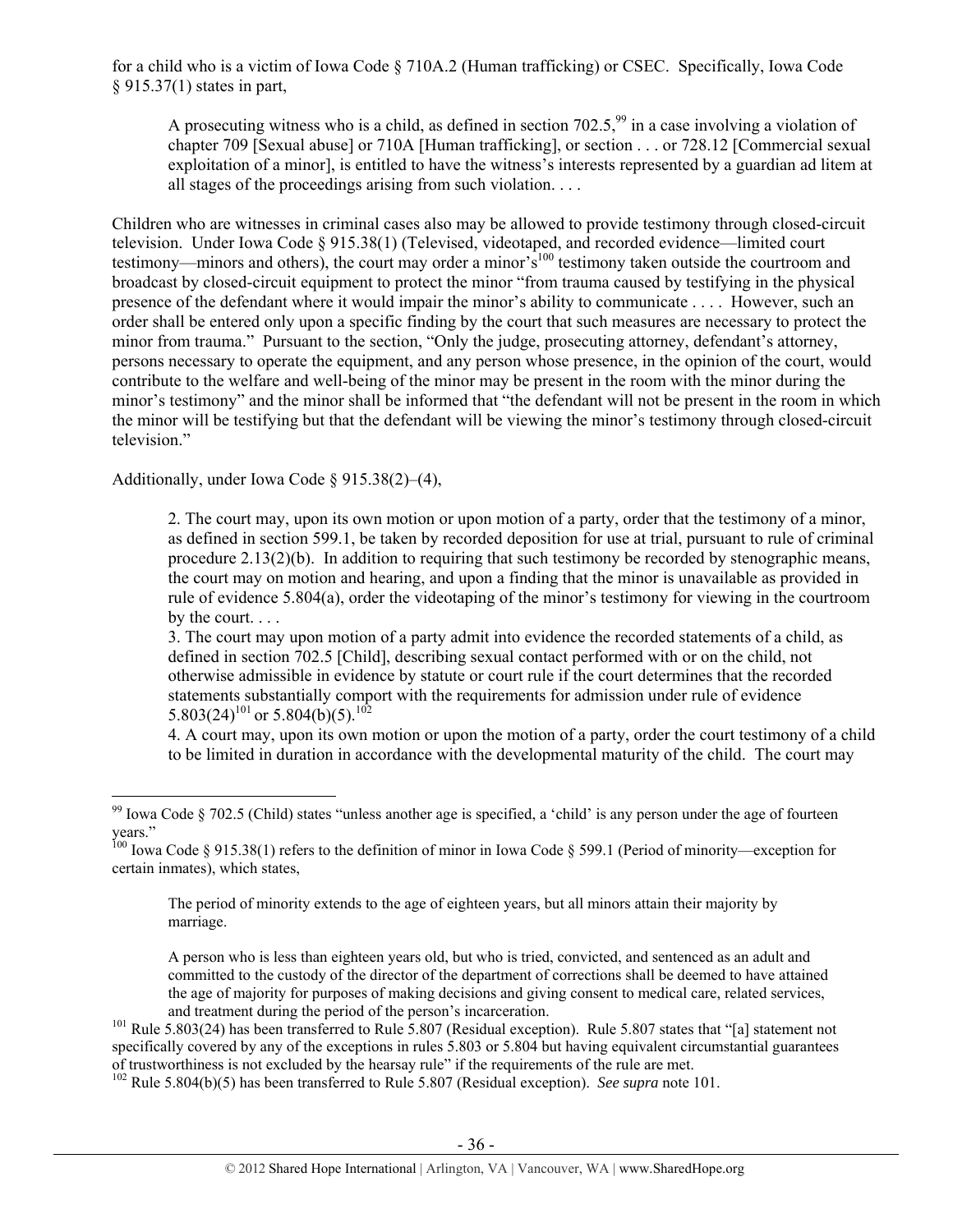consider or hear expert testimony in order to determine the appropriate limitation on the duration of a child's testimony. However, the court shall, upon motion, limit the duration of a child's uninterrupted testimony to one hour, at which time the court shall allow the child to rest before continuing to testify.

Certain additional protections apply to domestic minor sex trafficking victims whose offenders are prosecuted under Iowa's sexual offense laws. Iowa R. Evid. 5.412(a) (Sexual abuse cases; relevance of victim's past behavior) states generally that "[n]otwithstanding any other provision of law, in a criminal case in which a person is accused of sexual abuse, reputation or opinion evidence of the past sexual behavior of an alleged victim of such sexual abuse is not admissible." However, pursuant to Iowa R. Evid. 5.412(b),

Notwithstanding any other provision of law, in a criminal case in which a person is accused of sexual abuse, evidence of a victim's past sexual behavior other than reputation or opinion evidence is also not admissible, unless such evidence is either of the following:

(1) Admitted in accordance with rules  $5.412(c)(1)$  and  $5.412(c)(2)$  and is constitutionally required to be admitted.

(2) Admitted in accordance with rule 5.412(c) and is evidence of either of the following: (A) Past sexual behavior with persons other than the accused, offered by the accused upon the

issue of whether the accused was or was not, with respect to the alleged victim, the source of semen or injury.

(B) Past sexual behavior with the accused and is offered by the accused upon the issue of whether the alleged victim consented to the sexual behavior with respect to which sexual abuse is alleged.

Iowa Code § 915.36(1), (2) (Protection of child victim's privacy) states that in filings related to any violation of chapter 709 (Sexual abuse) or § 728.12 (Sexual exploitation of a minor), in which the child victim is under 14 years of age, "the name of the child and identifying biographical information shall not appear on the information or indictment or any other public record. Instead, a nondescriptive designation shall appear on all public records."

- 5.8.1 Recommendation: Amend Iowa Code § 915.37 (Guardian ad litem for prosecuting child witnesses) to expand the mandated representation to all minors under 18.
- 5.8.2 Recommendation: Amend Iowa R. Evid. 5.412(a) (Sexual abuse cases; relevance of victim's past behavior) to expressly provide protection from traumatic cross-examination of testifying child sex trafficking victims.
- *5.9 Expungement or sealing of juvenile delinquency records resulting from arrests or adjudications for prostitution-related offenses committed as a result of, or in the course of, the commercial sexual exploitation of a minor is available within a reasonable time after turning 18.*

Pursuant to Iowa Code § 232.150 (Sealing of records), juvenile records may be sealed as follows:

1. a. Upon application of a person who was taken into custody for a delinquent act or was the subject of a complaint alleging delinquency or was the subject of a delinquency petition, or upon the court's own motion, the court, after hearing, shall order the official juvenile court records in the case including those specified in sections 232.147 [Confidentiality of juvenile court records] and 232.149 [Records of criminal or juvenile justice agencies] sealed if the court finds all of the following:

(1) The person is eighteen years of age or older and two years have elapsed since the last official action in the person's case.

(2) The person has not been subsequently convicted of a felony or an aggravated or serious misdemeanor or adjudicated a delinquent child for an act which if committed by an adult would be a felony, an aggravated misdemeanor, or a serious misdemeanor and no proceeding is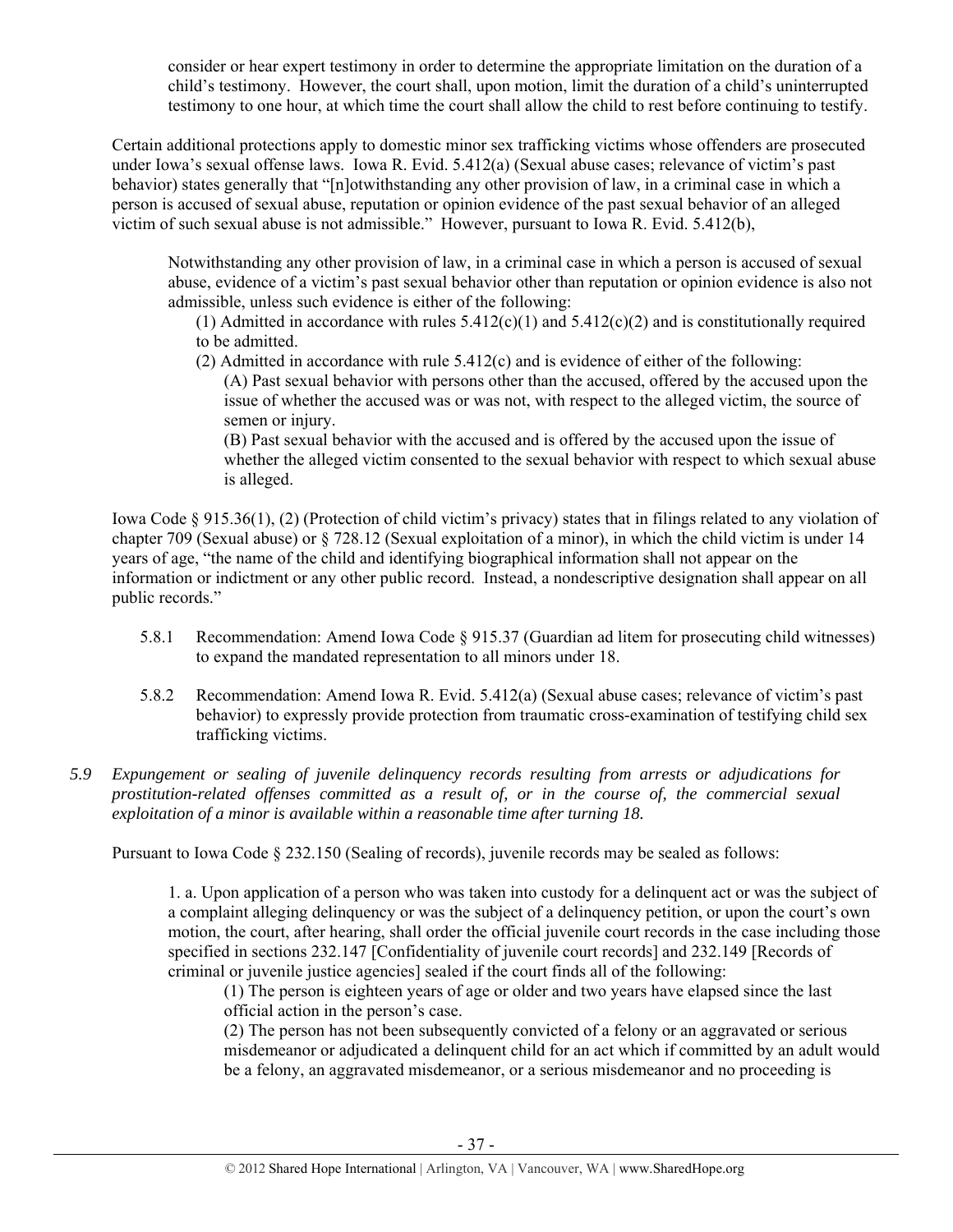pending seeking such conviction or adjudication.

(3) The person was not placed on youthful offender status, transferred back to district court after the youthful offender's eighteenth birthday, and sentenced for the offense which precipitated the youthful offender placement.

b. If the person was adjudicated delinquent for an offense which if committed by an adult would be an aggravated misdemeanor or a felony, the court shall not order the records in the case sealed unless, upon application of the person or upon the court's own motion and after hearing, the court finds that paragraph "a", subparagraphs (1) and (2), apply and that the sealing is in the best interests of the person and the public.

. . . .

When a juvenile's court records are not sealed in accordance with Iowa Code § 232.150, Iowa Code § 232.147 (Confidentiality of juvenile court records) provides that juvenile court records still are confidential and may not be inspected except as authorized under Iowa Code § 232.147.

*5.10 Victim restitution and civil remedies for victims of domestic minor sex trafficking or commercial sexual exploitation of children (CSEC) are authorized by law.* 

Iowa has enacted various statutes that provide for mandatory restitution and civil remedies for minors victimized through prostitution, pornography, or sexual performance. Iowa Code § 910.2(1) (Restitution or community service to be ordered by sentencing court)<sup>103</sup> states, "In all criminal cases in which there is a plea of guilty, verdict of guilty, or special verdict upon which a judgment of conviction is rendered, the sentencing court shall order that restitution be made by each offender to the victims of the offender's criminal activities . . . ." Iowa Code § 915.100(1) (Victim restitution rights) further states that "[v]ictims, as defined in section 910.1 [Definitions], have the right to recover pecuniary damages, <sup>104</sup> as defined in section 910.1." Furthermore, Iowa Code

§ 915.100(2) specifies that,

. . . .

 $\overline{a}$ 

a. In all criminal cases in which there is a plea of guilty, verdict of guilty or special verdict upon which a judgment of conviction is rendered, the sentencing court shall order that restitution be made by each offender to victims of the offender's criminal activities.

e. Victims shall be paid in full pursuant to an order of restitution, before fines, penalties, surcharges, crime victim compensation program reimbursement, public agency reimbursement, court costs, correctional fees, court-appointed attorney fees, expenses of a public defender, or contributions to local anticrime organizations are paid.

. . . . i. The right to victim restitution for the pecuniary damages incurred by a victim as the result of a crime does not limit or impair the right of the victim to sue and recover damages from the offender in a civil action.

<sup>&</sup>lt;sup>103</sup> *See supra* Section 2.8 for the provisions of Iowa Code § 910.2(1). <sup>104</sup> Pursuant to Iowa Code § 910.1(3) (Definitions),

<sup>&</sup>quot;Pecuniary damages" means all damages to the extent not paid by an insurer, which a victim could recover against the offender in a civil action arising out of the same facts or event, except punitive damages and damages for pain, suffering, mental anguish, and loss of consortium. Without limitation, "pecuniary damages" includes damages for wrongful death and expenses incurred for psychiatric or psychological services or counseling or other counseling for the victim which became necessary as a direct result of the criminal activity.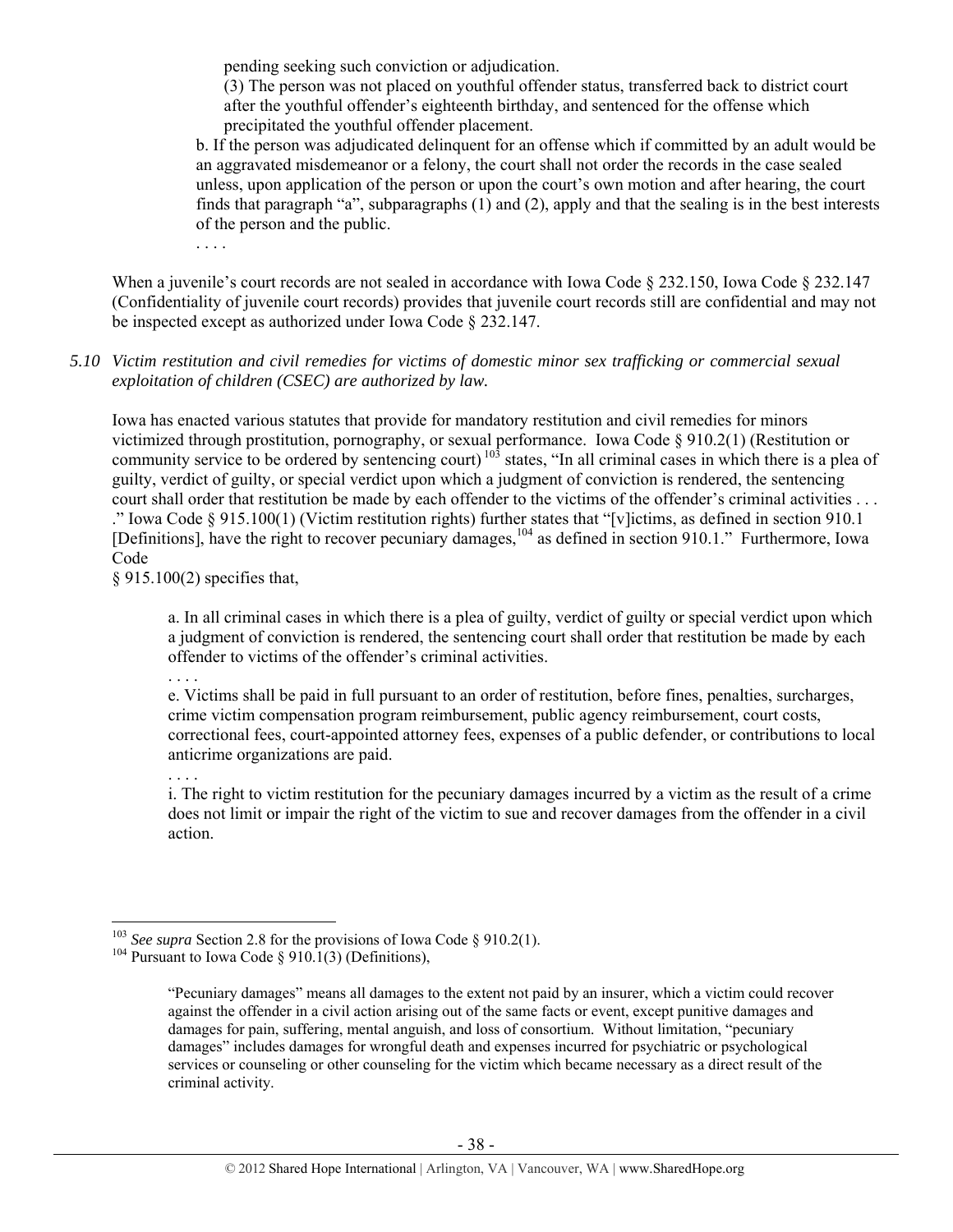Iowa Code § 710A.4 (Restitution) specifies that, with regard to a victim of Iowa Code § 710A.2 (Human trafficking), "[t]he gross income of the defendant or the value of labor or services<sup>105</sup> performed by the victim<sup>106</sup> to the defendant shall be considered when determining the amount of restitution."

Victims of Iowa Code § 706B.2 (Money laundering penalty — civil remedies) also may seek civil remedies. Offenders may be required to pay "a civil penalty of three times the value of the property involved in the transaction, in addition to any criminal sanction imposed." Iowa Code § 706B.2(3). Traffickers who violate Iowa Code § 706B.2 will also be "subject to forfeiture under chapter 809A [Forfeiture Reform Act]." Iowa Code § 706B.2(4).

Finally, victims of ongoing criminal conduct, pursuant to Iowa Code §706A may seek civil remedies. Iowa Code §706A.3 states, in part: "[A]n aggrieved person may institute civil proceedings against any person in district court seeking relief from conduct constituting a violation of this chapter or to prevent, restrain, or remedy such violation."

*5.11 Statutes of limitations for civil and criminal actions for child sex trafficking or commercial sexual exploitation of children (CSEC) offenses are eliminated or lengthened sufficiently to allow prosecutors and victims a realistic opportunity to pursue criminal action and legal remedies.* 

Under Iowa Code § 802.3 (Felony—aggravated or serious misdemeanor), violations of Iowa Code § 710A.2 (Human trafficking) and Iowa's CSEC laws are subject to a 3 year statute of limitations. Iowa Code § 802.3 specifies that "[i]n all cases, except those enumerated in section . . . 802.2 [Sexual abuse] . . . an indictment or information for a felony or aggravated or serious misdemeanor shall be found within three years after its commission."

With regard to civil actions, Iowa Code § 614.8A (Damages for child sexual abuse—time limitation) states,

An action for damages for injury suffered as a result of sexual abuse which occurred when the injured person was a child, but not discovered until after the injured person is of the age of majority, shall be brought within four years from the time of discovery by the injured party of both the injury and the causal relationship between the injury and the sexual abuse.

To the extent that a civil claim by a CSEC victim does not fall within the exception provided in Iowa Code § 614.8A, the general 2-year statute of limitations for civil claims "founded on injuries to the person or reputation" would apply. Iowa Code  $\S 614.1(2)$  (Period). However, Iowa Code  $\S 614.8(2)$  (Minors and persons with mental illness) states,

Except as provided in section 614.1, subsection 9 [relating to medical malpractice], the times limited for actions in this chapter . . . except those brought for penalties and forfeitures, are extended in favor of minors, so that they shall have one year from and after attainment of majority within which to file a complaint pursuant to chapter 216, to make a claim pursuant to chapter 669, or to otherwise commence an action.

5.11.1 Recommendation: Amend Chapter 802 (Limitation of criminal actions) to allow offenses committed under Iowa Code § 710A.2 (Human Trafficking) and Iowa's CSEC laws to be

 $\overline{a}$ <sup>105</sup> Pursuant to Iowa Code § 710A.1 (Definitions), "services" is defined as "an ongoing relationship between a person and the actor in which the person performs activities under the supervision of or for the benefit of the actor, including commercial sexual activity and sexually explicit performances."

<sup>106</sup> *See supra* note 75 for definition of "victim."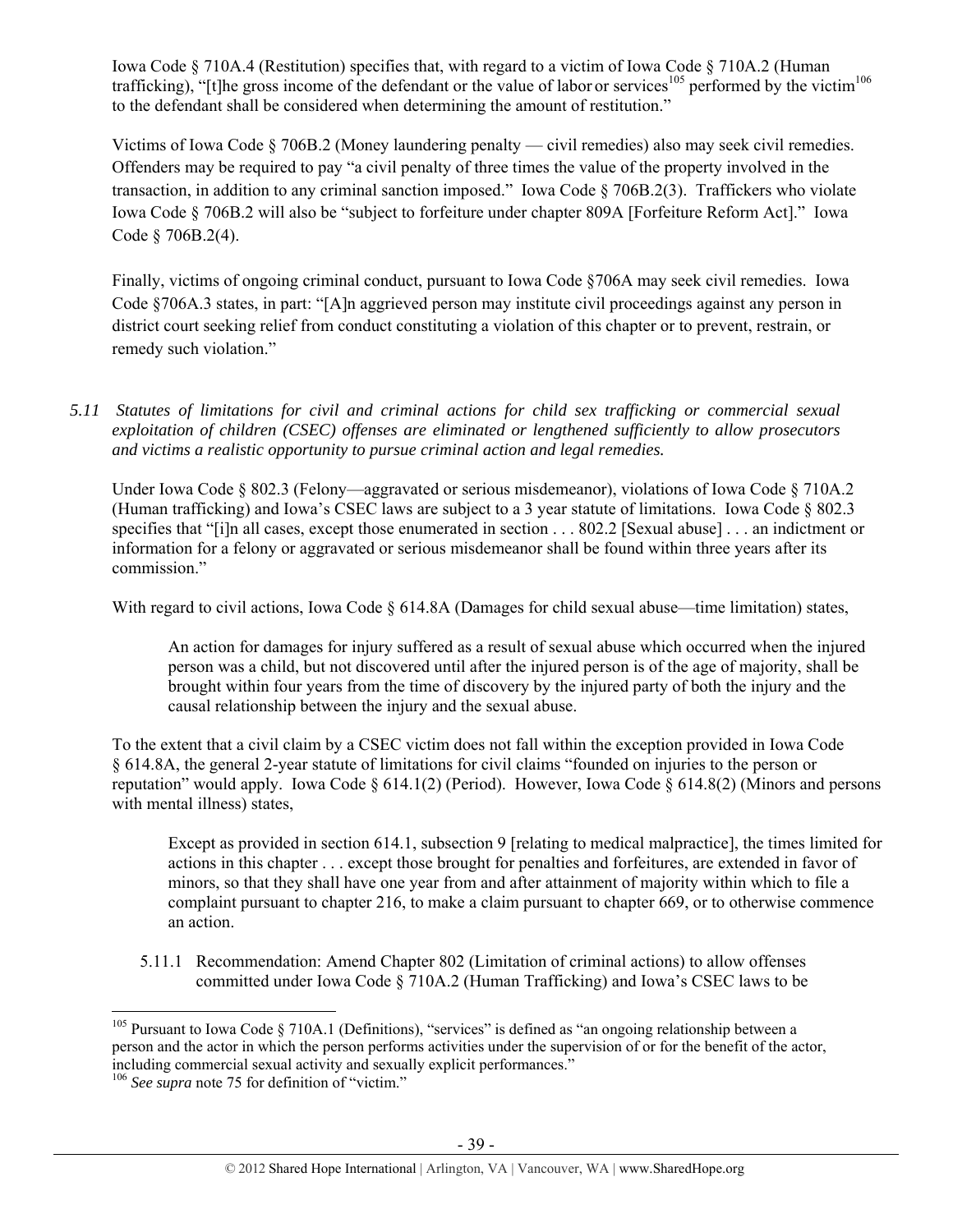commenced at any time, and amend and Chapter 614 (Limitations of actions) to toll the statute of limitations for civil actions by victims to recover for injuries resulting from these offenses.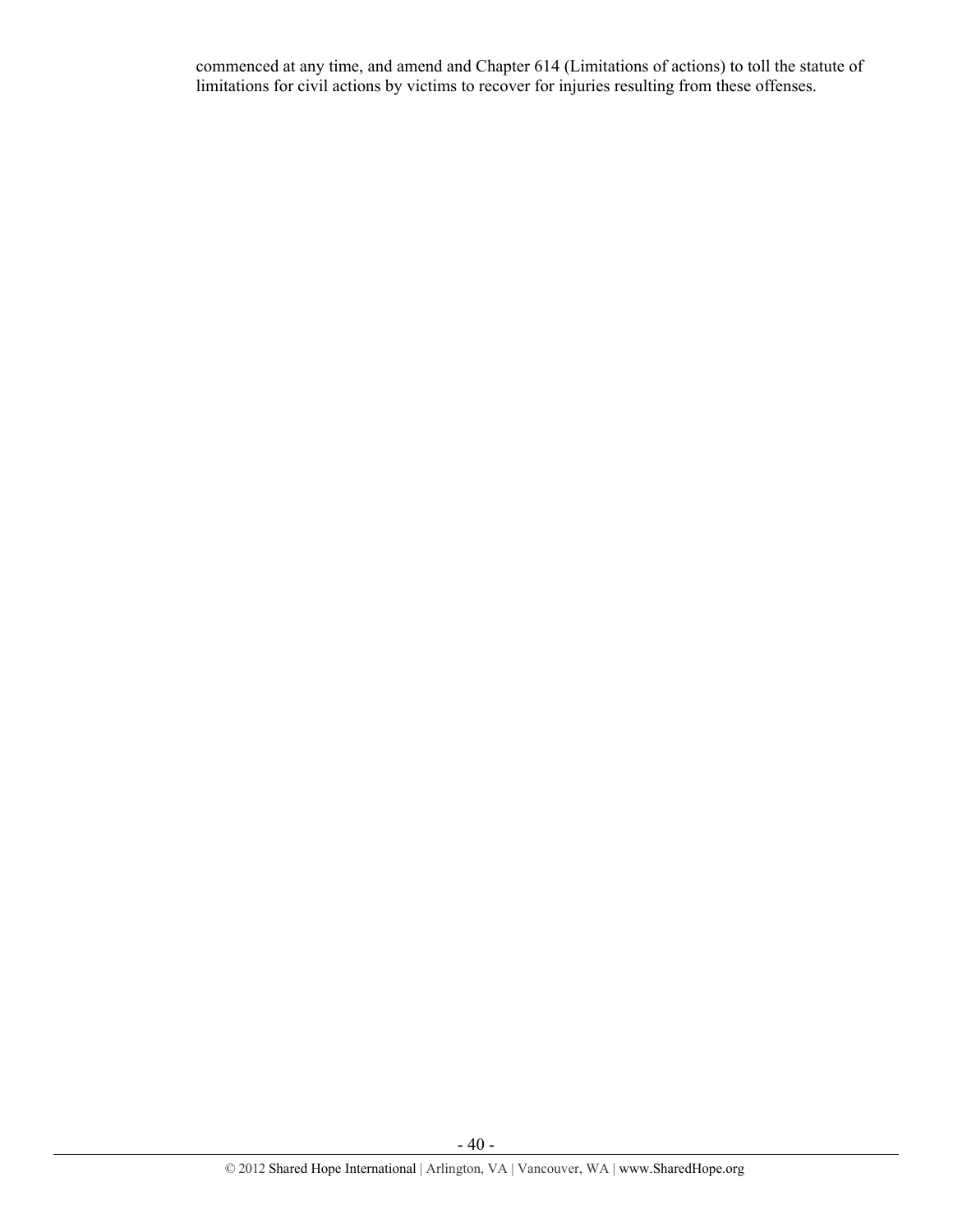#### **FRAMEWORK ISSUE 6: CRIMINAL JUSTICE TOOLS FOR INVESTIGATION AND PROSECUTIONS**

#### *Legal Components:*

- *6.1 Training on human trafficking and domestic minor sex trafficking for law enforcement is statutorily mandated.*
- *6.2 Single party consent to audio-taping is permitted in law enforcement investigations.*
- *6.3 Wiretapping is an available tool to investigate domestic minor sex trafficking.*
- *6.4 Using a law enforcement posing as a minor to investigate buying or selling of commercial sex acts is not a defense to soliciting, purchasing, or selling sex with a minor.*
- *6.5 Using the Internet to investigate buyers and traffickers is a permissible investigative technique.*
- *6.6 Law enforcement and child welfare agencies are mandated to promptly report missing and recovered children. \_\_\_\_\_\_\_\_\_\_\_\_\_\_\_\_\_\_\_\_\_\_\_\_\_\_\_\_\_\_\_\_\_\_\_\_\_\_\_\_\_\_\_\_\_\_\_\_\_\_\_\_\_\_\_\_\_\_\_\_\_\_\_\_\_\_\_\_\_\_\_\_\_\_\_\_\_\_\_\_\_\_\_\_\_\_\_\_\_\_\_\_\_\_*

## *Legal Analysis:*

*6.1 Training on human trafficking and domestic minor sex trafficking for law enforcement is statutorily mandated.* 

Iowa Code § 80B.11 (Rules) establishes the training standards applicable to law enforcement officers in Iowa, including minimum entrance requirements, basic training requirements, and advanced training requirements for law enforcement officers.

Iowa Code § 80B.11(1)(e) states,

The director of the academy, subject to the approval of the council, shall promulgate rules in accordance with the provisions of this chapter and chapter 17A, giving due consideration to varying factors and special requirements of law enforcement agencies relative to the following:

. . . . e. Training standards on the subject of human trafficking, to include curricula on cultural sensitivity and the means to deal effectively and appropriately with trafficking victims. Such training shall encourage law enforcement personnel to communicate in the language of the trafficking victims. The course of instruction and training standards shall be developed by the director in consultation with the appropriate national and state experts in the field of human trafficking.

*6.2 Single party consent to audio-taping is permitted in law enforcement investigations.* 

Iowa law allows for single party consent to audio-taping. Although Iowa Code § 727.8 (Electronic and mechanical eavesdropping) states, "Any person, having no right or authority to do so, who taps into or connects a listening or recording device to any telephone or other communication wire, or who by any electronic or mechanical means listens to, records, or otherwise intercepts a conversation or communication of any kind, commits a serious misdemeanor . . . ." The law carves out an exception, stating further that "the sender or recipient of a message or one who is openly present and participating in or listening to a communication shall not be prohibited hereby from recording such message or communication . . . ." Furthermore, Iowa Code § 808B.2(2)(c) makes it clear that it is not "unlawful under this chapter [Interception of communications] for a person not acting under color of law to intercept a wire, oral, or electronic communication if the person is a party to the communication or if one of the parties to the communication has given prior consent to the interception, unless the communication is intercepted for the purpose of committing a criminal or tortious act in violation of the Constitution or laws of the United States or of any state or for the purpose of committing any other injurious act." Additionally, Iowa Code § 808B.2(2)(b) states, "It is not unlawful under this chapter for a person acting under color of law to intercept a wire, oral, or electronic communication, if the person is a party to the communication or one of the parties to the communication has given prior consent to the interception."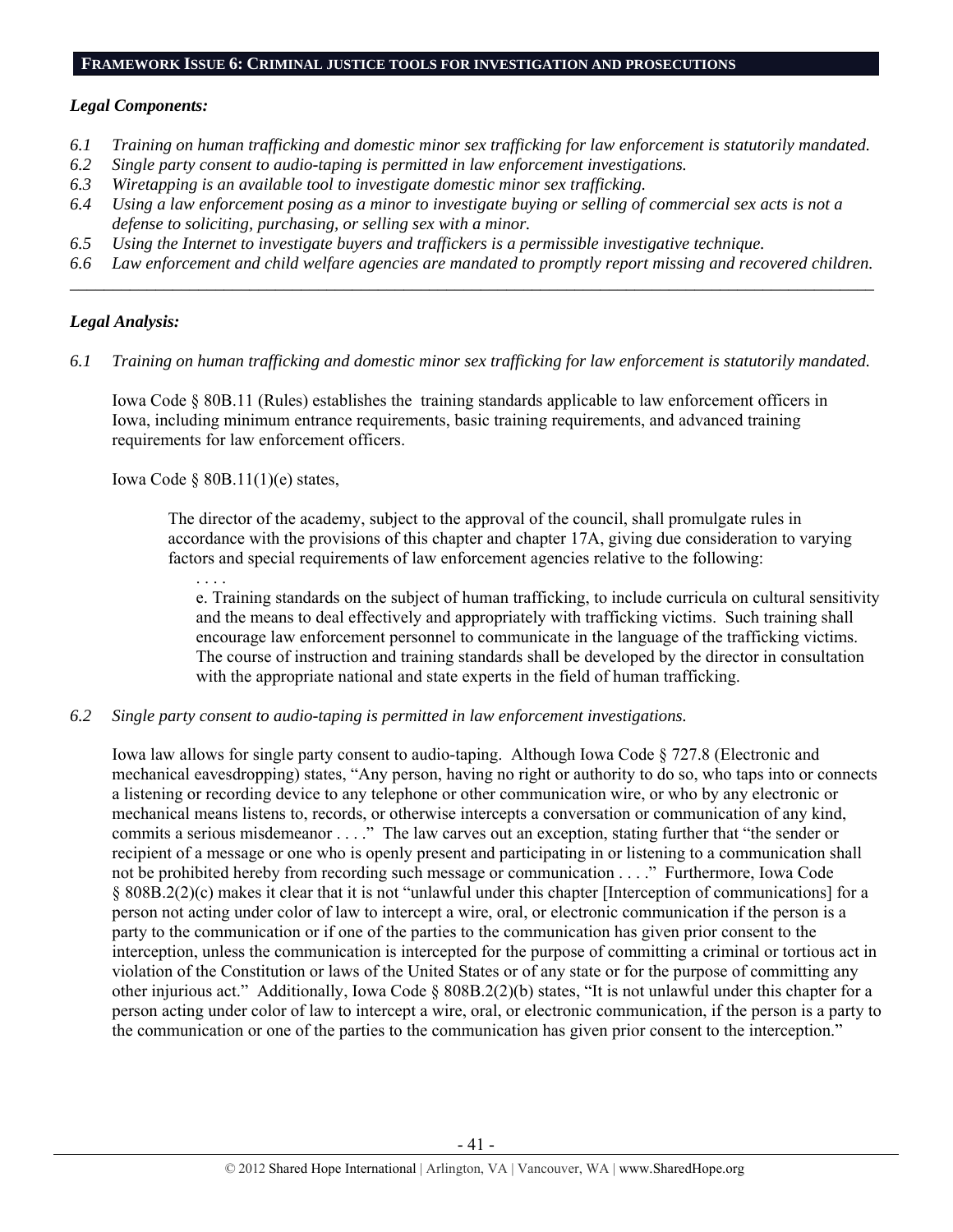## *6.3 Wiretapping is an available tool to investigate domestic minor sex trafficking.*

Iowa Code § 727.8 (Electronic and mechanical eavesdropping) and Iowa Code § 808B.2 (Unlawful acts penalty) generally prohibit wiretapping. Iowa Code § 808B.3 (Court order for interception by special agents) allows the attorney general to "authorize and prepare any application for an order authorizing the interception of wire, oral, or electronic communications." Iowa Code § 808B.3 explains that the court may issue and order authorizing wiretapping by law enforcement investigating specified crimes, subject to the requirements of the chapter. Neither Iowa Code § 710A.2 (Human trafficking) nor any of Iowa's CSEC laws are included among the specified crimes (except to the extent they are forcible felonies); however to the extent that a trafficker or facilitator is violating Iowa Code § 706B.2 (Money laundering penalty—civil remedies) or the statutes against ongoing criminal conduct, wiretapping may be authorized under Iowa Code § 808B. Iowa Code § 808B.3 states,

[T]he court may grant, subject to this chapter, an order authorizing the interception of wire, oral, or electronic communications by special state agents having responsibility for the investigation of the offense as to which application is made, when the interception may provide or has provided evidence of the following:

- . . . . 2. A forcible felony as defined in section 702.11 [Forcible felony].<sup>107</sup>
- 3. A felony offense involving ongoing criminal conduct in violation of chapter 706A.
- 4. A felony offense involving money laundering in violation of chapter 706B.
- . . . .

 $\overline{a}$ 

Pursuant to Iowa Code § 808B.4(2) (Permissible disclosure and use), "An investigative or law enforcement officer who, by any means authorized by this chapter, has obtained knowledge of the contents of a wire, oral, or electronic communication or has obtained evidence derived from a wire, oral, or electronic communication may use the contents to the extent the use is appropriate to the proper performance of the officer's official duties."

- 6.3.1. Recommendation: Amend Iowa Code § 808B.3 (Court order for interception by special agents) to specifically include § 710A.2 (Human trafficking) and Iowa's CSEC laws as crimes that are grounds for authorizing a wiretapping order, and make any resulting evidence admissible in investigations of domestic minor sex trafficking under Iowa Code § 710A.2 (Human trafficking) or Iowa Code § 728.12 (Commercial sexual exploitation of a minor).
- *6.4 Using a law enforcement posing as a minor to investigate buying or selling of commercial sex acts is not a defense to soliciting, purchasing, or selling sex with a minor.*

Iowa Code § 710A.2A<sup>108</sup> (Solicitation of commercial sexual activity) states, "[a] person shall not entice, coerce, or recruit, or attempt to entice, coerce, or recruit either a person under the age of eighteen or a law enforcement office or agent representing oneself to be under the age of eighteen, engage in a commercial sexual activity. A person who violates this section commits a class "D" felony." Case law also indicates that undercover police officers have been employed in the investigation of buyers soliciting prostitutes. Moreover, Iowa Code § 710.10(2) (Enticing a minor) makes it a crime when a person "with the intent to commit an illegal sex act upon or sexual exploitation of a minor . . . entices or attempts to entice a person reasonably believed to be under the age of sixteen." The language "reasonably believed to be under the age of sixteen" suggests that Iowa Code § 710.10 may apply when a law enforcement officer acts as a decoy for the purpose of investigating a violation of Iowa Code § 710.10. Furthermore, Iowa Code § 704.11 (Police activity) states,

<sup>&</sup>lt;sup>107</sup> Iowa Code § 702.11 (1) (Forcible felony) defines "forcible felony" as "any felonious child endangerment,

assault, murder, sexual abuse, kidnapping, robbery, arson in the first degree, or burglary in the first degree." <sup>108</sup> *See supra* note 2.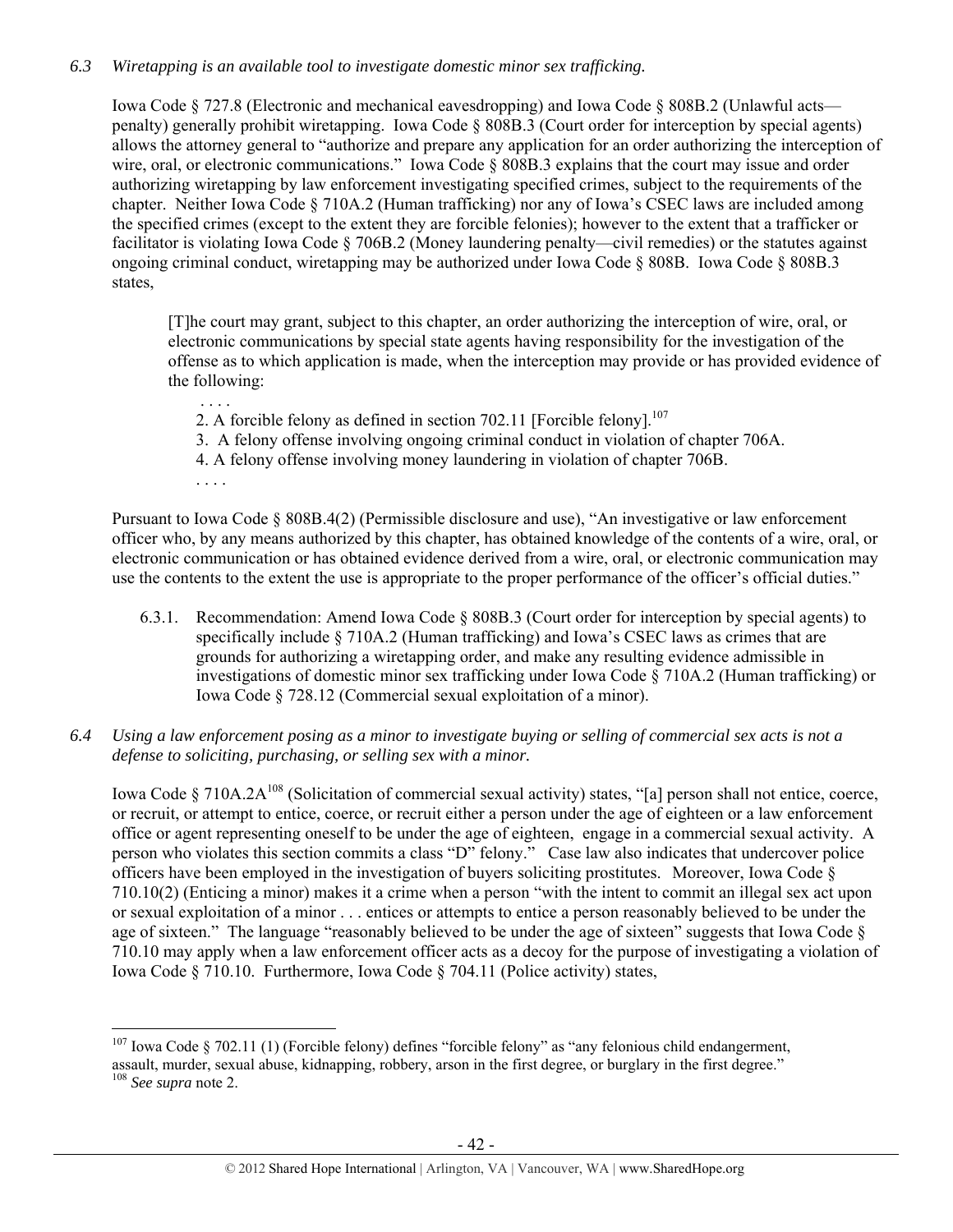A peace officer or person acting as an agent of or directed by any police agency who participates in the commission of a crime by another person solely for the purpose of gathering evidence leading to the prosecution of such other person shall not be guilty of that crime or of the crime of solicitation as set forth in section 705.1 [Solicitation], provided that all of the following are true:

- 1. The officer or person is not an instigator of the criminal activity.
- 2. The officer or person does not intentionally injure a nonparticipant in the crime.
- 3. The officer or person acts with the consent of superiors, or the necessity of immediate action
- precludes obtaining such consent.
- 4. The officer's or person's actions are reasonable under the circumstances.

This section is not intended to preclude the use of undercover or surveillance persons by law enforcement agencies in appropriate circumstances and manner. It is intended to discourage such activity to tempt, urge or persuade the commission of offenses by persons not already disposed to commit offenses of that kind.

## *6.5 Using the Internet to investigate buyers and traffickers is a permissible investigative technique.*

Iowa law does not expressly authorize the use of the Internet to investigate buyers and traffickers. However, Iowa Code § 710.10(2) (Enticing a minor) makes it a crime when a person "with the intent to commit an illegal sex act upon or sexual exploitation of a minor . . . entices or attempts to entice a person reasonably believed to be under the age of sixteen." The language "reasonably believed to be under the age of sixteen" suggests that Iowa Code § 710.10 may apply when a law enforcement officer uses the Internet investigating a violation of Iowa Code § 710.10. Case law also indicates that in investigating violations of Iowa Code § 710.10, law enforcement officers have used the Internet to pose as minors.

6.5.1 Recommendation: Amend Iowa Code § 710.10 (Enticing a minor) to specifically permit law enforcement to use the Internet to investigate buyers and traffickers.

## *6.6 Law enforcement and child welfare agencies are mandated to promptly report missing and recovered children.*

Iowa Code § 694.2 (Complaint of missing person) states that "[a] person may file a complaint for a missing person<sup>109</sup> with a law enforcement agency having jurisdiction," and the report will be circulated "to all law enforcement personnel currently on active duty for that agency through internal means and over the law enforcement administration network immediately upon its being filed." Law enforcement agencies who have received a complaint of a missing person "shall prepare, as soon as practicable, a report on the missing person," which must include information from the complaint, any evidence gathered through any investigation, any statement by law enforcement officers in charge, and an explanation of the next steps that will be taken by the law enforcement agency. Iowa Code § 694.3.

Pursuant to Iowa Code § 694.4 (Dissemination of report), once the report is completed, a copy must be forwarded to various other law enforcement agencies. Iowa Code § 694.5(1) (Unemancipated minors) states that when "a report of missing persons involves an umenancipated minor, the law enforcement agency shall

- 2. Is missing under circumstances indicating that the person's safety may be in danger.
- 3. Is missing under circumstances indicating that the disappearance was not voluntary.
- 4. Is an unemancipated minor.

. . . .

 $109$  Pursuant to Iowa Code § 694.1 (Missing persons) "missing person" is defined as

a person who is missing and meets one of the following characteristics:

For purposes of this chapter an "unemancipated minor" means a minor who has not married and who resides with a parent or other legal guardian.